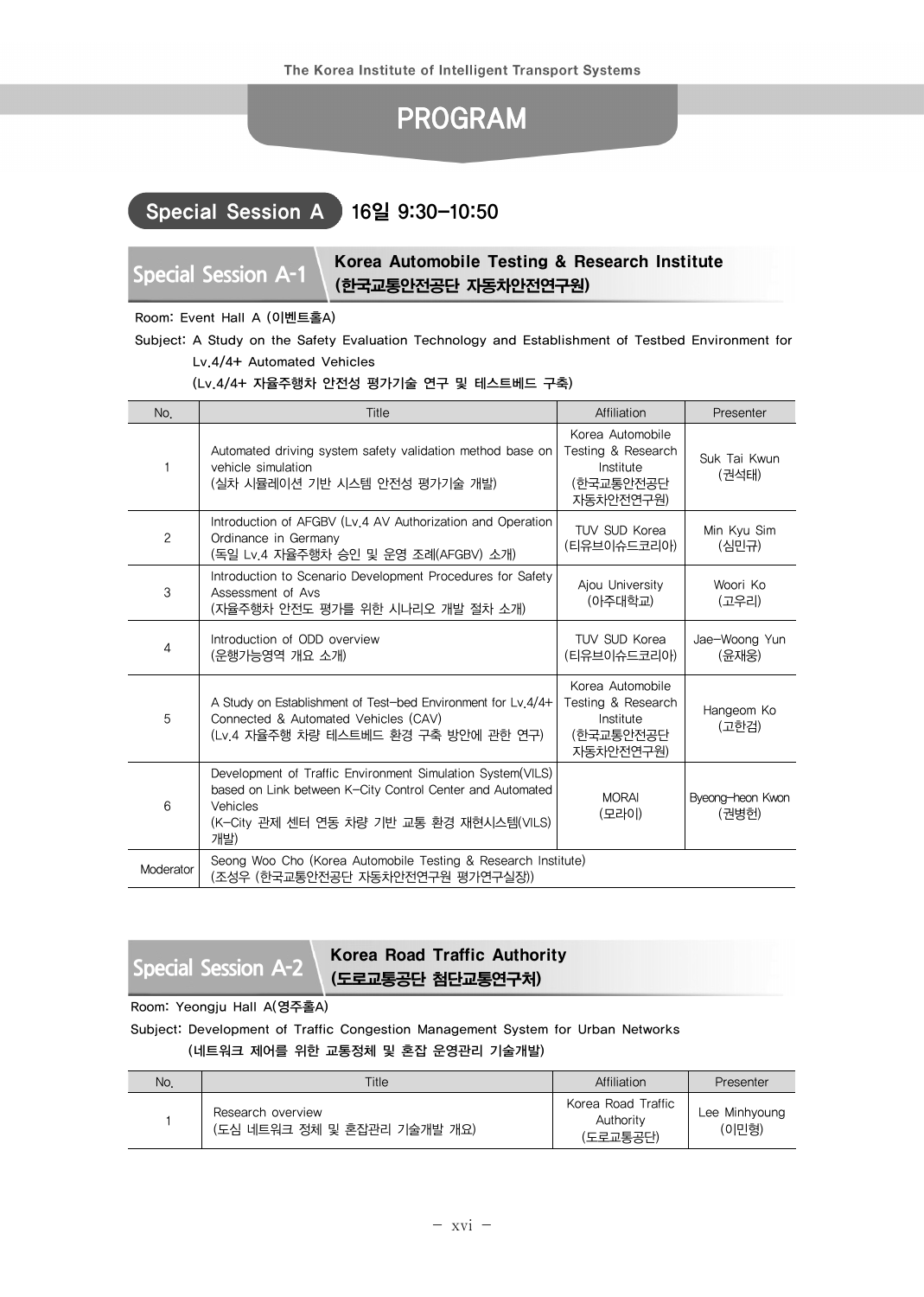| No.          | <b>Title</b>                                                                                                                                                     | Affiliation                                 | Presenter              |
|--------------|------------------------------------------------------------------------------------------------------------------------------------------------------------------|---------------------------------------------|------------------------|
| $\mathbf{2}$ | Services of traffic information for urban signal networks<br>(도심 네트워크 신호운영정보 통합관리 및 레퍼런스 시스템 개발)                                                                 | Myongji University<br>(명지대학교)               | Hong Youngsuk<br>(홍영석) |
| 3            | Al-based traffic signal optimization for urban networks<br>(인공지능 기반 네트워크 신호최적화 기술개발)                                                                             | KAIST<br>(한국과학기술원)                          | Yeo Hwasoo<br>(여화수)    |
| 4            | Optimal routing design for autonomous vehicles under<br>fixed-time signals environment<br>(신호정보 연계 자율차 최적경로 제공 기술개발)                                             | University of Seoul<br>(서울시립대학교)            | Han Yohee<br>(한여희)     |
| 5            | Current Status and Problems of Traffic Signal Operation<br><b>Efficiency Project</b><br>(교통신호운영 효율화 사업 현황 및 문제점)                                                 | Korea Road Traffic<br>Authority<br>(도로교통공단) | Kwak Chanho<br>(곽차호)   |
| panelist     | Ko Kwangyong(Korea Road Traffic Authority)(고광용(도로교통공단)), So Jaehyun (Ajou University)(소재현(아주대학교)),<br>Park Soonyong(Seoul Institute of Technology)(박순용(서울기술연구원)) |                                             |                        |

## **Special Session A-3** Korea Transport Institute (한국교통연구원)

### Room: Yeongju Hall B(영주홀B)

Subject: Development of Smart Mobility and Shared Parking Technologies

(스마트 모빌리티 및 주차공유지원 기술개발)

| No.           | <b>Title</b>                                                                                                                                                                                                 | Affiliation           | Presenter               |
|---------------|--------------------------------------------------------------------------------------------------------------------------------------------------------------------------------------------------------------|-----------------------|-------------------------|
|               | Development of Technology & Demonstration Cases of<br>Smart Mobility in Daegu Metropolitan City<br>(대구광역시 스마트 모빌리티 기술 개발 및 서비스 실증)                                                                           | KOTI<br>(한국교통연구원)     | Kim Taehyung<br>(김태형)   |
| $\mathcal{P}$ | Sharing economy based MaaS(Mobility as a Service) in<br>Bucheon City<br>(부천시 공유경제기반 SaaS형 MaaS)                                                                                                              | Bucheon City<br>(부천시) | Kim Kyoung Hee<br>(김경희) |
| 3             | Strategies and Service goals for service of national<br>pilot(Sejong, Busan) smart city<br>(스마트시티 국가시범도시(세종, 부산) 서비스 목표 및 추진전략)                                                                              | LG CNS                | Lee Young Hun<br>(이영훈)  |
| Moderator     | Hwang Kee-yeon (hongik University )(황기연(홍익대학교 교수))                                                                                                                                                           |                       |                         |
| panelist      | Shim Kwan Taek(DAEGU METROPOLITAN CITY)(심관택(대구광역시)), Oh Cheol(Hanyang University)<br>(오철(한양대학교)), Kim Hyun Mee(Korea Aerospace University)(김현미(한국항공대학교)),<br>Kim Soo Young(Hyundai Motor Group)(김수영(현대자동차)). |                       |                         |

## **Special Session A-4** Korea Research Institute for Human Settlements(KRIHS) (국토연구원)

### Room: Baekrok Hall A (백록홀A)

Subject: Introduction of support projects to establish ITS-based sustainable transportation systems

## in developing countries and future direction of digital road

## (개발도상국의 ITS 기반 지속가능한 교통체계 구축 지원 사례와 미래 디지털 도로교통 발전방향)

| No. | Title                                                         | Affiliation  | Presenter       |
|-----|---------------------------------------------------------------|--------------|-----------------|
|     | Introduction toi ITS Strategic Plan for Cambodia              | <b>KRIHS</b> | Charles Audouin |
|     | (캄보디아 지능형 교통체계 수립 방안)                                         | (국토연구원)      | (샤를 오두앙)        |
|     | Feasibility Study for Eco-friendly Bus Adoption in Bangladesh | <b>KRIHS</b> | Yoon Seoyoun    |
|     | (방글라데시 친환경버스 도입 타당성 연구)                                       | (국토연구원)      | (유태관)           |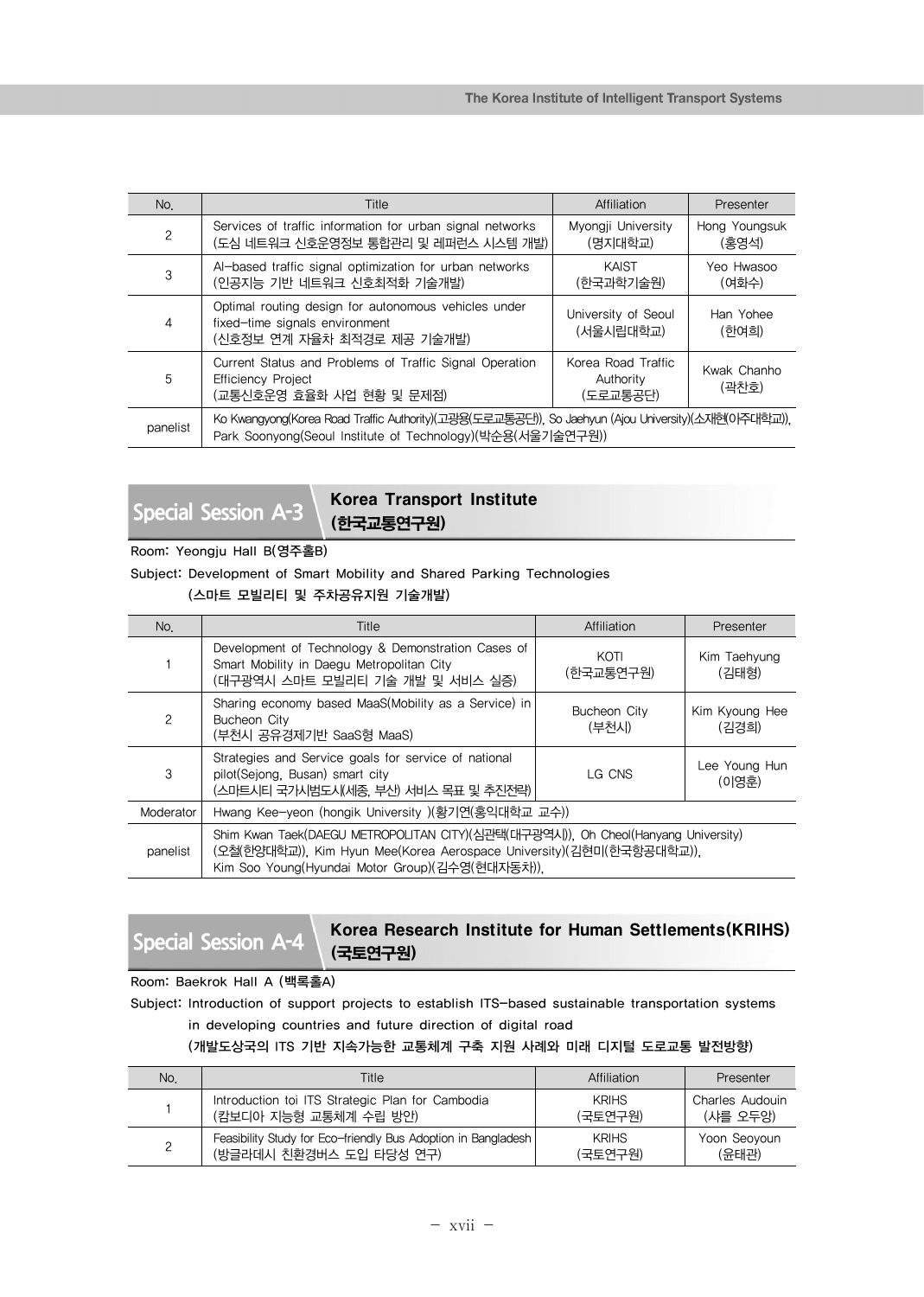|          | Governace of Digital Road Transportation Infrastructure:<br>Current Status and Future Direction<br>(디지털 도로교통 인프라 거버넌스: 현황과 발전방향) | <b>KRIHS</b><br>(국토연구원) | Yun Seovoun<br>(유서연) |
|----------|----------------------------------------------------------------------------------------------------------------------------------|-------------------------|----------------------|
| panelist | Lee Backjin(KRIHS)(이백진(국토연구원))                                                                                                   |                         |                      |

**Special Session A-5 ITS Korea** 

# (한국지능형교통체계협회)

Room: Baekrok Hall B(백록홀B)

Subject: Development of integrated road traffic control system and operation technology when

autonomous driving is mixed with normal vehicles

### (자율주행 혼재시 도로교통 통합관제시스템 및 운영기술 개발)

| No. | <b>Title</b>                                                                                                                                             | Affiliation                                                               | Presenter                |
|-----|----------------------------------------------------------------------------------------------------------------------------------------------------------|---------------------------------------------------------------------------|--------------------------|
|     | Designs of logical/physical architecture for an integrated<br>road traffic control system<br>(자율주행 통합교통관제센터 논리/물리아키텍처 설계)                                | <b>ITS Korea</b><br>(한국지능형교통체계협회)                                         | Pyo Sung-Chul<br>(표성철)   |
| 2   | Platform integration method for real-time data collection<br>(실시간 데이터 수집을 위한 플랫폼 연계 방안)                                                                  | Utopia Traffic Corporation<br>(유티정보)                                      | Kim Chang Gil<br>(김창길)   |
| 3   | Design of big data systems for traffic control centers in<br>mixed traffic with automated and non-automated vehicles<br>(자율주행 혼재 교통관제센터를 위한 빅데이터 시스템 설계) | ADVANCED INSTITUTE<br>OF CONVERGENCE<br><b>TECHNOLOGY</b><br>(차세대융합기술연구원) | Kang Yong-Shin<br>(강용신)  |
| 4   | Design of the Linkage System and Structure of Traffic<br>Analysis Simulation<br>(교통분석 시뮬레이션 연계체계 및 구조설계)                                                 | Ajou University<br>(아주대학교)                                                | Hwang Jae Seong<br>(황재성) |

## Special Session A-6 Korea Intelligent Automotive Parts Promotion Institute (지능형자동차부품진흥원)

Room: Small meeting rooms 201A(소회의실201A)

Subject: Development of on-site control technology for road traffic network control in the event of an incident or disaster (돌발상황 및 재난 발생 시 도로교통 네트워크 통제를 위한 현장제어 기술)

| No. | <b>Title</b>                                                                                                                                                                         | Affiliation                   | Presenter             |
|-----|--------------------------------------------------------------------------------------------------------------------------------------------------------------------------------------|-------------------------------|-----------------------|
|     | A Study on the Definition of Incident Condition and<br>Disaster on the Mixed Roads of Autonomous Vehicles<br>(자율주행자동차가 혼재된 도로에서의 돌발상황 및 재난<br>발생 정의에 관한 연구)                          | <b>KIAPI</b><br>(지능형자동차부품진흥원) | Jongho Han<br>(한종호)   |
| 2   | A Study on the Control System for Mixed Traffic with<br>Autonomous Vehicles in case of an Incident or Disaster<br>(돌발상황 및 재난 발생 시 자율주행자동차 혼합 교통류<br>제어를 위한 시스템에 관한 연구)               | <b>KIAPI</b><br>(지능형자동차부품진흥원) | Seyeong Kim<br>(김세영)  |
| 3   | A Strategy for Controlling Road Network and<br>Automated Vehicles Under Incident and Disaster<br>Situation in Mixed Traffic<br>(자율주행차량이 혼재된 도로에서 돌발 및 재난 상황 발생<br>시 현장 통제를 위한 제어 전략) | <b>KIAPI</b><br>(지능형자동차부품진흥원) | Seo. Geunhan<br>(서구한) |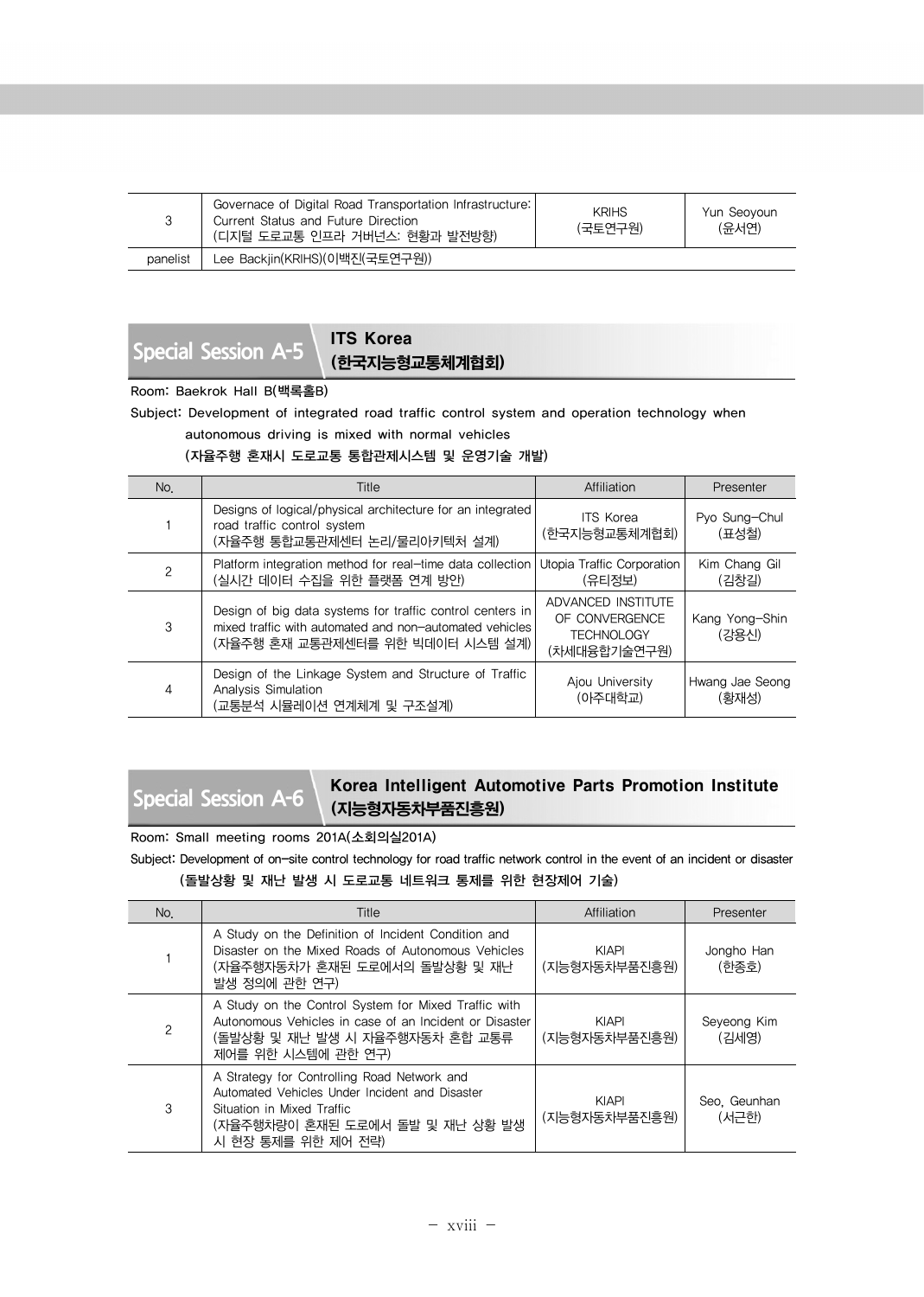| No.       | Title                                                                                                                                                                                                                                                                                                       | Affiliation                                                    | Presenter                |
|-----------|-------------------------------------------------------------------------------------------------------------------------------------------------------------------------------------------------------------------------------------------------------------------------------------------------------------|----------------------------------------------------------------|--------------------------|
| 4         | A study on Information Provision of Infra-to-Vehicle<br>According to the Incident situation in the Autonomous<br><b>Highway Environment</b><br>(자율주행도로환경 내 돌발상황에 따른 I2V 정보 제공<br>연구)                                                                                                                        | Korea National<br>University of<br>Transportation<br>(한국교통대학교) | Cho. Yong-Bin<br>(조용빈)   |
| 5         | Analysis of Changes in Traffic Conditions by Incident<br>Conditions using TOPIS<br>(TOPIS 정보를 활용한 돌발상황에 따른 도로 소통상황 변화<br>분석)                                                                                                                                                                                | Korea National<br>University of<br>Transportation<br>(한국교통대학교) | Kim, Dong-Hyeop<br>(김동협) |
| 6         | Development of Virtual Simulation Environment for the<br>Effective Analysis of Incident Management Systems<br>(돌발상황 통제 기술 효과분석을 위한 가상 실험환경 개발<br>연구)                                                                                                                                                        | Korea National<br>University of<br>Transportation<br>(한국교통대학교) | Shin. Min-Chan<br>(신민찬)  |
| Moderator | Kim, Jung-Rae(KOROAD)(김정래(도로교통공단))                                                                                                                                                                                                                                                                          |                                                                |                          |
| panelist  | Kyungsu Yun(KIAPI)(윤경수(지능형자동차부품진흥원)), Su-Jin Kwag(KATECH)(곽수진(한국자동차연구원)),<br>Min, KyoungWon(KETI)(민경원(한국전자기술연구원)), Jeong, Yong-Ha(Ulsan TP)(정용하(울산테크노파크)),<br>Kim, Jin Tae(KNUT)(김진태(한국교통대학교)), Park, Min Kyu(Metabuild)(박민규(메타빌드)),<br>Choi, Sang bok(KAR)(최상복(케이에이알)), Kang, Byoung Hun(Rolabs)(강병훈(롤랩스)) |                                                                |                          |

## **Special Session A-7** Korea Transport Institute (한국교통연구원)

Room: Small meeting rooms 201B(소회의실201B)

Subject: Development Plan for Vitalization of Mobility Big Data Ecosystem

(모빌리티 빅데이터 생태계 활성화를 위한 발전 방안)

| No.          | <b>Title</b>                                                                                                                                                                                                                                                                                                                                                                   | Affiliation                               | Presenter              |
|--------------|--------------------------------------------------------------------------------------------------------------------------------------------------------------------------------------------------------------------------------------------------------------------------------------------------------------------------------------------------------------------------------|-------------------------------------------|------------------------|
|              | Building an environment for mobility big data-based<br>transport analysis (Introduction to View-T 3.0)<br>(모빌리티 빅데이터 분석서비스 환경 구축(View-T 3.0 소개))                                                                                                                                                                                                                               | Korea Transport<br>Institute<br>(한국교통연구원) | Seong-min Kim<br>(김성민) |
| $\mathbf{2}$ | Building a mobility data-driven support system for<br>public service (Introduction to Local Government<br>Support Project)<br>(모빌리티 빅데이터 기반 공공서비스 지원체계 구축(지자체<br>지원사업 소개))                                                                                                                                                                                                     | Korea Transport<br>Institute<br>(한국교통연구원) | Soongbong Lee<br>(이숭봉) |
| 3            | Building a user-oriented environment for utilization of<br>mobility big data (Introduction to Mobility Data Living Lab)<br>(모빌리티 빅데이터 이용자 맞춤형 활용서비스 환경<br>구축(모빌리티 데이터 리빙랩 소개))                                                                                                                                                                                                 | <b>ETRI</b><br>(한국전자통신연구원)                | Seongwoon Kim<br>(김성운) |
| 4            | Building a user-oriented environment for utilization of<br>mobility big data (Workflow-Editor)<br>(모빌리티 빅데이터 이용자 맞춤형 활용서비스<br>(Workflow-Editor) 환경 구축)                                                                                                                                                                                                                         | <b>EZGIS</b>                              | Young-soo Jo<br>(조영수)  |
| Moderator    | Jong-hyung Kim (The Incheon Institute)(김종형(인천연구원))                                                                                                                                                                                                                                                                                                                             |                                           |                        |
| panelist     | Dai-sik Nam(Inha University)(남대식(인하대학교)), Tai-jin Song(Chungbuk National University)(송태진<br>(충북대학교)), Sanghoon Son(Jeju Research Institute)(손상훈(제주연구원)), Seong-hyuk Park(Kakao)<br>(박성혁(카카오)), Chang-Hoon Lee (The National Assembly of The Republic of Korea)(이창훈(국회)),<br>Kwangbok Jeong(Korea Autonomous driving Development Innovation Foundation)(정광복(자율주행기<br>술개발혁신사업단)) |                                           |                        |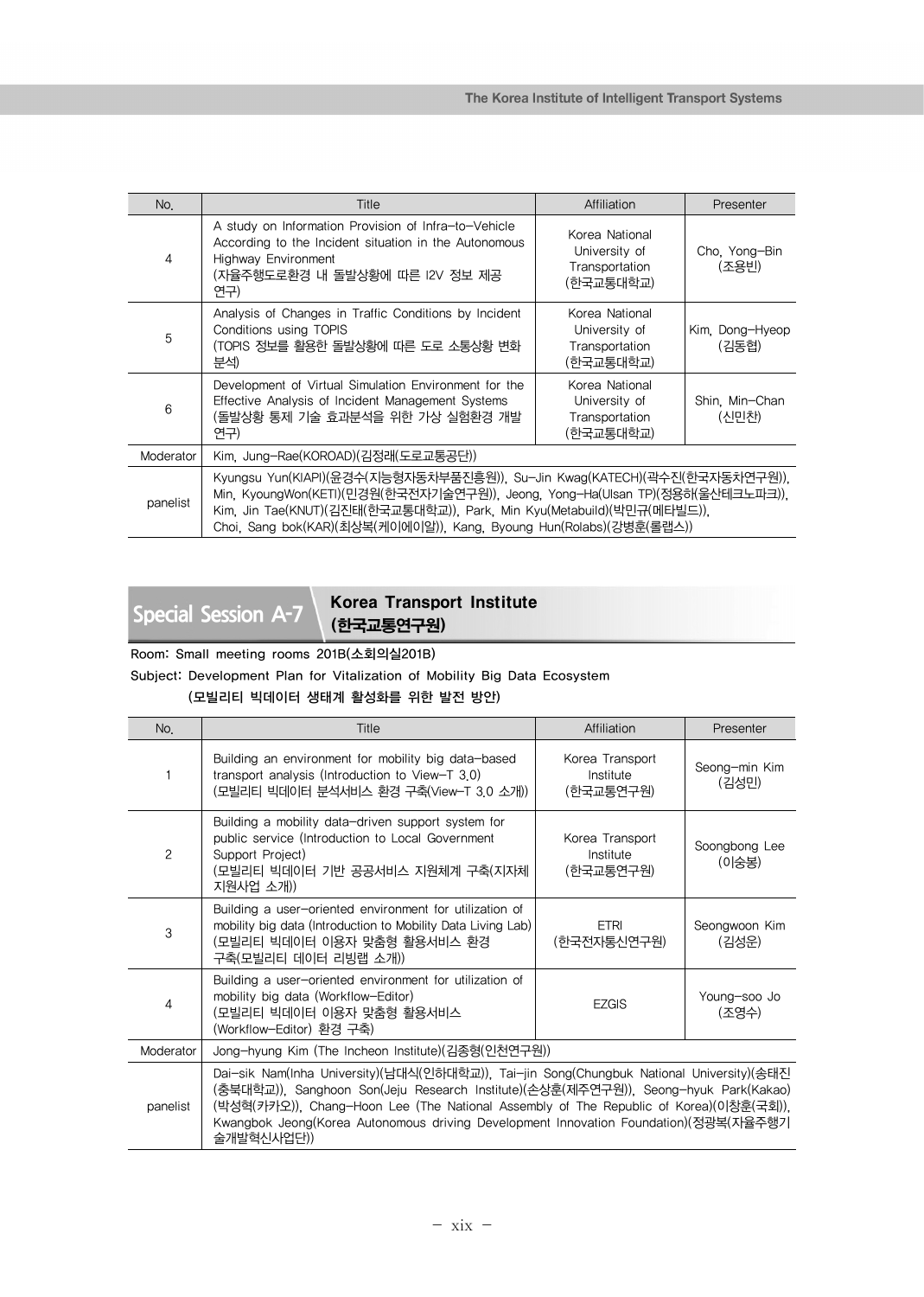# **Special Session A-8** KICT

(한국건설기술연구원)

Room: Small meeting rooms 202A(소회의실202A)

Subject: Future road design and demonstration technology development for autonomous and cooperative driving

(자율협력주행을 위한 미래도로 설계 및 실증 기술 개발)

| No.            | Title                                                                                                                                                                                                                         | Affiliation                        | Presenter               |
|----------------|-------------------------------------------------------------------------------------------------------------------------------------------------------------------------------------------------------------------------------|------------------------------------|-------------------------|
|                | The Changes of Future Road Design for the Autonomous Vehicle<br>(자율주행차의 주행을 위한 도로 설계 요소 변화)                                                                                                                                   | KICT<br>(한국건설기술연구원)                | PARK, Jaehong<br>(박재홍)  |
| $\overline{c}$ | A Study on the Changes of Road design and System in<br>Autonomous Vehicle Environments<br>(자율주행시대 도로 설계 및 시스템 변화 방향)                                                                                                          | Korea Road Association<br>(한국도로협회) | YOON, Jae-Yong<br>(윤재용) |
| 3              | Evaluation of Car-following Driving Safety Between<br>Autonomous and Manual Vehicles: A Multi-agent Driving<br>Simulation Approach<br>(Multi-agent 주행 시뮬레이션 기반 자율 및 비자율 차량추종<br>상황에서의 도로선형 안전성 평가 방법론)                        | Hanyang University<br>(한양대학교)      | OH. Cheol<br>(오철        |
| 4              | Examining potential demand for autonomous vehicle:<br>transport mode choice analysis<br>(자율주행 이용 수요 추정을 위한 수단선택모형 개발)                                                                                                         | Hanyang University<br>(한양대학교)      | NAMKUNG OK<br>(남궁옥)     |
| Moderator      | YUN, Duk Geun(KICT)(윤덕근(한국건설기술연구원))                                                                                                                                                                                           |                                    |                         |
| panelist       | KIM, Hoe Kyoung( Dong-A University)(김회경(동아대학교)), LEE, Dongmin(University Of Seoul)<br>(이동민(서울시립대학교)), LEE, Seung-Jun(Korea Expressway Corporation)(이승준(한국도로공사 도로교<br>통연구원)), CHUNG, Younshik(Yeungnam University)(정연식(영남대학교)) |                                    |                         |

## **Special Session A-9** Korea Expressway Corporation Research Institute (한국도로공사 도로교통연구원)

Small meeting rooms 202B(소회의실202B)

Subject: The future role of expressway in the autonomous driving era and implementation of metaverse environment (자율주행시대 고속도로의 미래 역할과 메타환경 구현)

| No.            | Title                                                                                                                                                                                                                                            | Affiliation                                           | Presenter              |
|----------------|--------------------------------------------------------------------------------------------------------------------------------------------------------------------------------------------------------------------------------------------------|-------------------------------------------------------|------------------------|
|                | Operating outcome of KEC's high performance driving<br>simulator<br>(한국도로공사 도로주행 시뮬레이터 운영 성과)                                                                                                                                                    | Korea expressway<br>corporation<br>(한국도로공사)           | Park hyun jin<br>(박현진) |
| $\overline{c}$ | Use cases of digital twin based virtual testing<br>(디지털트윈 기반 버추얼 테스팅 활용 사례)                                                                                                                                                                      | Innosimulation<br>(이노시뮬레이션)                           | Byun deug su<br>(변덕수)  |
| 3              | Developing structured simulation scenario for autonomous<br>driving system evaluation<br>(자율주행 시스템 평가를 위한 시뮬레이션 시나리오 구조화 개발 성과)                                                                                                                  | Korea automotive<br>technology institue<br>(한국자동차연구원) | Oh young dal<br>(오영달)  |
| 4              | Expressway driving conditions and implications of<br>autonomous driving vehicles<br>(자율주행차의 고속도로 주행여건과 시사점)                                                                                                                                      | Korea expressway<br>corporation<br>(한국도로공사)           | Kim soo hee<br>(김수희)   |
| 5              | Gyeongbu expressway and Korea's transport and industrial<br>development<br>(경부고속도로와 한국의 수송 및 산업 발전)                                                                                                                                              | Korea expressway<br>corporation<br>(한국도로공사)           | Choi yun hyuk<br>(최윤혁) |
| Moderator      | Baek seung geol(Korea expressway corporation)(백승걸(한국도로공사))                                                                                                                                                                                       |                                                       |                        |
| panelist       | Park sun hong(Korea automotive technology institue)(박선홍(한국자동차연구원)), Park jae jin(Chonnam national<br>university)(박제진(전남대학교)), Oh joo seok(Korea road traffic authority)(오주석(도로교통공단)),<br>Lee ki young(Korea expressway corporation)(이기영(한국도로공사)) |                                                       |                        |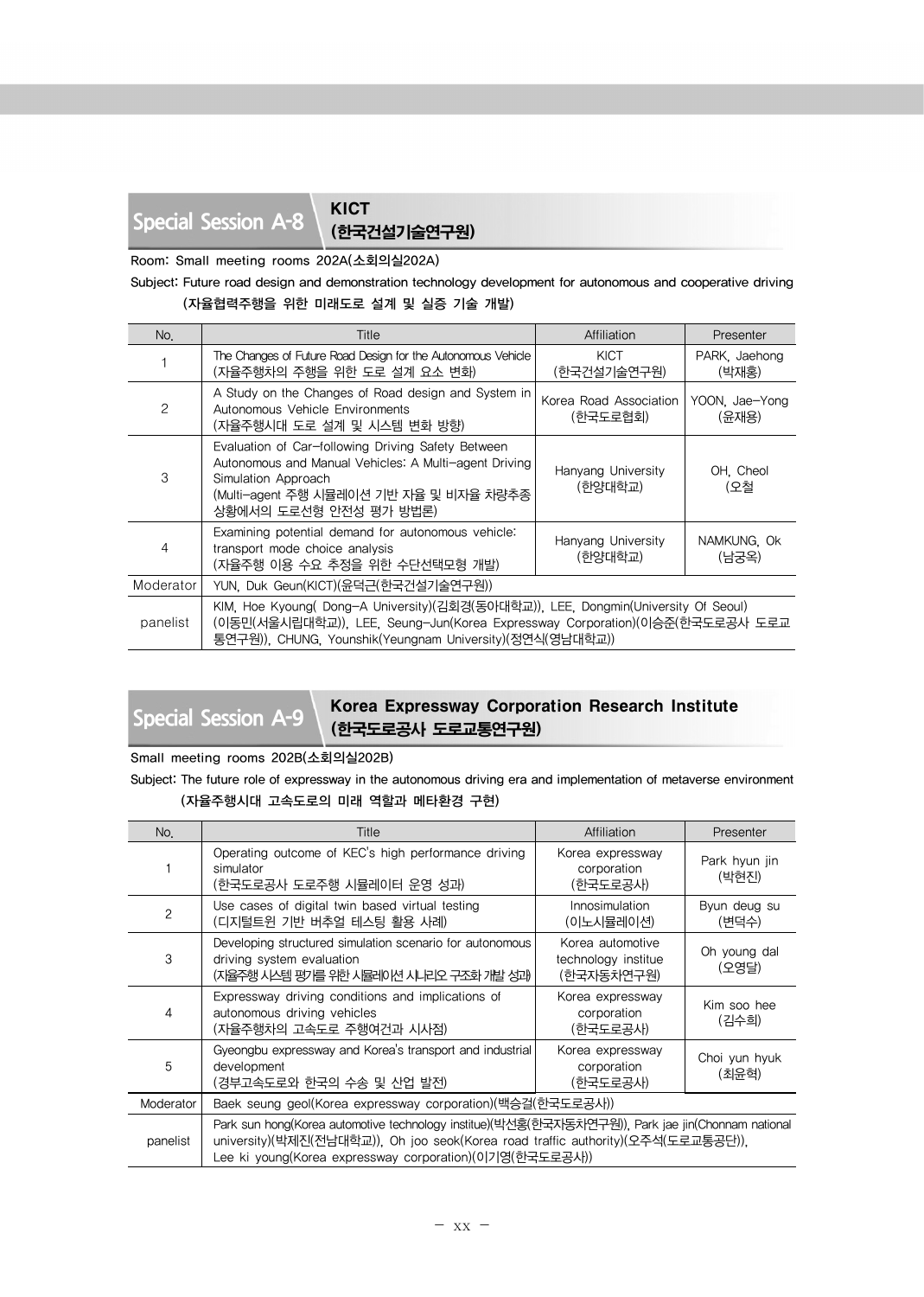## **Special Session A-10** Korea Road Traffic Authority (도로교통공단 첨단교통연구처)

Room: Small meeting rooms 203(소회의실203)

Subject: Establishment of Real-time Traffic Signal Information Collection System and Data Opening (실시간 신호정보 수집시스템 구축 및 데이터 개방)

|              | \E`IL L <del>I</del> U= I B`I—U                                                                                                                                                                      |                                                     |                          |
|--------------|------------------------------------------------------------------------------------------------------------------------------------------------------------------------------------------------------|-----------------------------------------------------|--------------------------|
| No.          | <b>Title</b>                                                                                                                                                                                         | Affiliation                                         | Presenter                |
|              | Establishment of Real-time Traffic Signal Information<br><b>Collection System</b><br>(실시간 교통신호정보 수집 시스템 구축)                                                                                          | Korea Road Traffic<br>Authority<br>(도로교통공단)         | Lee Seung cheol<br>(이승철) |
| $\mathbf{2}$ | Daegu City's Future Transportation Infrastructure<br>(대구시 미래 교통 인프라)                                                                                                                                 | DAEGU METROPOLITAN<br><b>CITY</b><br>(대구광역시)        | Jeong Jae yeoul<br>(정재열) |
| 3            | Ulsan City Traffic Signal Information Real-time Open<br>Case<br>(울산시 교통신호정보 실시간 개방 사례)                                                                                                               | <b>ULSAN METROPOLITAN</b><br><b>CITY</b><br>(울산광역시) | Lee Sang hee<br>(이상희)    |
| 4            | The Current Status of Kakaonavi's real-time Traffic<br>Signal Information Service<br>(카카오내비의 실시간 신호정보 서비스 현황)                                                                                        | Kakaomobility<br>(카카오모빌리티)                          | Kim Munsu<br>(김문수)       |
| panelist     | Jeon Ok hee(Korea Road Traffic Authority)(전옥희(도로교통공단)),<br>Lee Jong hak (Korea National Police Agency)(이종학(경찰청)),<br>Ryan Ryu(Electronics and Telecommunications Research Institute)(유재준(한국전자통신연구원)) |                                                     |                          |

## Special Session B 16일 11:00-12:20

**Special Session B-1** Transportation Safety Research Institute (한국교통안전공단)

Room: Event Hall A(이벤트홀A)

Subject: Public and Private Cooperation Plan to Revitalize Platform Mobility (플랫폼모빌리티 활성화를 위한 공공-민간 협력방안)

| No.       | Title                                                                                                                                                                                            | Affiliation                                                      | Presenter             |
|-----------|--------------------------------------------------------------------------------------------------------------------------------------------------------------------------------------------------|------------------------------------------------------------------|-----------------------|
|           | Institutionalization trend and Policy direction of the<br>Platform-based mobility industry<br>(플랫폼기반 모빌리티 산업 제도화 동향 및 정책방향)                                                                      | <b>Transportation Safety</b><br>Research Institute<br>(한국교통안전공단) | Youlim Jang<br>(장유림)  |
| 2         | Platform-based Regulatory-Innovative Transport Service<br>Type and Cases<br>(플랫폼기반 규제혁신형 운송서비스 유형과 사례)                                                                                           | LANE4 Company<br>(레인포컴퍼니)                                        | Oscar Kwon<br>(권오상)   |
| 3         | The present of Mobility Platform, and Challenges<br>(모빌리티 플랫폼의 현재, 그리고 도전)                                                                                                                       | <b>KAKAO Mobility</b><br>(카카오모빌리티)                               | Jungmin Kim<br>(김정민)  |
| 4         | A City for vehices. To a City for People<br>(차를 위한 도시를, 사람을 위한 도시로)                                                                                                                              | The SWING<br>(더스윙)                                               | Hyungsan Kim<br>(김형산) |
| Moderator | Cheol Oh(Hanyang University)(오철(한양대학교))                                                                                                                                                          |                                                                  |                       |
| panelist  | Hyunjin Kim(Transportation Safety Research Institute)(김현진(한국교통안전공단)).<br>Kitae Jang(KAIST)(장기태(카이스트)), Inhee Kim(Kongju University)(김인희(공주대)),<br>Sangyeon Hong(The Seoul Institute)(홍상연(서울연구원)) |                                                                  |                       |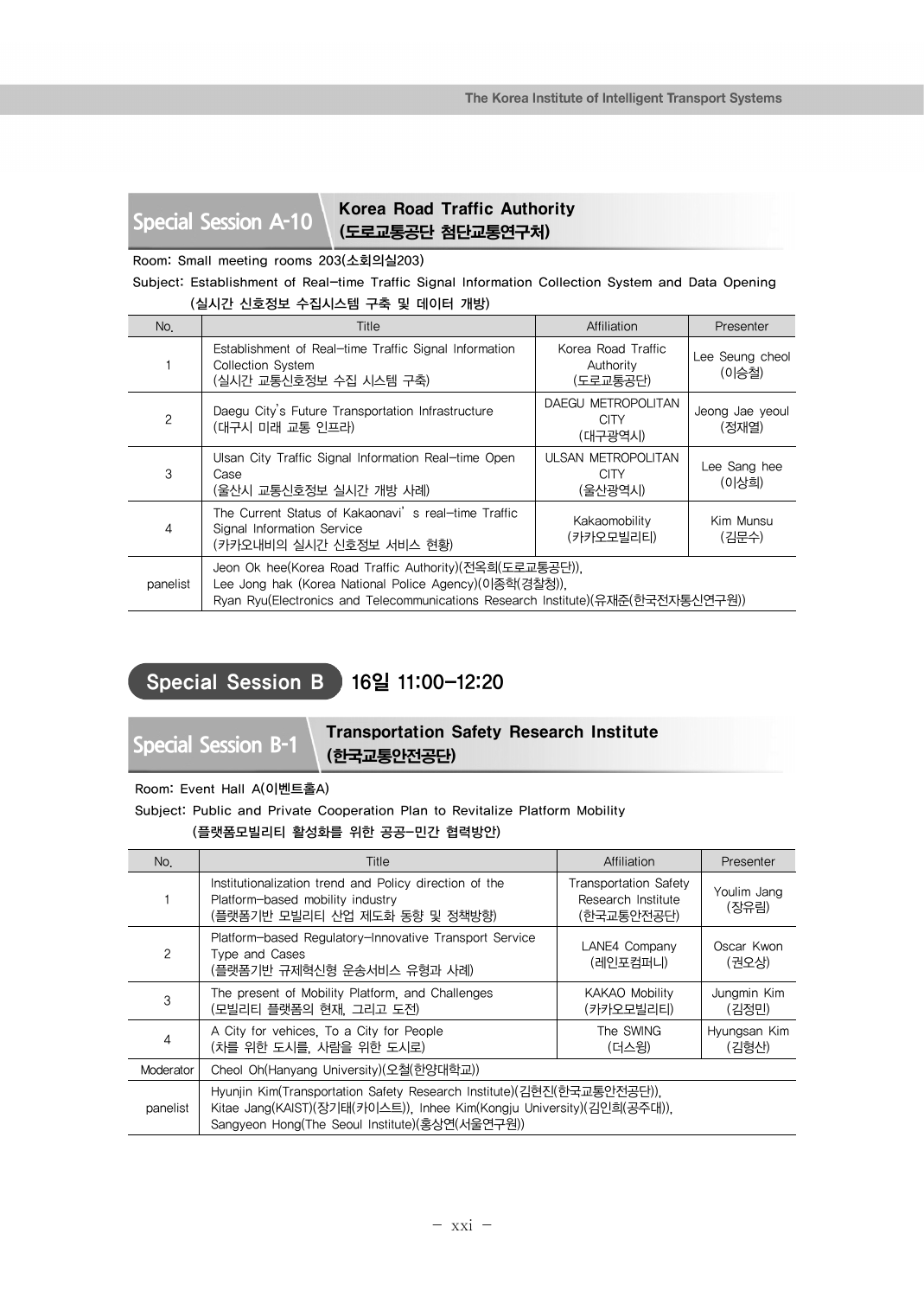## **Special Session B-2** KOROAD/KOTSA (도로교통공단/한국교통안전공단)

Room: Yeongju Hall A(영주홀A)

Subject: KOROAD - KOTSA JOINT SESSION

(도로교통공단-한국교통안전공단 공동세션)

| No.           | Title                                                                                                                                                                                      | Affiliation                | Presenter           |
|---------------|--------------------------------------------------------------------------------------------------------------------------------------------------------------------------------------------|----------------------------|---------------------|
|               | Roles and Tasks of the Government and the Private<br>Sector in Improving and Revitalizing e-Mobility Safety<br>(e- 모빌리티 안전 제고와 활성화를 위한 정부와 민간의 역할<br>및 과제)                                 | <b>KOROAD</b><br>(도로교통공단)  | Koh Jikeun<br>(고지근) |
| $\mathcal{P}$ | A Study on the Institutionalization of Korea Urban Air<br>Mobility<br>(한국형 도심항공교통(K-UAM) 제도화 방안 연구)                                                                                        | <b>KOTSA</b><br>(한국교통안전공단) | Kim Jin Uk<br>(김진욱) |
| 3             | Legal Issues and Readiness for Promoting MaaS<br>(MaaS 활성화를 위한 법제 측면의 이슈와 과제)                                                                                                              | Ajou University<br>(아주대학교) | Jaehyun So<br>(소재현) |
| panelist      | Dong-Kyu Kim(Seoul National University)(김동규(서울대)).<br>Shin Hyoung Park(University of Seoul)(박신형(서울시립대)),<br>Song, Ki Han(Seoul National University of Science& Technology)(송기한(서울과학기술대학교)) |                            |                     |

## **Special Session B-3** Korea Transport Institute (한국교통연구원)

Room: Yeongju Hall B(영주홀B)

## Subject: Development of Automated Driving System based Car-Sharing Service Technologies

| No. | <b>Title</b>                                                                                                                                      | Affiliation                   | Presenter                 |
|-----|---------------------------------------------------------------------------------------------------------------------------------------------------|-------------------------------|---------------------------|
|     | Development of AV based Car-Shairng Service Management<br>and Technologies<br>(자율주행 공유차 서비스 관리 및 기반 기술 개발)                                        | KOTI<br>(한국교통연구원)             | KANG, Kyeong-Pyo<br>(강경표) |
| 2   | Development of Automated Driving System based Car-sharing<br>Service technologies<br>(자율주행차량의 공유서비스 기술 개발)                                        | <b>SOCAR</b><br>(쏘카)          | KIM, Sang-Woo<br>(김상우)    |
| 3   | Car-sharing Service Demonstration in Living Lab via<br>Self-driving and Remote Control Systems<br>(자율주행 공유차 및 원격제어시스템 구축을 통한 리빙랩 실증)              | RideFlux Inc.<br>(라이드플럭스)     | Jeong, Hawook<br>(정하욱)    |
| 4   | Development of Platform Evaluation Technology and Support for<br>Shared Vehicle Services for Automated Driving<br>(자율주행 공유차 서비스 지원 및 플랫폼 평가기술 개발) | <b>NZERO</b><br>(엔제로)         | Kim Joung Dae<br>(김정대)    |
| 5   | Development of V2X Communication System for ODD expansion<br>(ODD 확장을 위한 L4/4+ 연계 V2X 통신기술 개발)                                                    | <b>CEST</b><br>(세스트)          | BAE, Jeong-Kyu<br>(배정규)   |
| 6   | Development of HMI Optimization Technology and Traffic<br>Analysis System for Autonomous Shared Vehicles<br>(자율주행 공유차 서비스 최적화 기술 및 교통분석시스템 개발)    | Hanyang University<br>(한양대학교) | OH. Cheol<br>(오철)         |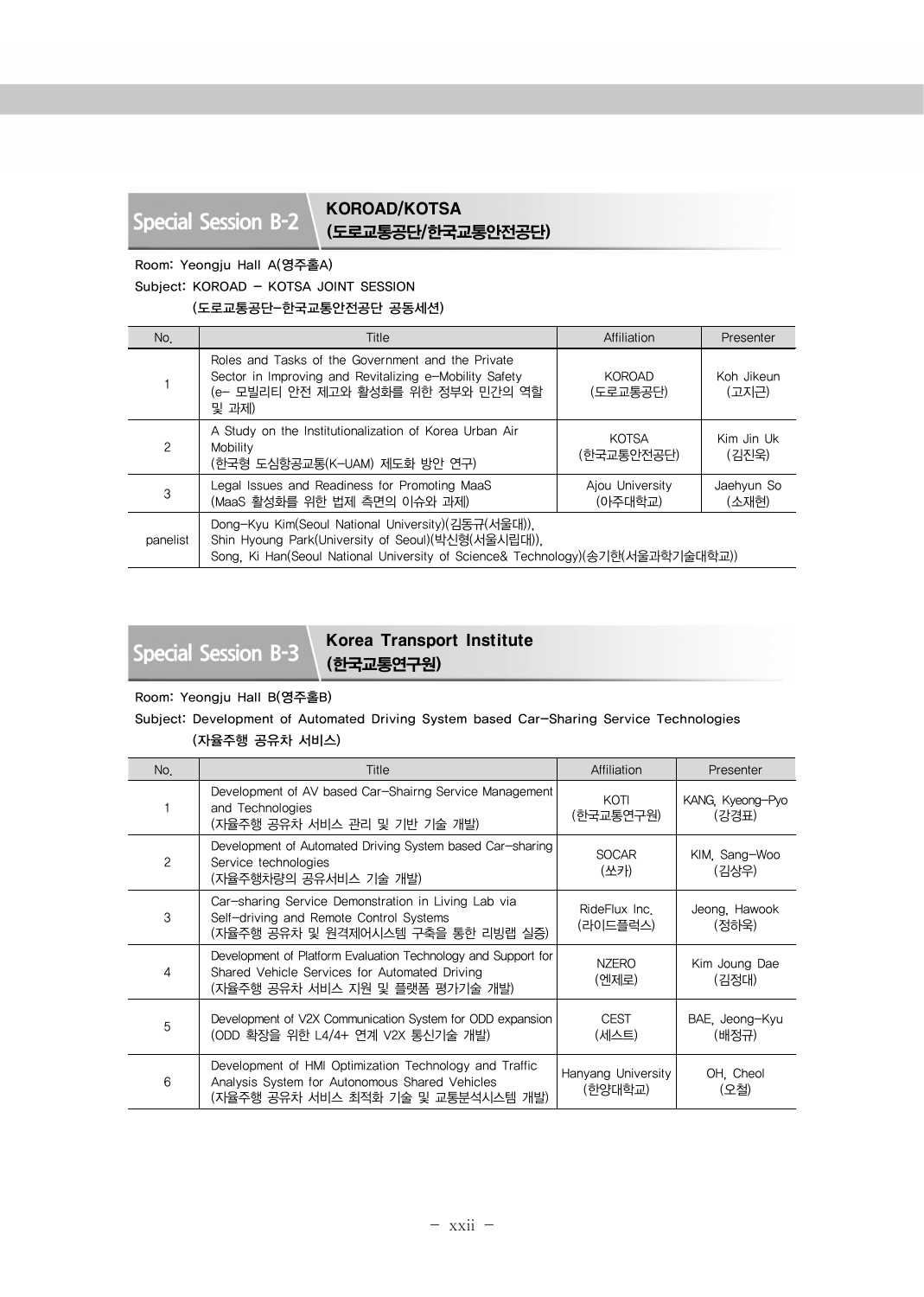Special Session B-4 | Ministry of Land, Infrastructure and Transport (국토교통부)

Room: Baekrok Hall A(백록홀A)

Subject: Korea ITS 30yr! Progress made and New Challenges

(대한민국 ITS 30년 그 성과와 도전)

| No.            | <b>Title</b>                                                                                                                      | Affiliation                                                           | Presenter                 |
|----------------|-----------------------------------------------------------------------------------------------------------------------------------|-----------------------------------------------------------------------|---------------------------|
|                | Progress made and the New Directions in Korean ITS Policy<br>(국토부 ITS 정책 발전과 향후 추진 방향)                                            | Ministry of Land.<br>Infrastructure and<br>Transport(MLIT)<br>(국토교통부) | Yoo Jin Chang<br>(장유진)    |
| $\overline{c}$ | Korean ITS: Past, Present and What's next?<br>(대한민국 ITS, 과거와 현재 그리고 다음은?)                                                         | <b>ITS Korea</b><br>(한국지능형교통체계협회)                                     | Joo-II Lee<br>(이주일)       |
| 3              | Development Direction of ITS in Response to Changes in the<br>Future Road & Traffic Environment<br>(미래 도로교통환경 변화에 대응하는 ITS 발전 방향) | Aiou University<br>(아주대학교)                                            | <b>ILSOO YUN</b><br>(유일수) |
| Moderator      | Chi-hyun, SHIN (Kyonggi University)(신치현(경기대학교))                                                                                   |                                                                       |                           |
| panelist       | Jong Oh Kim(MLIT)(김종오(국토교통부)), Dongmin Lee(University of Seould)(이동민(서울시립대)),<br>Taehyung Kim(KOTI)(김태형(한국교통연구원))                 |                                                                       |                           |

**Special Session B-5** | **ITS Korea** 

(한국지능형교통체계협회)

## Room: Baekrok Hall B(백록홀B)

Subject: Development of digital road and transportation infrastructure convergence platform

technology based on crowdsourcing

## (크라우드 소싱 기반의 디지털 도로,교통 인프라 융합 플랫폼 기술 개발)

| No.            | Title                                                                                                                                                                                              | Affiliation                       | Presenter               |
|----------------|----------------------------------------------------------------------------------------------------------------------------------------------------------------------------------------------------|-----------------------------------|-------------------------|
|                | A study on the standard specification of digital road and<br>transportation infrastructure informatization platform based on<br>crowdsourcing<br>(크라우드 소싱 기반의 디지털 도로 · 교통 인프라 정보화 플랫폼<br>표준 규격 연구) | <b>ITS Korea</b><br>(한국지능형교통체계협회) | Eo hyo kyoung<br>(어효경)  |
| $\overline{c}$ | Digital road and transportation infrastructure governance and<br>public-private cooperation for the autonomous driving era<br>(자율주행 시대를 위한 디지털 도로·교통 인프라 거버넌스<br>구축방안 및 민-관 협력방안)                  | <b>KRIHS</b><br>(국토연구원)           | Yoon seo youn<br>(윤서연)  |
| 3              | Comparison of data specifications of various HD maps for<br>automonous driving and conversion methods for common data<br>models<br>(자율주행을 위한 다양한 정밀도로지도의 사양 비교 및 공통 모델<br>가공 방안)                   | <b>MQNIC</b><br>(엠큐닉)             | Jang yang jung<br>(장양중) |
| 4              | Method of improvements for autonomous vehicle road-traffic<br>facilities using LiDAR<br>(LiDAR를 활용한 지율주행 지원 도로 · 교통 시설물의 개선 방향성  <br>정립)                                                           | KICT<br>(한국건설기술연구원)               | Park bum jin<br>(박범진)   |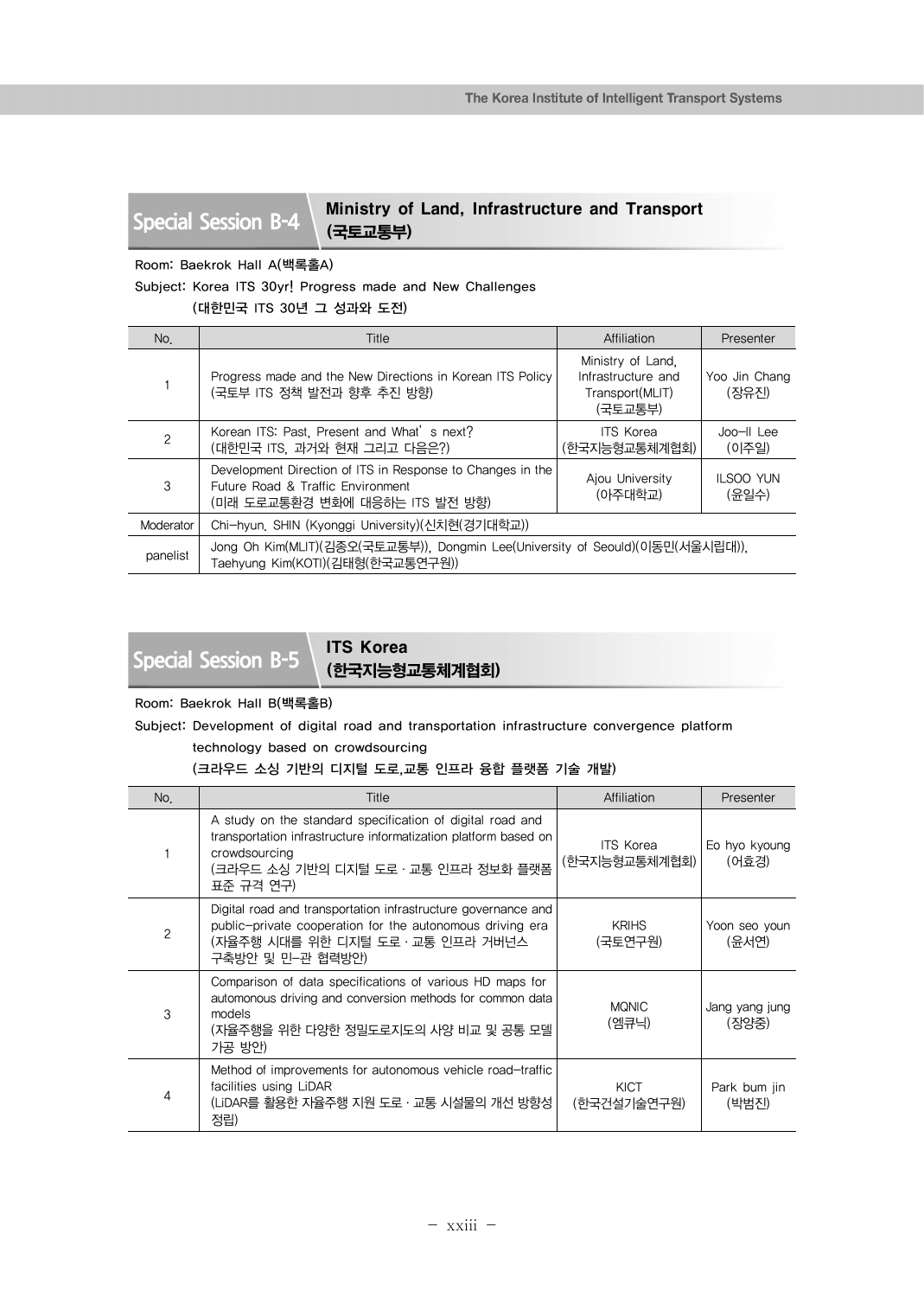**Special Session B-6** The Seoul Institute (서울연구원)

Room: Small meeting rooms 201A(소회의실201A)

Subject: Support plan for losses from metro free ride policy in the Seoul metropolitan area

## (수도권 지하철 무임승차(PSO) 지원 방안)

| No.      | Title                                                                                                                               | Affiliation                               | Presenter              |
|----------|-------------------------------------------------------------------------------------------------------------------------------------|-------------------------------------------|------------------------|
|          | Current Status and Analysis on Free Ride (Public Service<br>Obligation) in Seoul Metropolitan Subway<br>(수도권 지하철 무임승차(PSO) 기초자료 분석) | The Seoul Institute<br>(서울연구원)            | Seongil Shin<br>(신성일)  |
| 2        | Case Study on PSO in Gyeonggi Province<br>(경기도 PSO 추진사례 및 과제)                                                                       | Gyeonggi Research<br>Institute<br>(경기연구원) | Chaeman Kim<br>(김채만)   |
| 3        | Current Status of Free Ride (Public Service Obligation) in Busan<br>Subway<br>(부산시 PSO 추진현황과 과제)                                    | Busan Development<br>Institute<br>(부사연구원) | Wongyu Lee<br>(이원규)    |
| 4        | Current Status of Free Ride (Public Service Obligation) in<br>Incheon Subway<br>(인천시 PSO 추진현황과 과제)                                  | The Incheon Institute<br>(인천연구원)          | Dongjae Jeong<br>(정동재) |
| panelist | Doohee Nam(Hansung Univ.)(남두희(한성대학교)), Sangho Choo(Hongik Univ.)(추상호(홍익대학교)),<br>Ho-Chul Park(Myongji Univ.)(박호철(명지대학교))            |                                           |                        |

## **Special Session B-7** The Incheon Institute (인천연구원)

Room: Small meeting rooms 201B(소회의실201B)

Subject: Exploring the Sustainability of Demand Response Transit( I-MOD) in Incheon (인천광역시 수요응답형 버스(I-MOD)의 지속가능성 모색)

| No.            | Title                                                                                                                                                                                         | Affiliation                                                       | Presenter                |
|----------------|-----------------------------------------------------------------------------------------------------------------------------------------------------------------------------------------------|-------------------------------------------------------------------|--------------------------|
|                | R&D for M-DRT introduction<br>(대도시권 수요응답형 광역모빌리티 서비스 실용화 기술개발 개요)                                                                                                                             | KOTI<br>(한국교통연구원)                                                 | Park Jun Sik<br>(박준식)    |
| $\overline{c}$ | Demand Responsive Transit: How to survive<br>(수요 '응답'보다 '분석'과 '전략'을 목표로)                                                                                                                      | <b>VUS</b>                                                        | Hwang Unique<br>(황윤익)    |
| 3              | Introduction of GNT solution Co. DRT service<br>(DRT 서비스 소개)                                                                                                                                  | <b>GnT Solution</b><br>(지앤티솔루션)                                   | Kang Sang Cheol<br>(강상철) |
| 4              | Policy issues through operating patterns analysis of<br>demand-responsive bus 'Shucle'<br>(수요응답형 버스 '셔클' 운행패턴 분석 및 이슈 도출)                                                                     | <b>DSI</b><br>(Daejeon sejong<br>Research Institute)<br>(대전세종연구원) | Ahn Yong Jun<br>(안용준)    |
| Moderator      | Lee Yong Jae(Chung-Ang University)(이용재(중앙대학교))                                                                                                                                                |                                                                   |                          |
| panelist       | Kim Do kyung(University of Seoul)(김도경(서울시립대), Ryu Si Kyun(Gyeonggi Research<br>Institute)(류시균(경기연구원)), Jung Kwang Bok(KADIF)(정광복(자율주행기술개발혁신사업단)),<br>Choi Chan Young(SK Telecomt)(최찬영(SK텔레콤)) |                                                                   |                          |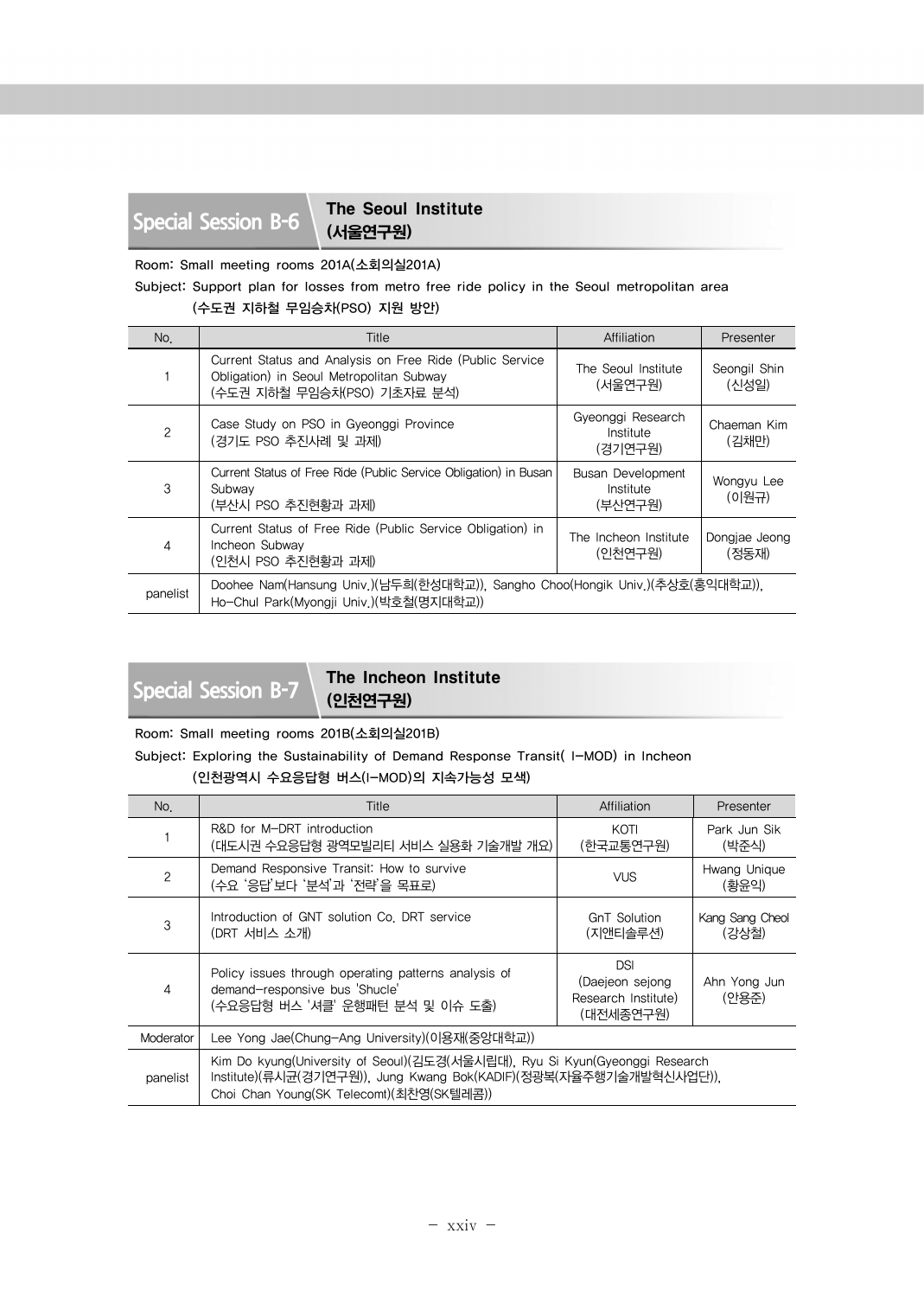# **Special Session B-8** KICT

(한국건설기술연구원)

Room: Small meeting rooms 202A(소회의실202A)

Subject: Rule environment and a case study for applying MaaS

## (MaaS 도입을 위한 제도와 사례)

| No.       | Title                                                                                                                                                 | Affiliation                   | Presenter                |
|-----------|-------------------------------------------------------------------------------------------------------------------------------------------------------|-------------------------------|--------------------------|
|           | Policy improvements for demand-responsive transit in<br>consideration of future transportation conditions<br>(미래 교통여건을 고려한 수요응답형 교통수단 개선방안 연구)        | Myongji University<br>(명지대학교) | Park, Ho-Chul<br>(박호철)   |
| 2         | Coexisting MaaS Platform for Region and Inhabitant<br>(지역상생형 MaaS 플랫폼 기술)                                                                             | KICT<br>(한국건설기술연구원)           | Roh, Chang-Gyun<br>(노창규) |
| Moderator | Kim, Hyoungsoo(KICT)(김형수(한국건설기술연구원))                                                                                                                  |                               |                          |
| panelist  | Kim, Minseok(KOTSA)(김민석(한국교통안전공단)), Son, Sanghoon(Jeju Research<br>Institute)(손상훈(제주연구원)).<br>Song, Tai-Jin(Chungbuk National University)(송태진(충북대학교)) |                               |                          |

**Special Session B-9** KOROAD

# (도로교통공단 자율주행연구처)

Room: Small meeting rooms 202B(소회의실202B)

Subject: Current Status and Prospect of E-mobility Industry in Korea

### (국내 e-모빌리티 사업 현황 및 지원 방안)

| No.       | Title                                                                                                                                                                                            | Affiliation                       | Presenter               |
|-----------|--------------------------------------------------------------------------------------------------------------------------------------------------------------------------------------------------|-----------------------------------|-------------------------|
|           | Status of e-mobility industry and strategies for fostering<br>(e-mobility 산업현황과 육성전략)                                                                                                            | <b>KEMA</b><br>(한국스마트이모빌리티<br>협회) | Seo, Im Ki<br>(서임기)     |
| 2         | ntroduction of demonstration study and R&D center for<br>e-mobility<br>(전남 영광e-모빌리티 실증 및 인증 연구기반 소개)                                                                                             | <b>KATECH</b><br>(한국자동차연구)        | Kim, Hoi Young<br>(김회용) |
| 3         | Study on construction project for e-mobility enterprise<br>support center<br>(e-모빌리티 기업지원센터 구축사업 연구)                                                                                             | <b>KOROAD</b><br>(도로교통공단)         | Kang, Yun Won<br>(강윤원)  |
| Moderator | Yun. Jin Soo (KOROAD)(윤진수(도로교통공단))                                                                                                                                                               |                                   |                         |
| panelist  | Park, Je Jin(Chonnam National Univ.)(박제진(전남대학교)), Kim, Jinhee(Yonsei Univ.)(김진희(연세대학<br>교)), Lee, Jin Woo(KAIST)(이진우(KAIST)), Shin, Sung Yong(Gangwon Provincial Office)(신승용 팀장(강<br>원도청 전략산업과)) |                                   |                         |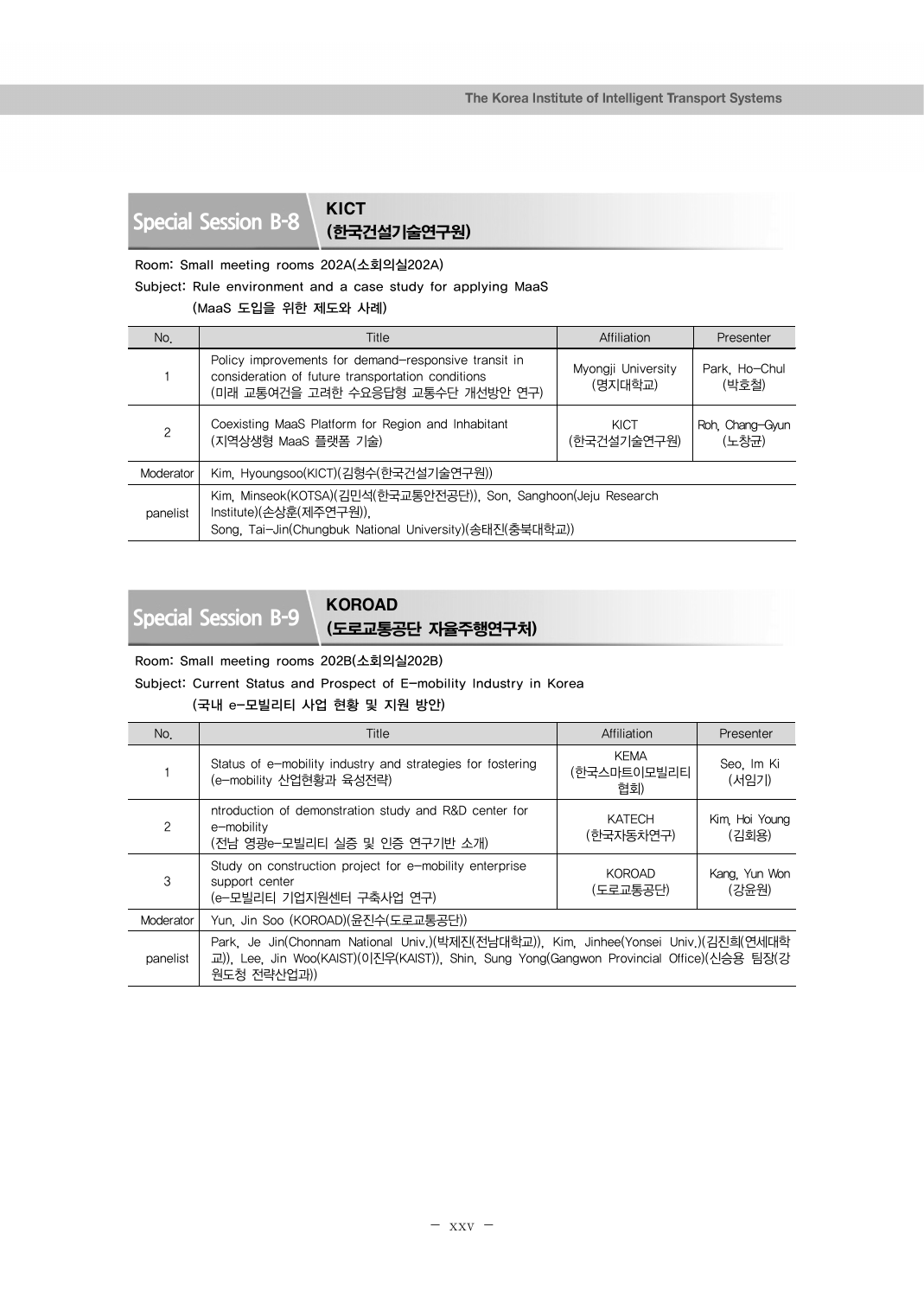## Special Session B-10 Korean Standards Association(KSA) (한국표준협회)

Room: Small meeting rooms 203 (소회의실203)

## Subject: The development trend of core standards related to autonomous vehicle R&D in Mobility service, functional safety/security, map, component and material

| No.            | Title                                                                                                                                                    | Affiliation                                                                             | Presenter               |
|----------------|----------------------------------------------------------------------------------------------------------------------------------------------------------|-----------------------------------------------------------------------------------------|-------------------------|
|                | Greeting speech(인사말씀)                                                                                                                                    | Korea Autonomous<br>driving Development<br>Innovation Foundation<br>(자율주행기술개발혁신<br>사업단) | JinWoo Choi<br>(최진우)    |
| $\overline{c}$ | A study on Standardization system and status of R&D<br>linkage of Automated Driving<br>(자율주행 R&D연계 표준화 추진쳬계 및 개발동향)                                      | <b>KSA</b><br>(한국표준협회)                                                                  | Sujin Park<br>(박수진)     |
| 3              | Standardization for Road Infrastructure Assisted Automated<br>Mobility Services<br>(도로인프라 기반 자율주행모빌리티 서비스 표준화 방향 및 개발현황)                                 | KOTI<br>(한국교통연구원)                                                                       | Young-Jun MOON<br>(문영준) |
| 4              | The status of the standardization activities of ISO/TC<br>22/SC 32 and cybersecurity standard development status<br>(ISO/TC22/SC32표준 동향 및 사이버보안 표준 개발현황) | Korea Advanced<br>Automotive Technology<br>Association(KAATA)<br>(한국첨단자동차기술협회)          | Jaewon Baik<br>(백재원)    |
| 5              | Standardization of High Definition Map and Indoor Map for<br>Automated Driving<br>(자율주행을 위한 정밀지도 데이터 표준 및 실내지도 표준개발 현황)                                  | <b>FTRI</b><br>(한국전자통신연구원)                                                              | Ryan Ryu<br>(유재주)       |
| 6              | R&D Standards Strategy and Development for Global<br>Competitiveness on vehicle for Materials, Parts, and Equipments<br>(자동차 소재부품 표준 연계 사례발표)            | <b>KSA</b><br>(한국표준협회)                                                                  | Sungmoon Choi<br>(최성문)  |
| $\overline{7}$ | Stanadradization of Network Cybersecurity and AI Tranning<br>Data for Autonomous Vehicle<br>(자율주행 네트워크 보안 및 학습용 데이터 표준개발 현황)                             | Telecommunications<br>Technology<br>Association(TTA)<br>(한국정보통신기술협회)                    | Seok-kyu Kang<br>(강석규)  |

## Special Session C 17일 11:00-12:20

**Special Session C-1** KETI

(한국전자기술연구원)

## Room: Event Hall A(이벤트홀A)

Subject: Development of 5G-NR-V2X Communication Technology and Verification for Autonomous Driving (레벨4 이상 자율주행을 위한 5G-NR-V2X 통신 기술 개발 및 실도로 성능검증 기술 개발)

| No. | Title                                                                                                                    | Affiliation               | Presenter               |
|-----|--------------------------------------------------------------------------------------------------------------------------|---------------------------|-------------------------|
|     | Verification of 5G-NR-V2X for Connected & Autonomous Driving<br>(커넥티드 자율주행을 위한 5G-NR-V2X 성능검증)                           | KFTI<br>(한국전자기술연구원)       | Kitaeg Lim<br>(임기택)     |
| 2   | Development of 5G-NR-V2X for supporting Autonomous Driving<br>Services.<br>(레벨4 이상 자율주행 서비스 지원을 위한 5G-NR-V2X 통신<br>기술개발) | <b>DAFBO</b><br>(㈜대보정보통신) | Byeong Woo Bae<br>(배병우) |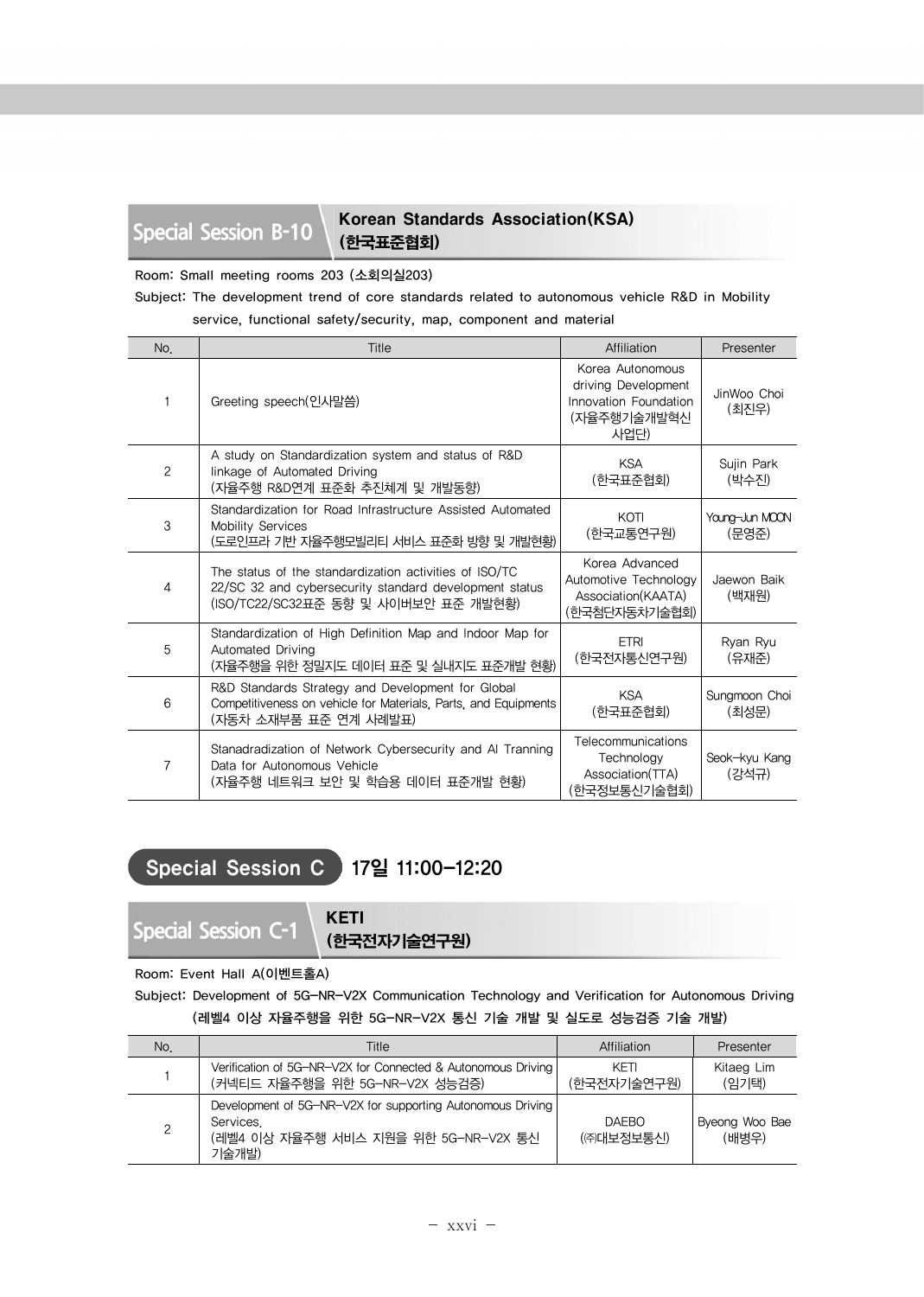| No.            | Title                                                                                                 | Affiliation                                 | Presenter               |
|----------------|-------------------------------------------------------------------------------------------------------|---------------------------------------------|-------------------------|
| 3              | Development of 5G-NR-V2X Sidelink IP                                                                  | Ettifos                                     | Sungsoo Hong            |
|                | (5G-NR-V2X통신 Sidelink 모뎀 IP 개발)                                                                       | (㈜에티포스)                                     | (홍승수)                   |
| $\overline{4}$ | Development of 5G-NR-V2X OBU                                                                          | Chemtronics                                 | Yunhee Cho              |
|                | (5G-NR-V2X단말기 개발)                                                                                     | (㈜켐트로닉스)                                    | (조윤희)                   |
| 5              | Development of 5G-NR_V2X RSU                                                                          | <b>MPEON</b>                                | Wan gyu Ju              |
|                | (5G-NR-V2X기지국 개발)                                                                                     | (㈜엠피온)                                      | (주완규)                   |
| 6              | Development of Optimizaton technology of 5G-NR-V2X<br>Communication<br>(RSU기반 5G-NR-V2X 통신 최적화 기술 개발) | Inha University<br>(인하대학교)                  | KyungHi Chang<br>(장경희)  |
| $\overline{7}$ | 5G-NR-V2X Communication based Autonomous Driving<br>Services<br>(5G-NR-V2X통신기반 자율주행 서비스 기술 개발)        | <b>FTRI</b><br>(한국전자통신연구원)                  | Song Yoo Seung<br>(송유승) |
| 8              | Trend of 3GPP Standardization                                                                         | <b>LG Electronics</b>                       | Hakseong Kim            |
|                | (3GPPC-V2X표준화 동향)                                                                                     | (LG전자)                                      | (김학성)                   |
| 9              | Autonomous Drving Test technology<br>(V2X통신 융합 자율주행 테스트 기술)                                           | <b>KIAPI</b>                                | Bong-seob Kim<br>(김봉섭)  |
| 10             | Development of Remote Control for Autonomous Driving                                                  | <b>AVGenius</b>                             | Seok Cheol Kee          |
|                | (자율주행 원격제어 기술 개발)                                                                                     | (㈜에이브이지니어스)                                 | (기석철)                   |
| 11             | Development of Software for Vehicle                                                                   | <b>OBIGO</b>                                | Doohyun Han             |
|                | (차량용 소프트웨어 기술 개발)                                                                                     | (주)오비고)                                     | (한두현)                   |
| 12             | C-ITS Pilot Deployment<br>(C-ITS시범사업 현황)                                                              | Korea Expressway<br>Corporation<br>(한국도로공사) | Koo Kweon Seo<br>(구권서)  |
| Moderator      | Kitaeg Lim(KETI)(임기택(한국전자기술연구원))                                                                      |                                             |                         |

**Special Session C-2** KOROAD

(도로교통공단 교통운영연구처)

Room: Yeongju Hall A(영주홀A)

Subject: Development of Transportation Safety Infrastructure Technology for Lv.4 Connected Autonomous Driving (Lv.4 자율주행 대응 교통안전 인프라 기술개발)

| No.            | Title                                                                                                                                                                                                                      | Affiliation                | Presenter          |
|----------------|----------------------------------------------------------------------------------------------------------------------------------------------------------------------------------------------------------------------------|----------------------------|--------------------|
|                | Development of Transportation Safety Infrastructure Standard<br>and Evaluation Technology for Lv.4 Connected Autonomous<br>Driving<br>(Lv.4대응 교통안전 인프라 표준 및 평가 기술)                                                         | <b>KOROAD</b><br>(도로교통공단)  | Han Fum<br>(한음)    |
| $\overline{c}$ | Development of Advanced Technology for Perception<br>Improvement on Traffic Entities and Risk Mitigation on Adverse<br>Driving Conditions for Lv.4 Connected Autonomous Driving<br>(Lv.4자율주행 대응 교통객체 인지 고도화 및 악조건 해소기술 개발) | KICT<br>(한국건설기술연구원)        | Lee SukKi<br>(이석기) |
| 3              | Development of infrastructure information integration and<br>management technologies for $\parallel$ real time traffic safety facility<br>operation<br>(실시간 교통안전시설 운용을 위한 인프라 정보 융합 및 관리 기술 개발)                            | <b>KATECH</b><br>(한국자동차연구) | Yu SiBok<br>(유시복)  |
| Moderator      | Myeong Myo Hee(KOROAD)(명묘희(도로교통공단))                                                                                                                                                                                        |                            |                    |
| panelist       | Lee Hang Ku(Hoseo Univ.)(이항구(호서대학교)), Kim Kyu Ok(KOTI)(김규옥(한국교통연구원)),<br>ChoyongHyuk(KLRI)(조용혁(한국법제연구원))                                                                                                                   |                            |                    |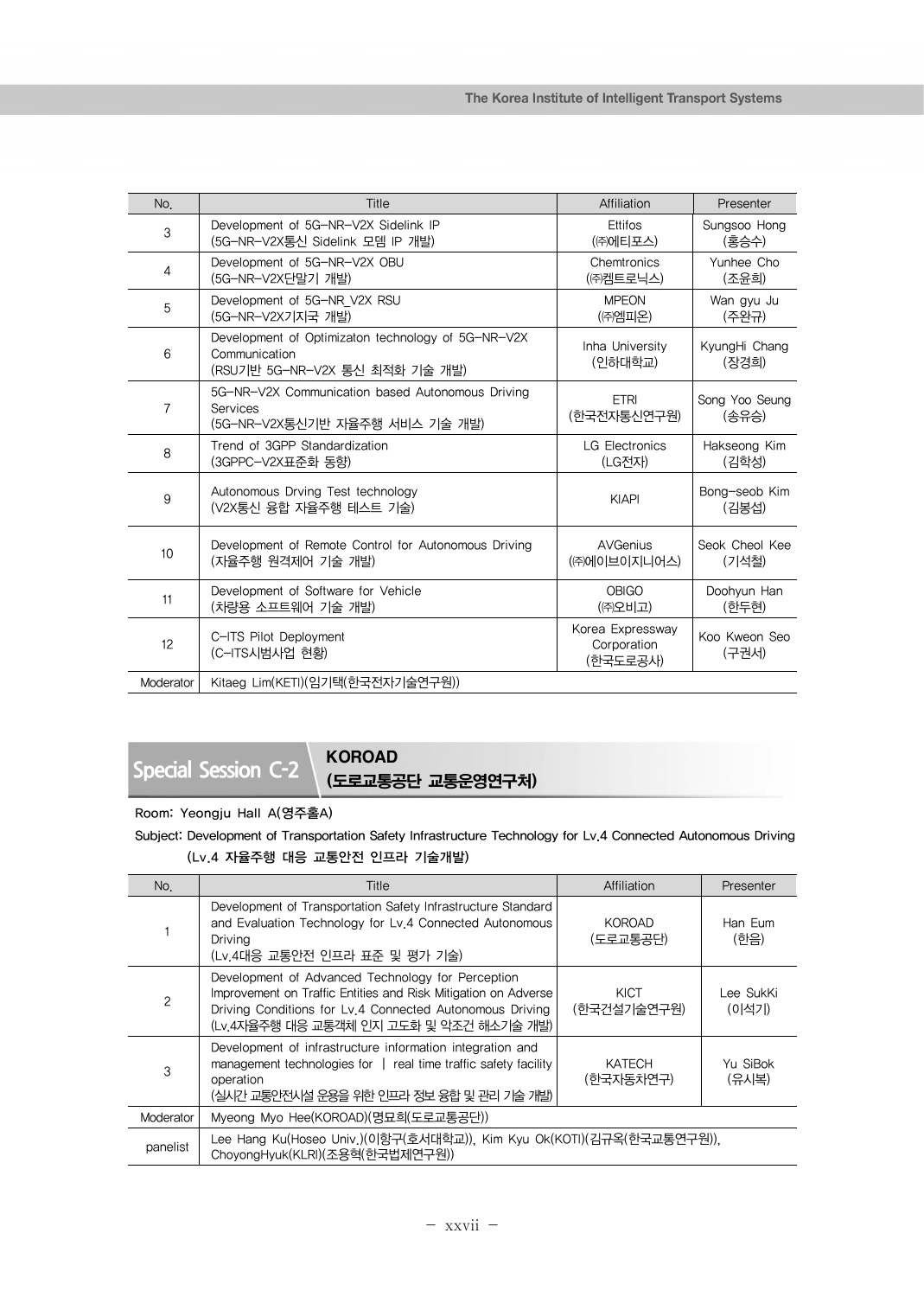## Special Session C-3 Seoul Institute of Technology (서울기술연구원)

### Room: Yeongju Hall B(영주홀B)

## Subject: The Direction of cooperative autonomous driving by analyzing the case of AV

(자율주행 사례 분석을 통한 자율협력주행이 나아갈 방향)

| No.           | Title                                                                                                                                                       | Affiliation                                   | Presenter              |
|---------------|-------------------------------------------------------------------------------------------------------------------------------------------------------------|-----------------------------------------------|------------------------|
|               | A study on the '21 year performance evaluation of the<br>Sangam autonomous mobility testbed<br>(상암 자율주행자동차 시범운행지구 '21년 성과 분석 결과)                            | Seoul institute of<br>technology<br>(서울기술연구원) | Lee Seolyoung<br>(이설영) |
| $\mathcal{P}$ | An analysis of the AV accident' characteristics<br>(국외 자율주행 사고 특성 분석)                                                                                       | Seoul institute of<br>technology<br>(서울기술연구원) | Park Soonyong<br>(박순용) |
| Moderator     | Cho Hyerim(Seoul institute of technology)(조혜림(서울기술연구원))                                                                                                     |                                               |                        |
| panelist      | Dong-Kyu Kim(Seoul National University)(김동규(서울대학교)), Park, Shin Hyoung(University of<br>Seoul)(박신형(서울시립대학교)), Kwon Oh Hoon(Keimyung University)(권오훈(계명대학교)) |                                               |                        |

Special Session C-4 Korea Maritime & Ocean University (한국해양대학교)

### Room: Baekrok Hall A(백록홀A)

Theme: Smart delivery cell internal space optimization and proximity judgment system (스마트 택배 셀 내부 공간 최적화 및 근접상황 판단 시스템)

| No.           | Title                                                                                                                                                                                                           | Affiliation                                       | Presenter               |
|---------------|-----------------------------------------------------------------------------------------------------------------------------------------------------------------------------------------------------------------|---------------------------------------------------|-------------------------|
|               | A Research on the Construction of Hangul OCR Learning<br>Dataset for Handwritten Waybill Recognition<br>(수기 운송장 인식용 한글 OCR 학습 데이터세트 구축에 관한 연구)                                                                  | Korea Maritime &<br>Ocean University<br>(한국해양대학교) | Shin Seong-In<br>(신성인)  |
| $\mathcal{P}$ | Dense Image Captioning based Real-time Object activity<br>recognition system<br>(DenselmageCaptioning을 사용한 실시간 객체 행동 인식 시스템)                                                                                    | Korea Maritime &<br>Ocean University<br>(한국해양대학교) | Shin Young-Jae<br>(신영재) |
| 3             | A Study on Part-Of-Speech Attention-based Image Captioning<br>Model<br>(품사 Attention 기반 이미지 캡셔닝 모델에 관한 연구)                                                                                                      | Korea Maritime &<br>Ocean University<br>(하국해양대학교) | Bae Ju-Won<br>(배주원)     |
| 4             | A Study on Storage Optimization System based on Bin Packing<br>Algorithm<br>(BinPacking알고리즘 기반 저장소 최적화 시스템에 관한 연구)                                                                                              | Korea Maritime &<br>Ocean University<br>(한국해양대학교) | Lee Soo-Hwan<br>(이수환)   |
| panelist      | Seo Dong-Hoan(Korea Maritime & Ocean University)(서동환(한국해양대학교)).<br>Ryu Si-Yeon(Smartcub)(류시연(㈜스마트큐브)), Seo Kyung-won(Smartcub)(서경원(㈜스마트큐브)),<br>Seong Ju-Hyeon(Korea Maritime & Ocean University)(성주현(한국해양대학교)) |                                                   |                         |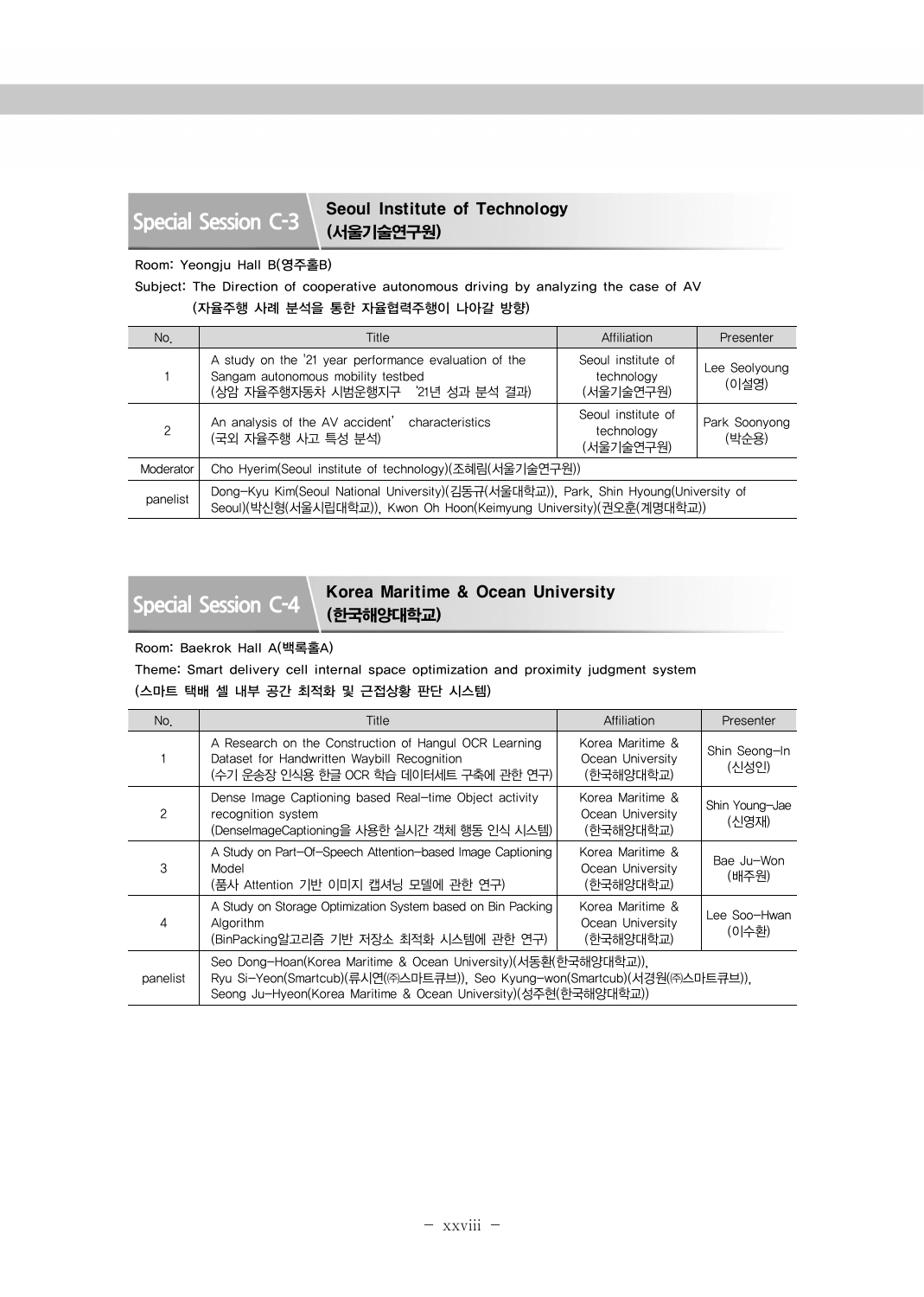# **Special Session C-5** | **ITS Korea**

(한국지능형교통체계협회)

## Room: Baekrok Hall B(백록홀B)

## Subject: Implementing LDM related technologies for the future ITS services in Korea (미래교통서비스(C-ITS & 자율주행)를 위한 LDM 기술 개발 및 적용 현황)

| No. | Title                                                                                                                     | Affiliation                       | Presenter             |
|-----|---------------------------------------------------------------------------------------------------------------------------|-----------------------------------|-----------------------|
|     | Introduction to Local Dynamic Map<br>(LocalDynamicMap기술 소개)                                                               | KICT<br>(한국건설기술연구원)               | Inchul Yang<br>(양인철)  |
| 2   | Road infrastructure LDM system for cooperative automotive<br>driving: A case study<br>(자율협력주행을 위한 도로인프라 LDM 개발 사례)        | Ways1<br>(웨이즈원)                   | Jaehee Kim<br>(김재희)   |
| 3   | The need for HD-Map to advance C-ITS services<br>(C-ITS서비스 고도화를 위한 정밀지도 필요성)                                              | <b>ITS Korea</b><br>(한국지능형교통체계협회) | Sangwon Lee<br>(이상원)  |
| 4   | Development of National Standard Node-Link system for lane<br>level location referencing<br>(차로수준 참조를 위한 표준노드링크 체계 개선 연구) | <b>ITS Korea</b><br>(한국지능형교통체계협회) | Yukyung Park<br>(박유경) |

# **Special Session C-6** KICT

## (한국건설기술연구원)

Room: Small meeting rooms 201A(소회의실201A)

Subject: Traffic Management System: Value and Issues of Big Data

(Traffic Management System : 빅데이터의 가치와 이슈)

| No.       | Title                                                                                                                                                                                                                               | Affiliation                                         | Presenter             |
|-----------|-------------------------------------------------------------------------------------------------------------------------------------------------------------------------------------------------------------------------------------|-----------------------------------------------------|-----------------------|
|           | Utilizing Big Data in Road Transportation and Future Directions<br>(도로교통 빅데이터 구축 및 활용방안)                                                                                                                                            | KICT<br>(한국건설기술연구원)                                 | Doyoung Jung<br>(정도영) |
| 2         | A Study on Development of Decision Making Platform for<br>Reducing Near-road Traffic-related Particulate Matter Using Big<br>Data and Machine Learning Applications<br>(도로영향권 미세먼지 농도 저감을 위한 통합의사결정 플랫폼 개발<br>연구: 빅데이터와 머신러닝을 기반으로) | Gangneung-Wonju<br>National University<br>(강릉원주대학교) | Daejin Kim<br>(김대진)   |
| 3         | A Case Study on Virtual Environment for Traffic Management<br>("trafficmanagement를 위한 가상환경 활용사례)                                                                                                                                    | Hexagon<br>(ApplicationEngineer/H<br>exagon)        | Jinho Park<br>(박진호)   |
| Moderator | Daecheol Han(KICT)(한대철(한국건설기술연구원))                                                                                                                                                                                                  |                                                     |                       |
| panelist  | Do-Gyeong Kim(University of Seoul)(김도경(서울시립대학교)), KIM, Hyoungsoo(KICT)(김형수(한국건설기술연구원)),<br>Joonbeom Lim(Korea Transportation Safety Authority)(임준범(한국교통안전공단))                                                                       |                                                     |                       |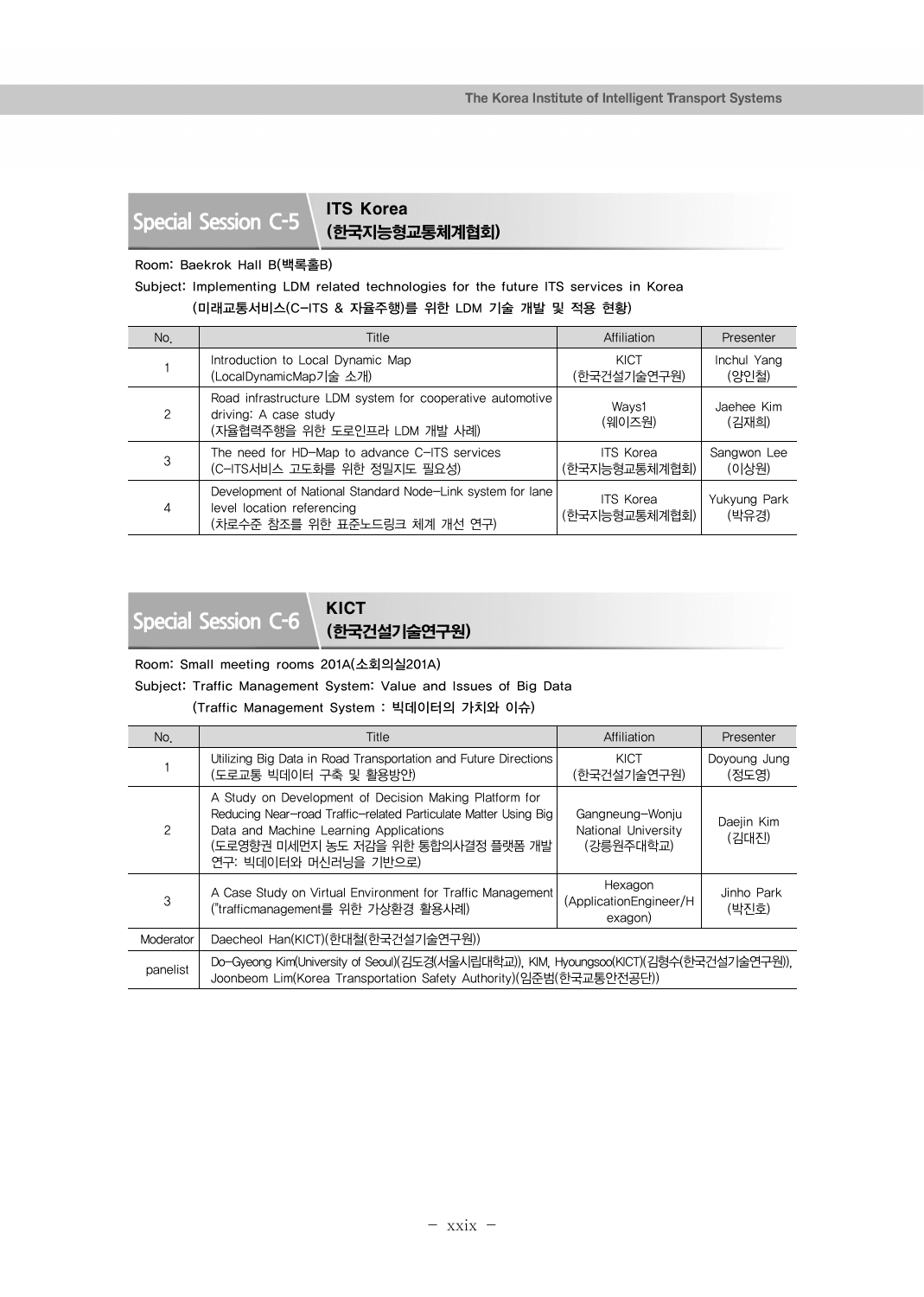(티머니)

Room: Small meeting rooms 201B(소회의실201B)

```
Subject: Development of Public Transportation System in the Seoul Metropolitan Area after COVID-19
       (코로나19이후 수도권 대중교통시스템 발전 방향)
```

| No.      | Title                                                                                                                                                                 | Affiliation                                         | Presenter              |
|----------|-----------------------------------------------------------------------------------------------------------------------------------------------------------------------|-----------------------------------------------------|------------------------|
|          | Toward Tagless Payment for Revenue Allocation of the<br>Seoul Metropolitan Public Transit Fare System<br>(수도권 통합대중교통요금체계 정산과 Tagless 구축 과제)                           | The Seoul Institute<br>(서울연구원)                      | Seongil Shin<br>(신성일)  |
| 2        | Exploring the behavior change of crowding impedance on<br>public transit due to COVID-19 pandemic before and after<br>comparison<br>(COVID-19팬데믹 전후 대중교통 혼잡도 행태변화 관찰) | Myongji Univ.<br>(명지대학교)                            | Ho-Chul Park<br>(박호철)  |
| 3        | Strategies for Public Transit System Improvement Using Smart Card<br>Data<br>(교통카드자료를 활용한 대중교통체계 개선방안)                                                                | Korea Railroad<br>Research Institute<br>(한국철도기술연구원) | Min Jaehong<br>(민재홍)   |
| 4        | Analysis of Behavior of Public Transit Users Due to<br>COVID-19<br>(코로나로 인한 대중교통이용행태 분석)                                                                              | Hongik Univ.<br>(홍익대학교)                             | Sangho Choo<br>(추상호)   |
| 5        | Reviewing the introduction of next-generation payments in<br>public transportation<br>(대중교통에서 차세대결제 도입 검토)                                                            | Tmoney<br>(티머니)                                     | Kim Jun Seong<br>(김준성) |
| panelist | Dong-Kyu Kim(Seoul National University)(김동규(서울대학교)),<br>Doohee Nam(Hansung University)(남두희(한성대학교))                                                                    |                                                     |                        |

## **Special Session C-8** DAEHEUNG INFO Co., Ltd. (㈜대흥정보)

Room: Small meeting rooms 202A (소회의실202A)

Subject: Development Direction of Ministry of Land, Infrastructure and Transport Smart Sity Service Certification Institutionalization

(국토부 스마트 도시 서비스 인증 제도화 발전방향)

| No.           | Title                                                                                               | Affiliation                         | Presenter               |
|---------------|-----------------------------------------------------------------------------------------------------|-------------------------------------|-------------------------|
|               | The announcement of Smart City Service Certification System<br>(스마트 도시 서비스 인증 제도 안내)                | KICT<br>(한국거설기술연구원)                 | Seong-sig. Kim<br>(김성식) |
| $\mathcal{P}$ | The announcement of Smart Parking System, ceriffied primally in<br>Korea<br>(국내 1호 인증 스마트 주차시스템 소개) | DAEHEUNG INFO Co.<br>Ltd<br>(㈜대흥정보) | Ho-yeal, Yoo<br>(유호열)   |
| Moderator     | Ho-yeal Yoo(DAEHEUNG INFO Co., Ltd.)(유호열(대흥정보))                                                     |                                     |                         |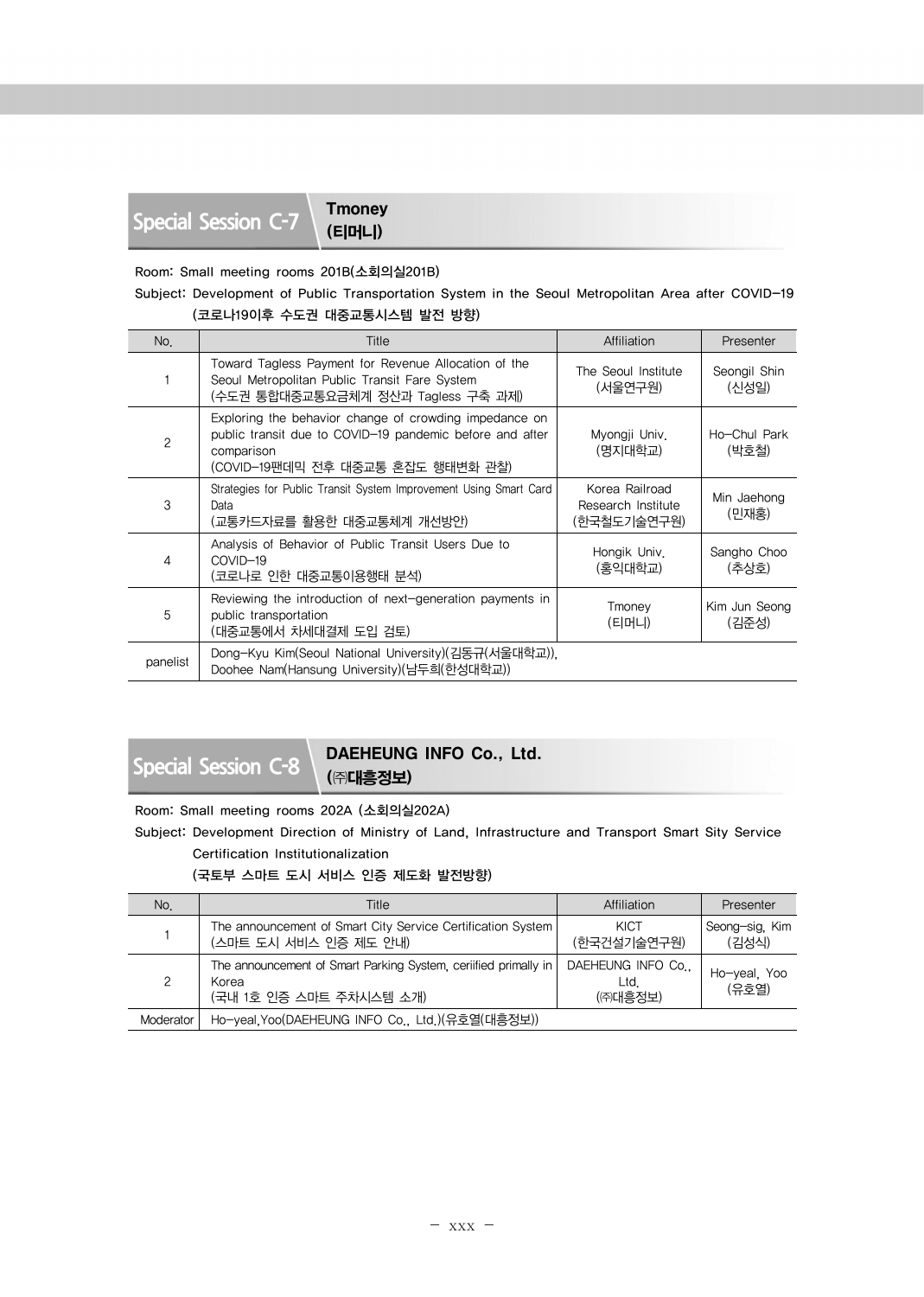# **Special Session C-9** ETRI

(한국전자통신연구원)

Room: Small meeting rooms 202B (소회의실202B)

Subject: A Study on the Development Status and Direction of Edge-Cloud Connected Autonomous Driving Technology (엣지-클라우드 연계 커넥티드 자율주행기술의 개발현황과 방향을 고찰함)

| No.           | Title                                                                                                                                                                                      | Affiliation                | Presenter                |
|---------------|--------------------------------------------------------------------------------------------------------------------------------------------------------------------------------------------|----------------------------|--------------------------|
|               | Development of Open API for Autonomous Driving<br>High-Definition Map Distribution<br>(자율주행 고정밀 맵 배포를 위한 Open API 개발)                                                                      | <b>ETRI</b><br>(한국전자통신연구원) | Jeong-Woo Lee<br>(이정우)   |
| $\mathcal{P}$ | A Study on Level 4 Automated Driving Al Core Technology<br>Development<br>(레벨4 자율주행 인공지능 핵심 기술 개발 연구)                                                                                      | <b>ETRI</b><br>(한국전자통신연구원) | Kyoung-Wook Min<br>(민경욱) |
| 3             | Performance Analysis on TVM Optimization for AI Framework in<br>Autonomous Vehicles<br>(자율주행차 AI 프레임워크를 위한 TVM 최적화 기술 성능 분석)                                                               | <b>RTst</b><br>(알티스트)      | Ikhee Shin<br>(신익희)      |
| 4             | Portable edge infrastructure system development for cooperative<br>autonomous driving<br>(자율협력주행을 위한 이동형 엣지 인프라 시스템 개발)                                                                    | teslasystem<br>(테슬라시스템)    | Yeon-Ho Chu<br>(추연호)     |
| 5             | Camera/Lidar/Radar sensor data collection and stitching system<br>for data expansion of shadow area for autonomous vehicles<br>(자율주행차량 음영지역 데이터 확장을 위한 카메라/라이다/레이더<br>센서 데이터 수집 및 스티칭 시스템) | KETI<br>(한국전자기술연구원)        | Jae Won Lee<br>(이재원)     |
| Moderator     | Jeong Dan Choi(ETRI)(최정단(한국전자통신연구원))                                                                                                                                                       |                            |                          |

# **Special Session C-10** KOTI

(한국교통연구원)

Room: Small meeting rooms 203(소회의실203)

```
Subject: Road traffic digital twin development using autonomous driving Lv.4/4+ big data
       (도로교통 디지털 트윈 기본설계 및 혼재기 상황 시뮬레이션 방안)
```

| No. | Title                                                                                                                                            | Affiliation                     | Presenter              |
|-----|--------------------------------------------------------------------------------------------------------------------------------------------------|---------------------------------|------------------------|
|     | Overall research project Plan<br>(연구사업 전체 계획)                                                                                                    | KOTI<br>(한국교통연구원)               | Chae. Chandle<br>(채찬들) |
| 2   | Digital twin platform architecture implementation plan for road<br>transport digital twin service<br>(도로교통 디지털 트윈 서비스를 위한 디지털 트윈 플랫폼 아키텍쳐 구현 방안) | E8IGHT<br>(이에이트)                | Ryu. SuYoung<br>(류수영)  |
| 3   | Development of Traffic Simulator for Mixed-Traffic Condition<br>(자율차 혼재 상황 대비 도로교통 시뮬레이터 개발)                                                     | <b>MORAI</b><br>(모라이)           | Jung, Jiwon<br>(정지원)   |
| 4   | Digital Twin Data Architecture Configurations and Data Storage<br>Design Strategy<br>(디지털트윈 데이터 아키텍처 구성 및 데이터저장소 설계 전략)                          | <b>MQNIC</b><br>(엠큐닉)           | Kim. Yong-Tae<br>(김용태) |
| 5   | Definition of evaluation factors for each stage of<br>autonomous driving and mixed situations<br>(자율주행단계별 평가요소 및 혼재기 상황 정의)                      | <b>SIANDIS</b><br>(시앤디스)        | Park, Minju<br>(박민주)   |
| 6   | Trajectory-based embedding for random coefficients of a<br>theory-based physical model<br>(데이터 임베딩을 통한 이론 기반 물리적 모형의 계수 보정)                      | Chung-Ang University<br>(중앙대학교) | Sohn, Keemin<br>(손기민)  |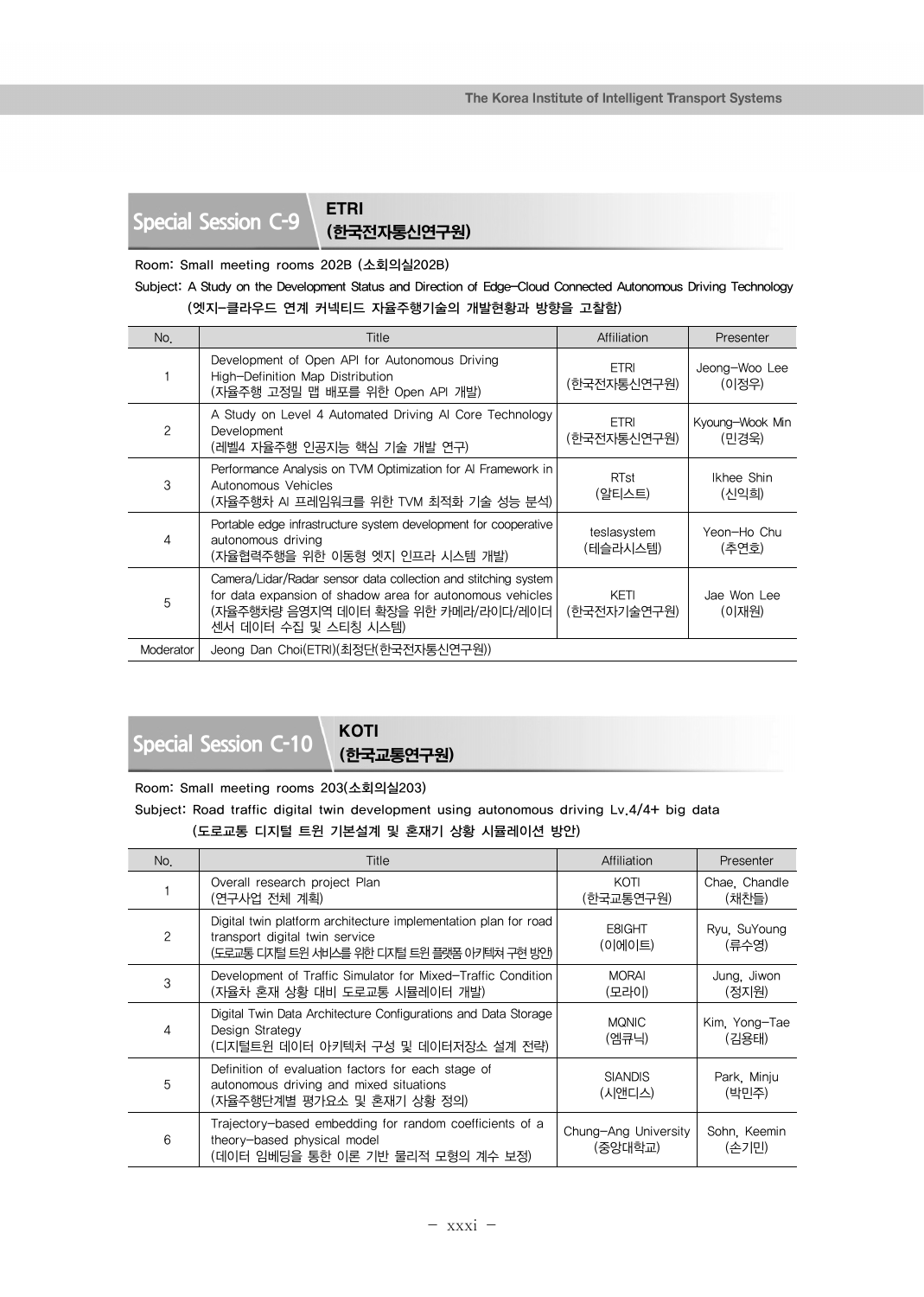|             | Development of macro traffic simulator architecture considering<br>the mixed traffic situation with autonomous vehicles<br>(자율주행차 혼재상황을 고려한 거시적 교통분석 시뮬레이터<br>아키텍쳐 개발) | Kongju national<br>University<br>(국립공주대학교) | Kim Inhi<br>(김인희) |
|-------------|------------------------------------------------------------------------------------------------------------------------------------------------------------------------|--------------------------------------------|-------------------|
| Moderator I | Chae, Chandle(The Korea Transport Institute)(채찬들(한국교통연구원))                                                                                                             |                                            |                   |

## Special Session D 17일 09:30-10:50

## **Special Session D-1** Gyeonggi Research Institute (경기연구원)

Room: Yeongju Hall A(영주홀A)

Subject: Metropolitan Regions Public Transportation Policy Direction to Prepare for the Era of

Autonomous Vehicle Operation

(자율주행차 운행시대를 준비하는 수도권 대중교통정책 방향)

| No.      | Title                                                                                                                                                                                                                                                  | Affiliation                               | Presenter               |
|----------|--------------------------------------------------------------------------------------------------------------------------------------------------------------------------------------------------------------------------------------------------------|-------------------------------------------|-------------------------|
|          | Free fare public transportation policy achievements and future<br>plans in Hwaseong City<br>(화성시 무상교통정책 성과와 향후계획)                                                                                                                                      | Gyeonggi Research<br>Institute<br>(경기연구원) | Chae-Man Kim<br>(김채만)   |
| 2        | Development of Gyeonggi Metropolitan Bus Usage Predition<br>Model based on Deep Learning<br>(딥러닝 기반 경기도 광역버스 이용변화 예측 모형 개발)                                                                                                                            | Gyeonggi Research<br>Institute<br>(경기연구원) | Byung-Kwan Kim<br>(김병관) |
| 3        | Developing International Standards of Performance Test for<br>Connectivity and Safety Functions of Automated Driving Bus:<br>Focusing on Automated Driving Bus Service<br>(자율주행버스 안전성과 연결성 성능평가 및 시험 국제표준개발 :<br>자율주행버스 서비스를 중심으로)                     | Gyeonggi Research<br>Institute<br>(경기연구원) | Miyoung Bhin<br>(빈미영)   |
| panelist | Wonho Kim(The Seoul Institute)(김원호(서울연구원)), Jong-Hyung Kim(The Incheon<br>Institute)(김종형(인천연구원)), Jhieon Sohn(The Incheon Institute)(손지언(인천연구원)), Minho Park(The<br>Incheon Institute)(박민호(인천연구원)), Sang-Hoon Son(Jeju Research Institute)(손상훈(제주연구원)) |                                           |                         |

## Special Session D 17일 13:30-16:20

**Special Session D-2** KETI

(한국전자기술연구원)

### Room: Event Hall A(이벤트홀A)

Subject: Development of Ultra High-Speed V2X Low Latency and Safety Connection Technology (레벨4 이상 자율주행 서비스 지원을 위한 기술 개발 및 성능 평가)

| No. | Title                                                                                                                                          | Affiliation         | Presenter            |
|-----|------------------------------------------------------------------------------------------------------------------------------------------------|---------------------|----------------------|
|     | Development of Ultra High-Speed V2X Communication based<br>Autonomoud Driving Services<br>(초고속 V2X 통신기반 자율주행 서비스 기술개발)                         | KFTI<br>(한국전자기술연구원) | Kitaeg Lim<br>(임기택)  |
| 2   | Development of technology for high speed, low latency and<br>safe connection of V2X communication<br>(지율주행차량의 차세대 내부 네트워크의 보안 및 초고속 무결성 부여 기술) | KFTI<br>(한국전자기술연구원) | Daekyo Shin<br>(신대교) |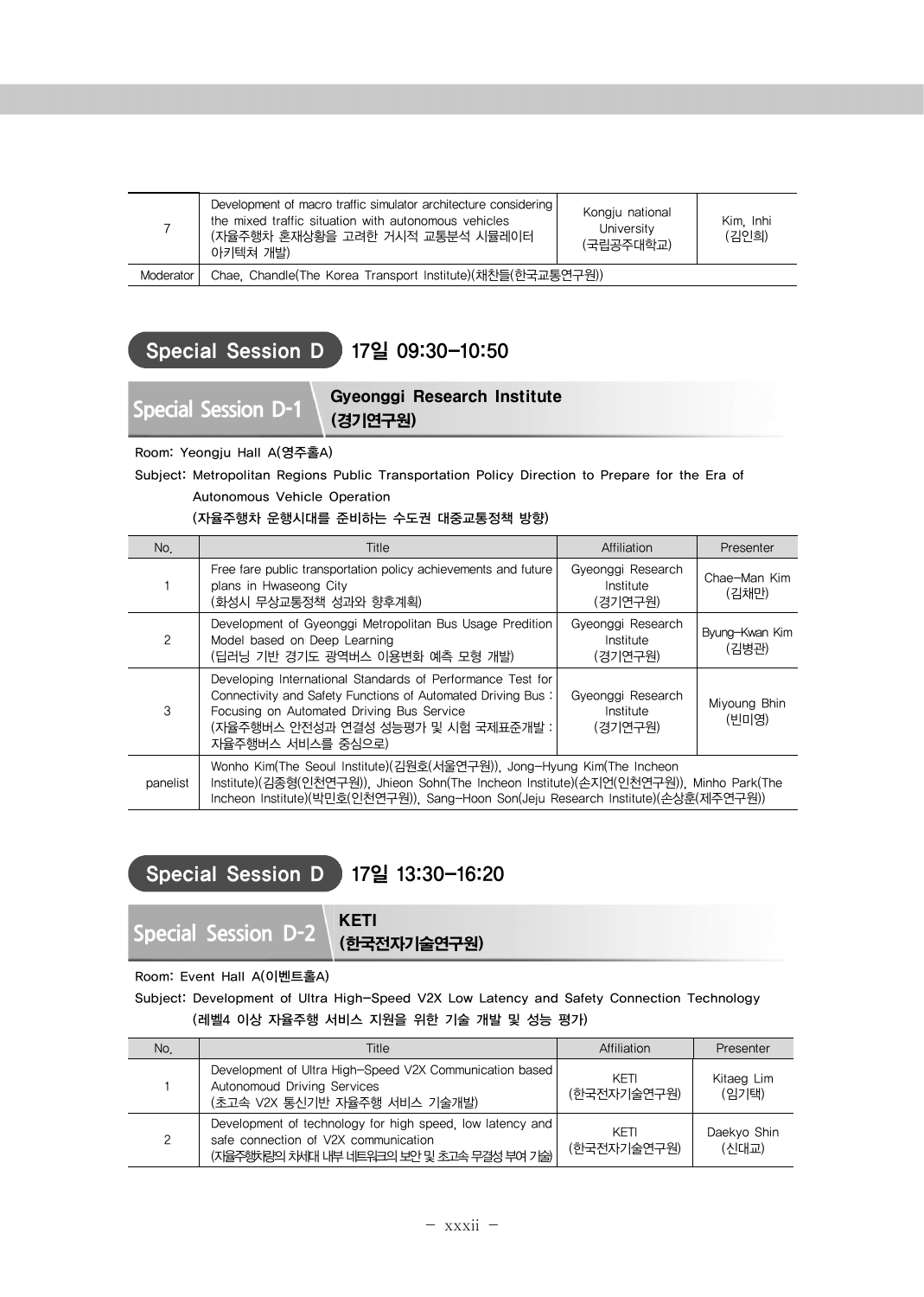| No.      | <b>Title</b>                                                                                                                                                                                                 | Affiliation                       | Presenter              |
|----------|--------------------------------------------------------------------------------------------------------------------------------------------------------------------------------------------------------------|-----------------------------------|------------------------|
| 3        | Development of RSU-based communication security and driving<br>negotiation technology<br>(RSU기반 통신 보안 및 주행협상 기술 개발)                                                                                          | PentaSecurity<br>(㈜펜타시큐리티<br>시스템) | Junghwan Moon<br>(문정환) |
| 4        | A Study on the Security Verification and Evaluation Technology<br>and Test Criteria of Autonomous Vehicle Data and V2X<br><b>Communication Network</b><br>(자율주행차량 데이터 및 V2X 통신 네트워크 보안성 평가기술 및<br>시험기주 개발 등) | Ciot<br>(㈜시옷)                     | Hanna Park<br>(박한나)    |
| 5        | Development of Network Load Balancing Techniques Based on<br>Multiple Communication/Computing/Storage Resources<br>(다중 통신기술 네트워크 로드밸런싱 기술 개발)                                                                | <b>DGIST</b>                      | GiWoong Choi<br>(최지웅)  |
| panelist | Kitaeg Lim(KETI)(임기택(KETI)), Daekyo Shin(KETI)(신대교(KETI)), Junghwan Moon(PentaSecurity)<br>(문정환(펜타시큐리티)), Hanna Park(Ciot)(박한나(시옷)), GiWoong Choi(DGIST)(최지웅(DGIST))                                         |                                   |                        |

## Special Session D 17일 13:30-16:50

## Special Session D-3 Undergraduate Student Special Session (학부생 특별세션)

Room: Yeongju Hall A(영주홀A)

| No.            | Title                                                                                                                                                                                                                   | Affiliation                                | Presenter                                                                                      |
|----------------|-------------------------------------------------------------------------------------------------------------------------------------------------------------------------------------------------------------------------|--------------------------------------------|------------------------------------------------------------------------------------------------|
| 1              | Prioritizing Segments on Gyeongbu Expressway for Cooperative<br>Intelligent Transport Systems Using Continuous Risk Profile<br>(ContinuousRiskProfile을 이용한 경부선 Cooperative Intelligent<br>Transport System 도입 우선 구간 선정) | Seoul National<br>University<br>(서울대학교)    | Seunghyeong Lee<br>(이승현),<br>Dong-Kyu Kim<br>(김동규)                                             |
| $\overline{c}$ | Deep-Q-Network Based Traffic Signal Optimization<br>(강화학습(DQN) 기반 독립교차로 신호 최적화 연구)                                                                                                                                      | Ajou University<br>(아주대학교)                 | Eugene Lee<br>(이유진),<br>Jihyeok Park<br>(박지혁),<br>Jaehyun So<br>(소재현)                          |
| 3              | Gleaning things for suggesting a regional tailored taxi service<br>using taxi trace data<br>(데이터 기반 지역맞춤형 택시 운행 방안 도출)                                                                                                  | Chungbuk National<br>University<br>(충북대학교) | Seokjun Kim<br>(김석준),<br>Minwook Kim<br>(김민욱).<br>Tai-Jin Song<br>(송태진)                        |
| $\overline{4}$ | Prediction of VDS detector traffic through machine learning<br>(머신러닝을 통한 VDS 검지기 교통량 예측)                                                                                                                                | Gongju National<br>University<br>(공주대학교)   | Jae Hyuck Lim<br>(임재혁).<br>Songmi Paek<br>(백송미),<br>Dohyeon Kim<br>(김도현).<br>Inhi Kim<br>(김인희) |
| 5              | A Study on the Relationship between Meteorological<br>Environment and Self-driving Vehicle Sensor Performance<br>Based on Time Series Cluster Analysis<br>(시계열 군집 분석 기반의 기상환경과 자율주행차 센서 성능 관계<br>규명: 실제 주행데이터를 중심으로)    | Kyonggi University<br>(경기대학교)              | Changhun Kim<br>(김창훈),<br>Junghwa Kim<br>(김정화)                                                 |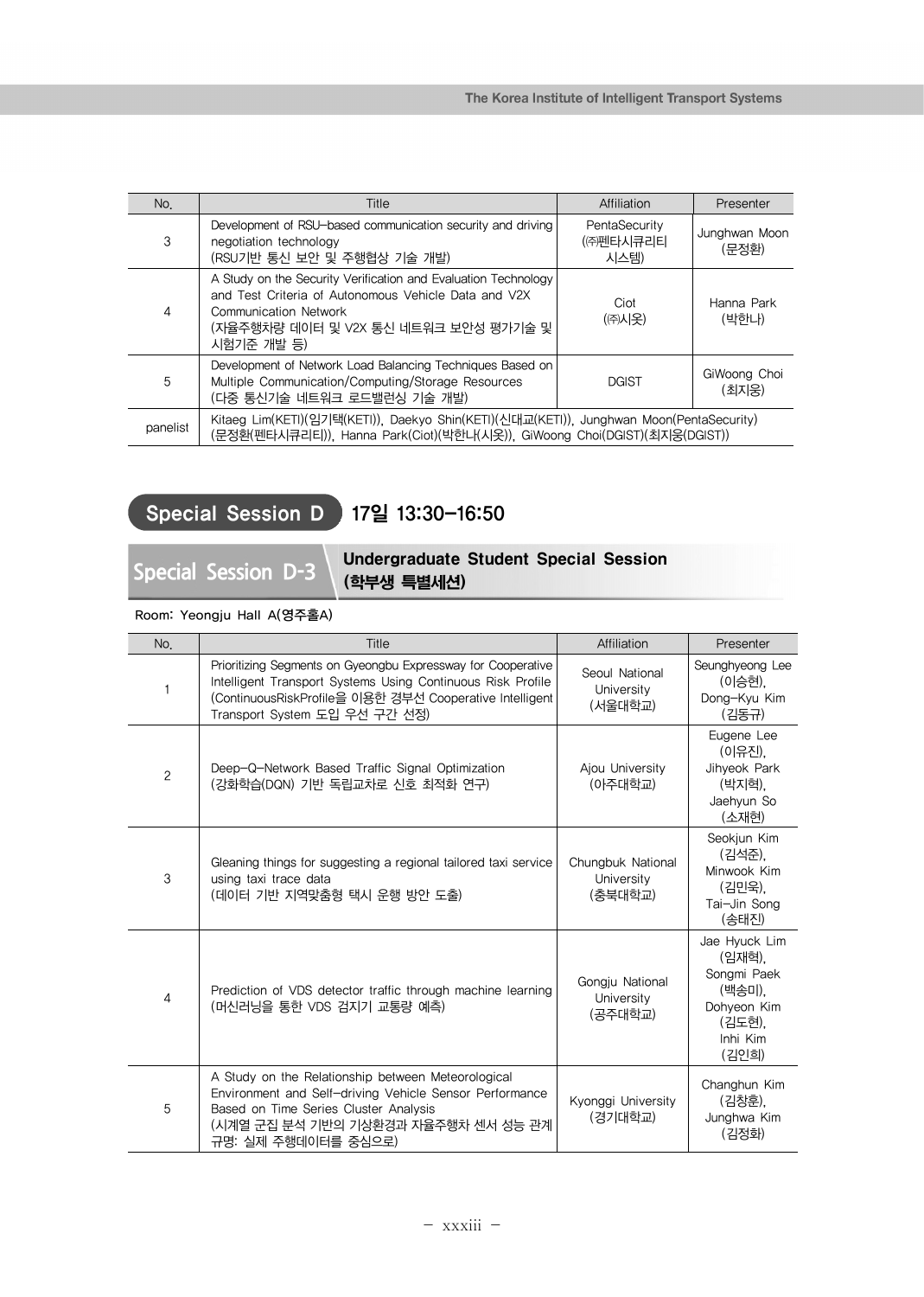| No. | Title                                                                                                                                                                               | Affiliation                    | Presenter                                                                                        |
|-----|-------------------------------------------------------------------------------------------------------------------------------------------------------------------------------------|--------------------------------|--------------------------------------------------------------------------------------------------|
| 6   | An ensemble-based approach to evaluate safety performance<br>function for highway<br>(앙상블 기법을 활용한 고속도로 안전성능함수 개발)                                                                   | Hanyang University<br>(한양대학교)  | Yeji Sung<br>(성예지).<br>Sue Han Kang<br>(강수한),<br>Urim Chang<br>(장우림).<br>Juneyoung Park<br>(박준영) |
| 7   | Identifying Risk Factors for the Crash involving Trucks on<br>Expressway using Association Rule Mining and Fault Tree Analysis<br>(연관규칙 마이닝 및 결함수 기법을 적용한 화물자동차의 고속도로<br>위험요인탐색 연구) | Keimyung University<br>(계명대학교) | Kanghyun Kim<br>(김강현).<br>Junghoon Moon<br>(문정훈).<br>Jungyeol Hong<br>(홍정열)                      |
| 8   | Classification of travel patterns of interregional bus users using<br>a travel characteristics survey data<br>(통행특성 설문조사를 활용한 광역버스 이용자의 통행유형 분류)                                    | Myongji University<br>(명지대학교)  | Jieun Lee<br>(이지은).<br>Ho-Chul Park<br>(박호철)                                                     |

**Special Session D-4** KOTI

(한국교통연구원)

### Room: Yeongju Hall B(영주홀B)

Subject: Strategies of privated highways for SOC digitalization

(SOC 디지털화를 위한 민자도로 부문 추진 전략)

| No.       | Title                                                                                                                                                                                                                                                                                                       | Affiliation                | Presenter            |
|-----------|-------------------------------------------------------------------------------------------------------------------------------------------------------------------------------------------------------------------------------------------------------------------------------------------------------------|----------------------------|----------------------|
|           | A Driving Task for Digitalization of Privated Highways<br>(민자고속도로 디지털화를 위한 추진과제)                                                                                                                                                                                                                            | KOTI<br>(한국교통연구원)          | Hyejin Lee<br>(이혜진)  |
| 2         | Analysis of private road technology trends and prospects<br>(민자도로 기술 동향 및 전망 분석)                                                                                                                                                                                                                            | Aiou University<br>(아주대학교) | Sungho Park<br>(박성호) |
| Moderator | Sangho Choo(Hongik University)(추상호(홍익대학교))                                                                                                                                                                                                                                                                  |                            |                      |
| panelist  | Isoo Yun(Ajou Univ.)(윤일수(아주대학교)), Jutaek Oh(Korea National University of Transportation)<br>(오주택(한국교통대학교)), Ko, Joonho(Hanyang Univ.)(고준호(한양대학교)), Ki Han Song(Seoul National<br>University of Science & Technology)(송기한(한국과학기술대학교)), Seo, Jongwon(KOTI)<br>(서종원(한국교통연구원)), Bae Bumjoon(KOTI)(배범준(한국교통연구원)) |                            |                      |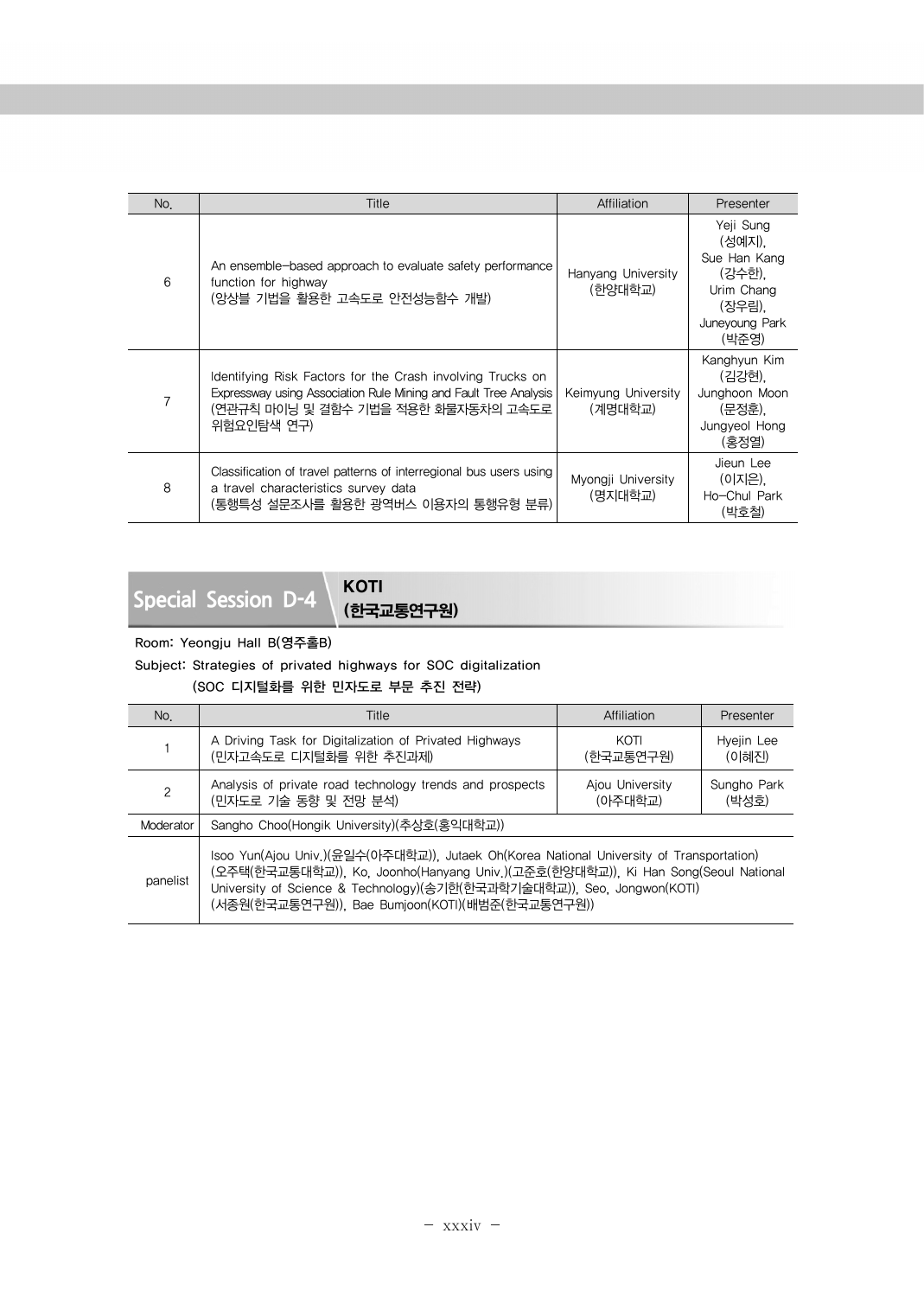## Academic Session Ⅰ 17일 09:30-10:50

## SESSION 1A **Autonomous Driving(1)** 자율주행( I )

Moderator : Seong Ju Hyeon(Korea Maritime and Ocean University) / 성주현(한국해양대학교) Yeongju Hall B / 영주홀B

| No.            | Title                                                                                                                                                                            | Speaker/Author                                                           |
|----------------|----------------------------------------------------------------------------------------------------------------------------------------------------------------------------------|--------------------------------------------------------------------------|
|                | Development of Location-based Potential Accident Warning Systems for<br>Electric Kick-board Riders<br>(전동킥보드 이용자용 위치기반 잠재적 위험 경고 시스템 개발)                                         | 오상태. 김진태                                                                 |
| $\overline{c}$ | Integrative Software for modular Type Autonomous Driving<br>(Modular 방식 자율주행 통합 소프트웨어 구성방안)                                                                                      | 이호준, 이재운, 임지웅, 원종훈                                                       |
| 3              | Kalman Filter-Based Position Estimation Method of Autonomous Platforms<br>Using Low-cost GNSS/INS Sensor Integration<br>(저가형 GNSS/INS 센서 통합을 이용한 자율주행 플랫폼의 칼만필터 기반 위치 <br>추정 기법) | 양승규, 이승찬, 이재운, 박동혁,<br>원종훈                                               |
| 4              | A Study on Improvement of Object Recognition Performance of LiDAR Using<br>Distance-Based Sampling Algorithm<br>(거리 기반 Sampling Algorithm을 이용한 LiDAR의 객체 인식 성능 개선에 관한 <br>연구)    | 김동영, 송한빈, 최지원, 이재운,<br>임지웅, 원종훈                                          |
| 5              | Obstacle Avoidance Path Generation Algorithm Considering Safety Distance<br>(안전거리를 고려한 장애물 회피 경로 생성 알고리즘)                                                                        | 박서린, 박성진, 이재운, 안진규,<br>원종훈                                               |
| 6              | A Fine-dust Measurement Method using YOLO Algorithm                                                                                                                              | Won-Hyeung Lee, Ju-Wan Seo,<br>Ki-Yeon Kim, Kyung-Min Lee,<br>Chi-Ho Lin |

## **SESSION 1B** ITS Policies and Others(1) ITS 정책 및 기타(1)

Moderator : Do-Gyeong Kim(University of Seoul) / 김도경(서울시립대학교) Baekrok Hall A / 백록홀A

| No.           | Title                                                                                                                                                                   | Speaker/Author     |
|---------------|-------------------------------------------------------------------------------------------------------------------------------------------------------------------------|--------------------|
|               | Exploring Temporally Varying Influences of Built Environment and<br>Demographic Factors on Illegal Parking<br>(토지 및 건축물의 용도, 인구통계학적 요인이 불법주차 발생 대수에 미치는<br>시간대별 영향 분석)  | 강길원, 홍두선, 정연우, 이청원 |
| $\mathcal{P}$ | Direction of Improving the Legal System Related to an Enforcement for<br>Overweight Vehicles<br>(화물차 단속체계 법제도 개선 방향)                                                    | 윤정은, 정하림, 박성호, 윤일수 |
| 3             | A study on estimating airport access trip distribution model using airport<br>passenger O/D and trip characteristics data<br>(항공여객O/D 및 특성조사자료를 활용한 공항접근통행분포모형 추정방안 연구) | 김희조, 탁지훈, 박동주      |
| 4             | Analysis of Electrical energy for Electric Vehicle Charger in Jeju<br>(제주특별자치도 전기차 충전기 전력사용량 분석)                                                                        | 김수완, 고영규, 심지섭, 임철우 |
| 5             | Spatio-temporal Pattern Analysis and Categorization of Drunk driving based<br>on Crash data<br>(사고데이터 기반 음주운전의 시공간적 패턴분석과 유형화)                                          | 이재영, 송태진           |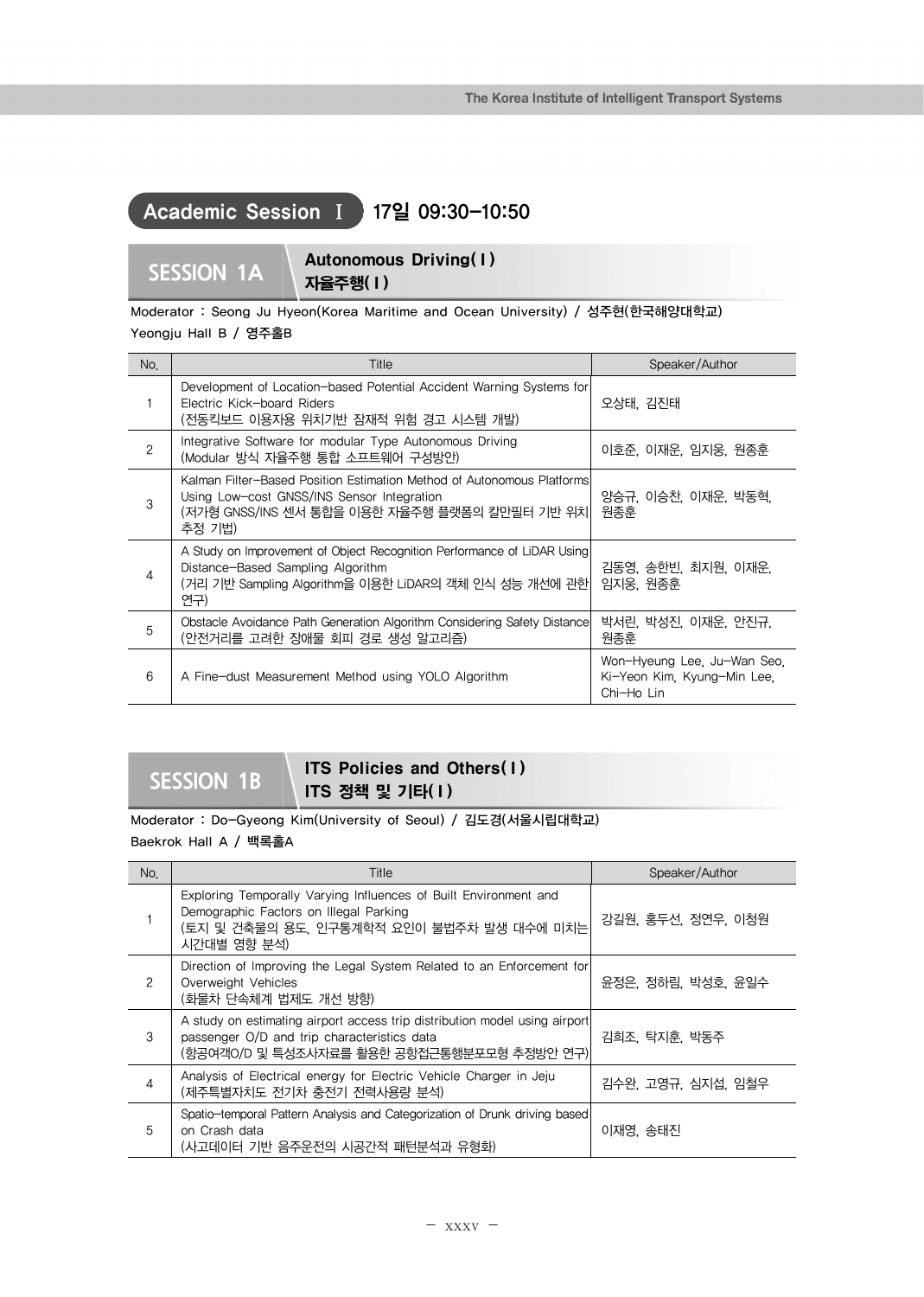## **SESSION 1C ITS Policies and Others(II)** ITS 정책 및 기타( II )

Moderator : Kyung Uk Chang(KOTSA) / 장경욱(한국교통안전공단) Baekrok Hall B / 백록홀B

No. Speaker/Author No. Title Speaker/Author Speaker/Author 1 Analysis of the Effect of the Introduction of a Portable Automatic Incident Detection Systems (이동식 돌발상황 자동검지시스템 도입에 따른 효과분석) 김종진, 정연식, 신강원, 김회경 2 The Estiamation of Commercial Activities in the Neighboring Areas by Undergrounding Gyeongin Expressway and Construction Linear Park : Focusing on Space Syntax Analysis (경인고속도로 지하화 및 선형공원 조성에 의한 연접지역 상업활동 활성화 수준 예측: Space Syntax 분석을 중심으로) 민석원, 박동주 3 A Study on Development of National ITS Architecture Service and Roadmap for Future ITS Environment (미래 ITS 환경을 고려한 국가 ITS 아키텍처 서비스 및 로드맵 도출 연구) 홍도연, 장유진, 김수지, 김민영, 양륜호 Analysis of the Impact on Particulate Matter in the Transportataion Sector Analysis or the impact on Particulate Matter in the Transportataion Sector | 이경재, 추상호<br>(교통부문이 미세먼지 농도에 미치는 영향 분석)  $\overline{5}$  A study on standard fuel economy calculation Formula in Incheon A study on standard fuel economy calculation Formula in incriedities | 김지규, 박민호<br>(인천시 시내버스 표준연비 산정방법 연구)

# SESSION 1D **Autonomous Driving(II)**

자율주행( II ) Moderator : Dongjoo Park(University of Seoul) / 박동주(서울시립대학교)

Small meeting rooms 201A / 소회의실201A

| No.            | Title                                                                                                                                                                                                                            | Speaker/Author     |
|----------------|----------------------------------------------------------------------------------------------------------------------------------------------------------------------------------------------------------------------------------|--------------------|
|                | A Study on the Clustering Catergorization of Automated Vehicle<br>Traffic Accidents for Building the Urban Intersection Area Traffic<br>Accident Scenarios<br>(도심부 교차로 사고 시나리오 수립을 위한 자율주행자동차 실사고 데이터<br>기반 클러스터링 유형화 연구)        | 강민희, 이호준, 송재인, 황기연 |
| $\overline{c}$ | Perception of autonomous vehicles according to drivers<br>(운전자에 따른 자율주행차량에 대한 인식)                                                                                                                                                | 김도현, 남궁문, 이백진, 김원철 |
| 3              | Evaluation Driving Safety of Car-following Events with Autonomous<br>and Manual Vehicles using Multi-agent Driving Simulations according<br>to Road Alignment<br>(도로선형에 따른 Multi-agent 주행 시뮬레이터 기반 자율-비자율차<br>차량추종 이벤트 주행안전성 평가) | 정아람, 오철            |
| $\overline{4}$ | System optimal traffic assignment for the age of autonomous vehicles<br>(자율주행차 시대를 대비한 시스템 최적 기반의 통행배정)                                                                                                                          | 이창엽, 이효선, 한여희, 김영찬 |
| 5              | A study of the traffic assignment model with autonomous and<br>non-autonomous vehicles<br>(자율자동차와 비자율자동차가 혼재된 상황에서의 통행배정 연구)                                                                                                     | 류승규, 김민기           |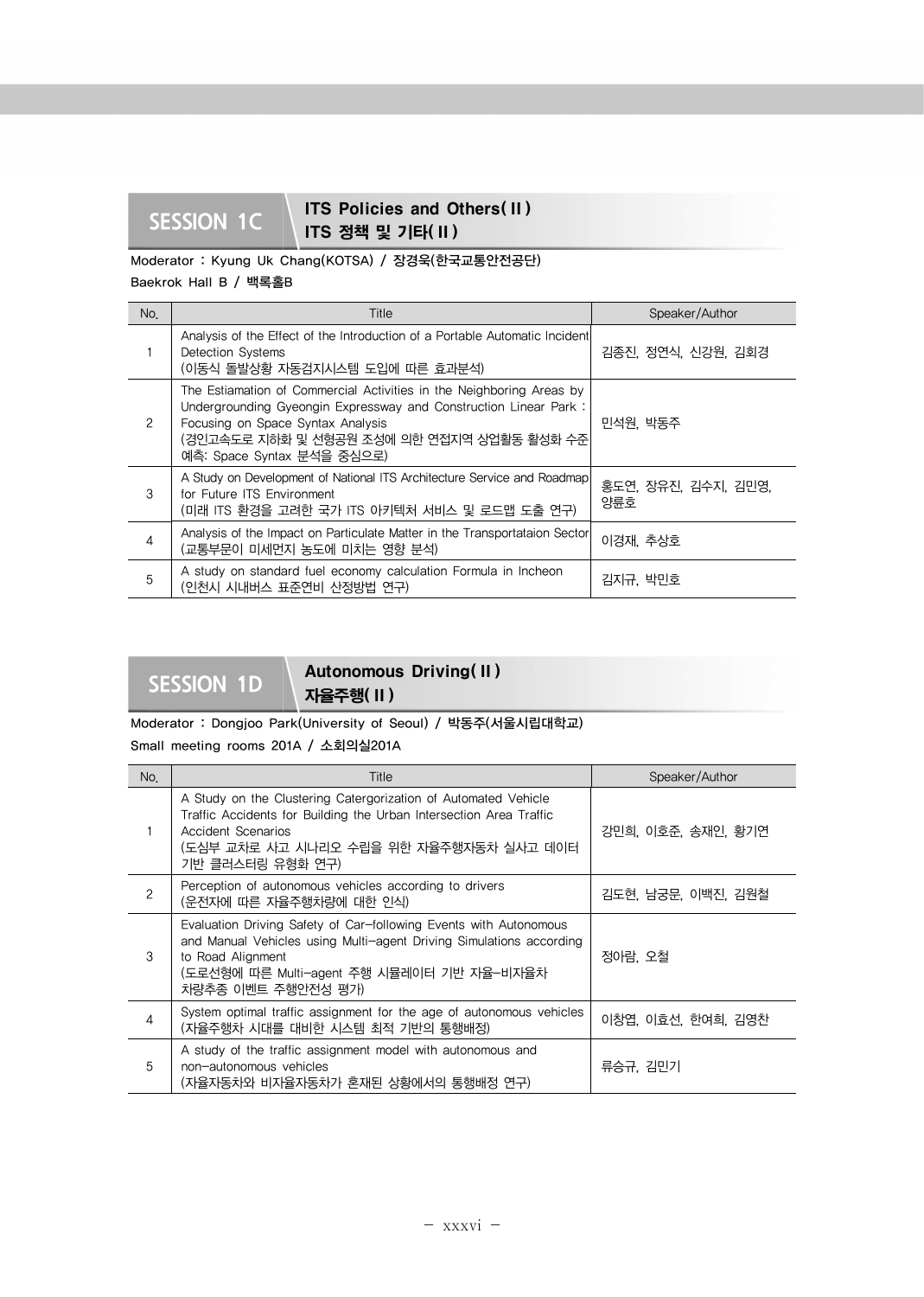## **SESSION 1E** Traffic Big Data and Artificial Intelligence(1) 교통 빅데이터 및 AI( I)

Moderator : Yohee Han(University of Seoul) / 한여희(서울시립대학교) Small meeting rooms 201B / 소회의실201B

| No.           | Title                                                                                                                                                                             | Speaker/Author             |
|---------------|-----------------------------------------------------------------------------------------------------------------------------------------------------------------------------------|----------------------------|
|               | A Study on the Improvement of Long-Term Driving Characteristics and<br>Working Conditions of Truck Drivers Using Big Data<br>(화물 빅데이터를 활용한 화물자동차 운전자의 장시간 운행특성 및 근로여건<br>개선방안 연구) | 김정은, 김주영                   |
| $\mathcal{P}$ | Graph-based road segmentation method for analyzing the risk of traffic<br>accidents in urban<br>(도시지역 교통사고 위험도 분석을 위한 그래프 기반 도로 분할법)                                              | 연혁주, 엄태범, 박민주, 여지호         |
| 3             | A Study of Traffic Speed Prediction using Deep Learning Methods<br>(딥러닝 기반 차량 통행속도 예측 연구)                                                                                         | 김민기, 류승규                   |
| 4             | Analysis of Driving Behavior of Bus Drivers Affecting Falling events among<br>Passenger Using Digital Tachograph Data<br>(DTG 데이터를 이용한 차내 전도사고에 영향을 주는 운전행동 분석)                   | 정하림, 박성호, 김경현, 박원일,<br>윤일수 |
| 5             | Basic study on road damage analysis of Busan port road through AI image<br>data<br>(AI 이미지 데이터를 통한 부산광역시 항만도로 노면 파손 분석에 대한 기초 <br>연구)                                             | 김민정, 공서준, 김준희, 최은수,<br>김회경 |

**SESSION 1F** Emergency Management 재난 및 방재

Moderator : Jejin Park(Chonnam National University) / 박제진(전남대학교)

Small meeting rooms 202A / 소회의실202A

| No.            | Title                                                                                                                                                                                                                                                                                                                                                | Speaker/Author                |
|----------------|------------------------------------------------------------------------------------------------------------------------------------------------------------------------------------------------------------------------------------------------------------------------------------------------------------------------------------------------------|-------------------------------|
|                | A study on the selection of preferential quarantine roads by identifying the<br>traffic characteristics of livestock vehicles and predicting the spread of<br>livestock infectious diseases<br>(축산차량 통행특성 파악 및 가축전염병 전파 예측을 통한 우선 방역도로 선정<br>연구)                                                                                                     | 이중권, 탁지훈, 박동주                 |
| $\overline{c}$ | Analysis of Accident Rate by Transportation Safety Facility Combination<br>(교통 안전 시설물 조합에 따른 사고율 분석)                                                                                                                                                                                                                                                 | 권재경, 김시원, 황재성, 이철기            |
| 3              | A study on how to reduce industrial accidents through quantitative analysis<br>of the 4M (Man, Machine, Media, Management) technique behind human<br>error (Focused on industrial accident cases of Korea Railroad Corporation)<br>(휴먼에러(Human Error) 배후요인 4M(Man, Machine, Media,<br>Management)기법의 양적분석을 통한 산업재해 감소방안 연구(한국철도공사 <br>산업재해사례를 중심으로)) | 김성지, 이철기, 염병수                 |
| $\overline{4}$ | How different are researcher perspectives regarding COVID-19 and<br>transportation?<br>(COVID-19와 교통에 대한 연구자의 관점은 어떻게 다른가?)                                                                                                                                                                                                                          | Reuben Tamakloe, Dongjoo Park |
| 5              | Development and verification of marine accident prediction model based on<br>Probabilistic Grapgical Model<br>(확률적 그래프 모형 기반 해양사고 예측모형 개발 및 검증)                                                                                                                                                                                                      | 최철원, 임수환, 박호철                 |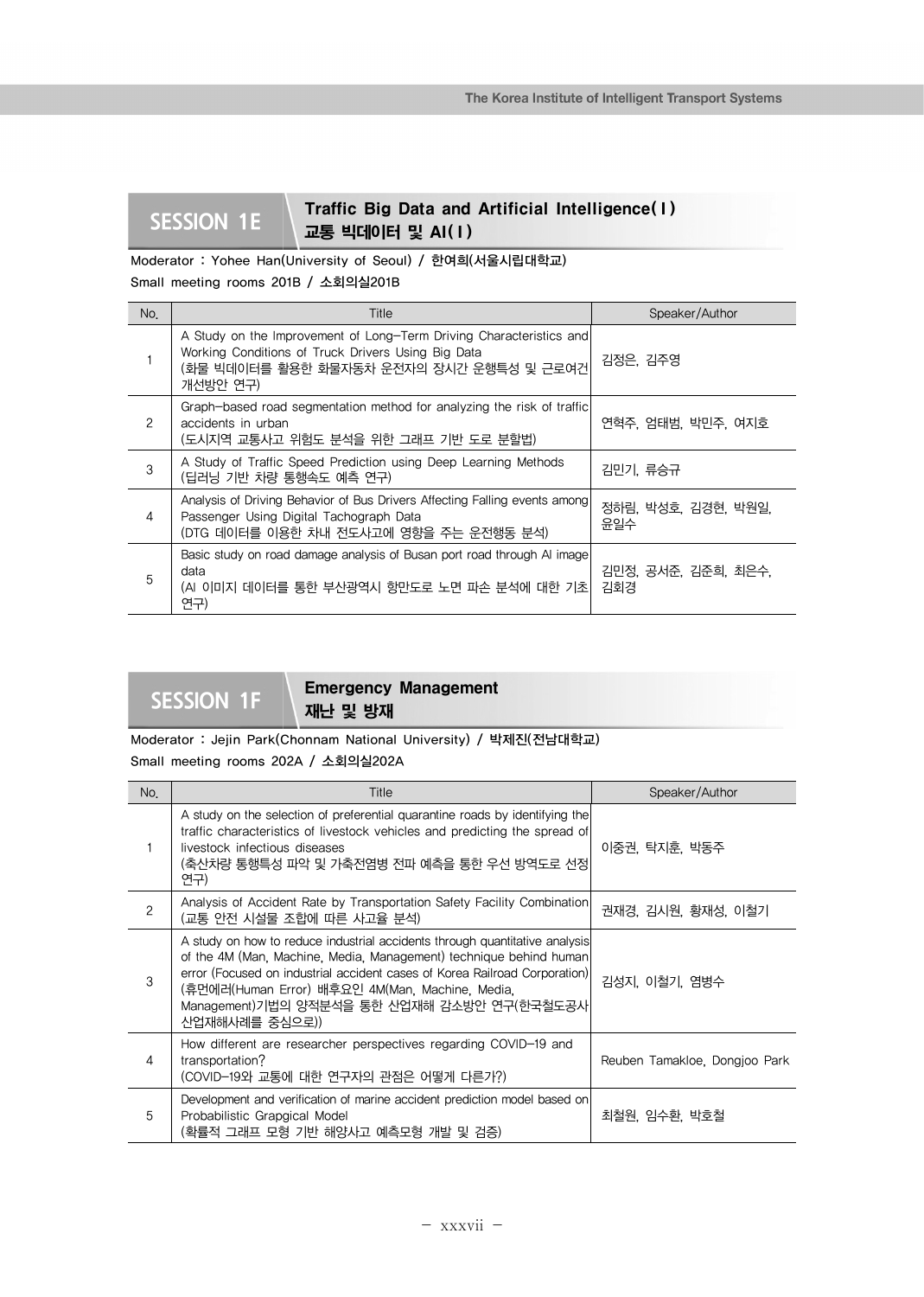## **SESSION 1G** Electromobility e-Mobility

Moderator : Hyeonmi Kim(Korea Aerospace University) / 김현미(한국항공대학교) Small meeting rooms 202B / 소회의실202B

| No.            | Title                                                                                                                                            | Speaker/Author     |
|----------------|--------------------------------------------------------------------------------------------------------------------------------------------------|--------------------|
|                | Development of a Monitoring System for Charging Stations to Promote the<br>Use of Eco-Friendly Car<br>(환경친화적 자동차 이용 활성화를 위한 충전소 주차장 모니터링 시스템 개발) | 오민종, 장원석, 방재현, 박제진 |
| $\overline{c}$ | A Study on the Road Safety of Micro Car with Safety Identification Lamp<br>(안전식별등을 장착한 초소형전기차의 도로주행 안전성 판단 연구)                                   | 백성채, 진은주, 서임기, 박제진 |
| 3              | Methodology for Identifying Hazardous Driving Longitudinal Events on<br>E-Scooter using GPS-based Data<br>(GPS 데이터 기반 전동킥보드의 종방향 위험주행 상황 검지 방법론) | 김나연, 송태진           |
| $\overline{4}$ | Analysis of factors affecting the use of shared kickboards by revision of the<br>regulation-oriented law<br>(규제 중심의 법 개정이 공유 킥보드 이용에 미치는 요인 분석)  | 권순일, 송태진, 김상훈      |
| 5              | Urban Air Mobility Research Trend in South Korea<br>(국내 도심항공교통(UAM) 연구동향)                                                                        | 박상준, 김현미           |

**SESSION 1H** Telecommunication

Moderator : Jeong, Jae-Hoon(Kunsan National University) / 정재훈(군산대학교) Small meeting rooms 203 / 소회의실203

통신

| No.            | Title                                                                                                                                                | Speaker/Author             |
|----------------|------------------------------------------------------------------------------------------------------------------------------------------------------|----------------------------|
|                | Verification of Vehicle Accident Data Integrity and Protection of Privacy using<br>Private Blockchain<br>(블록체인을 사용한 자동차 사고 데이터의 무결성 보장과 프라이버시 보호 방법) | 홍동원, 문창주                   |
| $\overline{c}$ | A Study on Data Types and Resolution for Anomaly Detection in the Urban Road<br>(도시부 도로 내 이상상태 검지를 위한 데이터 유형 및 해상도 연구)                               | 최준희, 주양준, 김동규              |
| 3              | Development of Digital Hign Definition Map Data Standard Specification for<br>Self-driving Support<br>(자율주행 지원을 위한 디지털 정밀지도 데이터 표준 규격 개발 연구)         | 정현섭, 조용성, 어효경, 이지연,<br>전주수 |
| $\overline{4}$ | C-V2X communication test with smart GPS repeater in tunnel environment<br>(터널 환경에서 스마트 GPS 중계기를 이용한 C-V2X 통신 시험)                                     | 김진관, 최광주                   |
| 5              | Design of Cylindrical Luneburg Lens Antenna<br>(원통형 Luneburg 렌즈 안테나 설계)                                                                              | 최윤선, 최동수, 김동현, 정방철,<br>우종명 |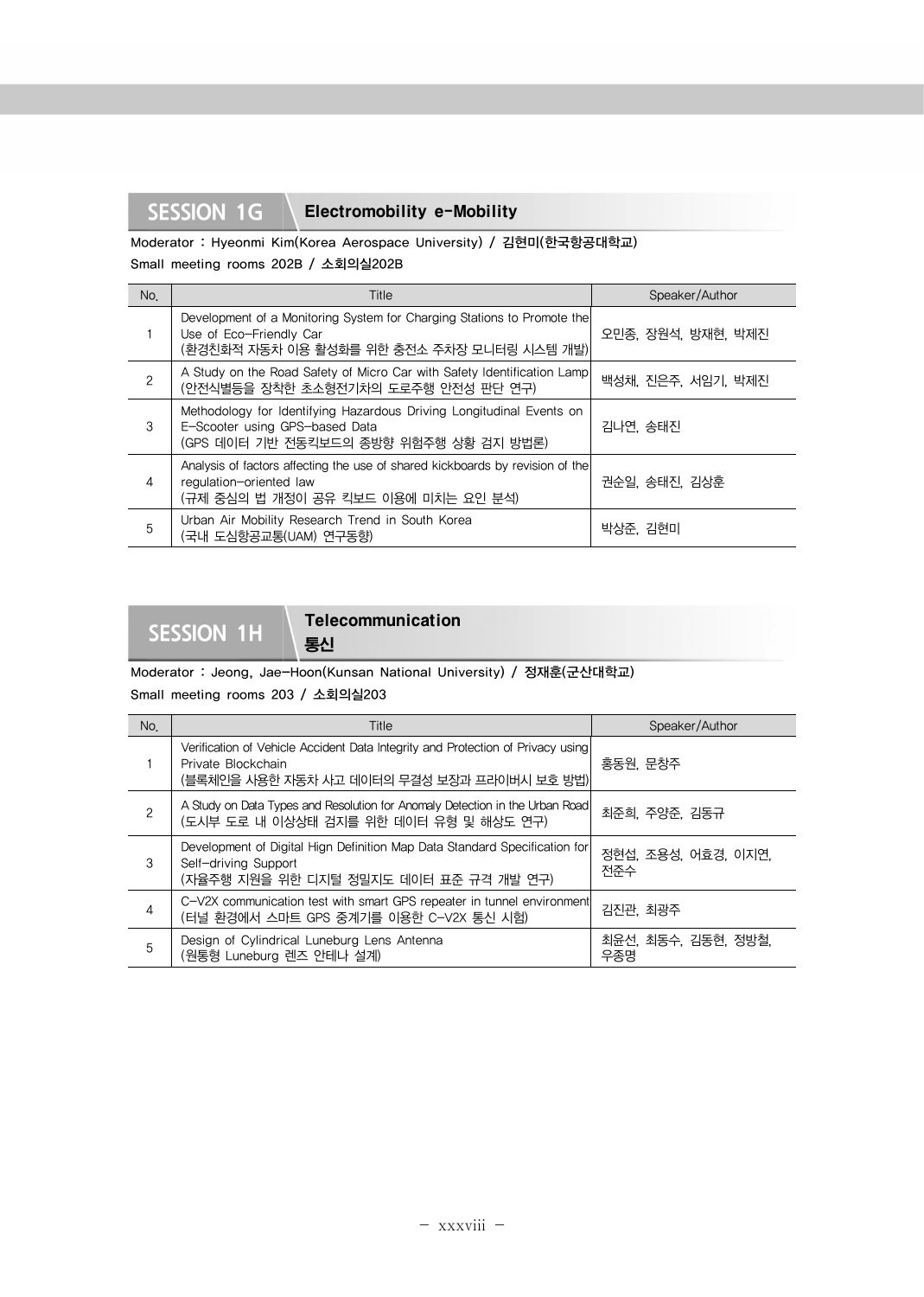## Academic Session Ⅱ 17일 13:30-14:50

$$
\mathsf{S} \mathsf{S} \mathsf{I} \mathsf{O} \mathsf{N} \ \mathsf{2} \mathsf{A}
$$

**SESSION 2A ITS Policies and Others( III )** ITS 정책 및 기타( III )

Moderator : Jinwoo Lee(KAIST) / 이진우(한국과학기술원)

## Baekrok Hall A / 백록홀A

| No. | Title                                                                                                                                                                                                          | Speaker/Author     |
|-----|----------------------------------------------------------------------------------------------------------------------------------------------------------------------------------------------------------------|--------------------|
|     | BRT Operation efficiency through the Introduction of Express/Local BRT<br>(급행/완행 운영체계 도입을 통한 BRT 운영 효율화)                                                                                                       | 김민혁, 김민지, 한여희, 김영찬 |
| 2   | A Proposal of Traffic Accident Type Classification Considering the Physical<br>Structure of the Road<br>(도로 물리적 구조를 고려한 교통사고 유형 분류 체계 제시)                                                                      | 이요셉, 박기옥, 강희진, 윤일수 |
| 3   | Exploration of traffic stability for section speed enforcement system<br>(교통류 안정성을 고려한 구간 단속시스템 횡단적 효과 분석)                                                                                                     | 이송하, 박준영, 김덕녕      |
| 4   | Case analysis study for establishing policy evaluation of underground road<br>project<br>(SOC사업의 정책성 평가 정립을 위한 사례분석 연구: 도로 지하화 사업을<br>중심으로)                                                                    | 이혜린, 박동주           |
| 5   | Walking waiting time and pedestrian satisfaction survey in the Coordinated<br>Actuated Signal Corridor<br>- Focused in Seoicheon-ro. Icheon-si -<br>(감응신호 연동 구간 보행대기시간과 보행자만족도 조사<br>- 이천시 서이천로 감응신호구간 중심으로 -) | 최봉수, 남두희           |

## **SESSION 2B** ITS Policies and Others(IV) ITS 정책 및 기타( IV )

Moderator : Sang Cheal Byun(KICT) / 변상철(한국건설기술연구원)

Baekrok Hall B / 백록홀B

| No.           | Title                                                                                                                                        | Speaker/Author                  |
|---------------|----------------------------------------------------------------------------------------------------------------------------------------------|---------------------------------|
|               | Evaluation of traffic impact of introduction of mileage-based tax policy<br>(주행거리 기반 세제 정책의 도입에 따른 교통 영향 평가)                                 | 김민정, 김회경                        |
| $\mathcal{P}$ | An Analysis of the Effect of Expanding the Living Area by Highway<br>Construction<br>(고속도로 건설에 따른 생활영향권 확대 효과 분석)                            | 김도연, 박현수, 김준석, 김정훈,<br>강지우, 박신형 |
| 3             | Classification and Prediction of highway accident characteristics using<br>vehicle Black Box data<br>(블랙박스 영상자료 기반 고속도로 사고특성 분류 및 예측 연구)     | 이성준, 박성민, 박준영, 조준한              |
| 4             | Identification of vehicles visiting expressway rest area using DSRC data<br>(DSRC 데이터를 활용한 휴게소 이용차량 식별 분석)                                   | 김은아, 권오훈, 유봉석                   |
| 5             | A Study on the Introduction of Wide-Ranging Emergency Vehicle<br>Preemption System for Gyeonggi-do Type<br>(경기도형 광역 긴급차량 우선신호 시스템 도입에 관한 연구) | 김시원, 김민, 김다희, 권재경,<br>이철기       |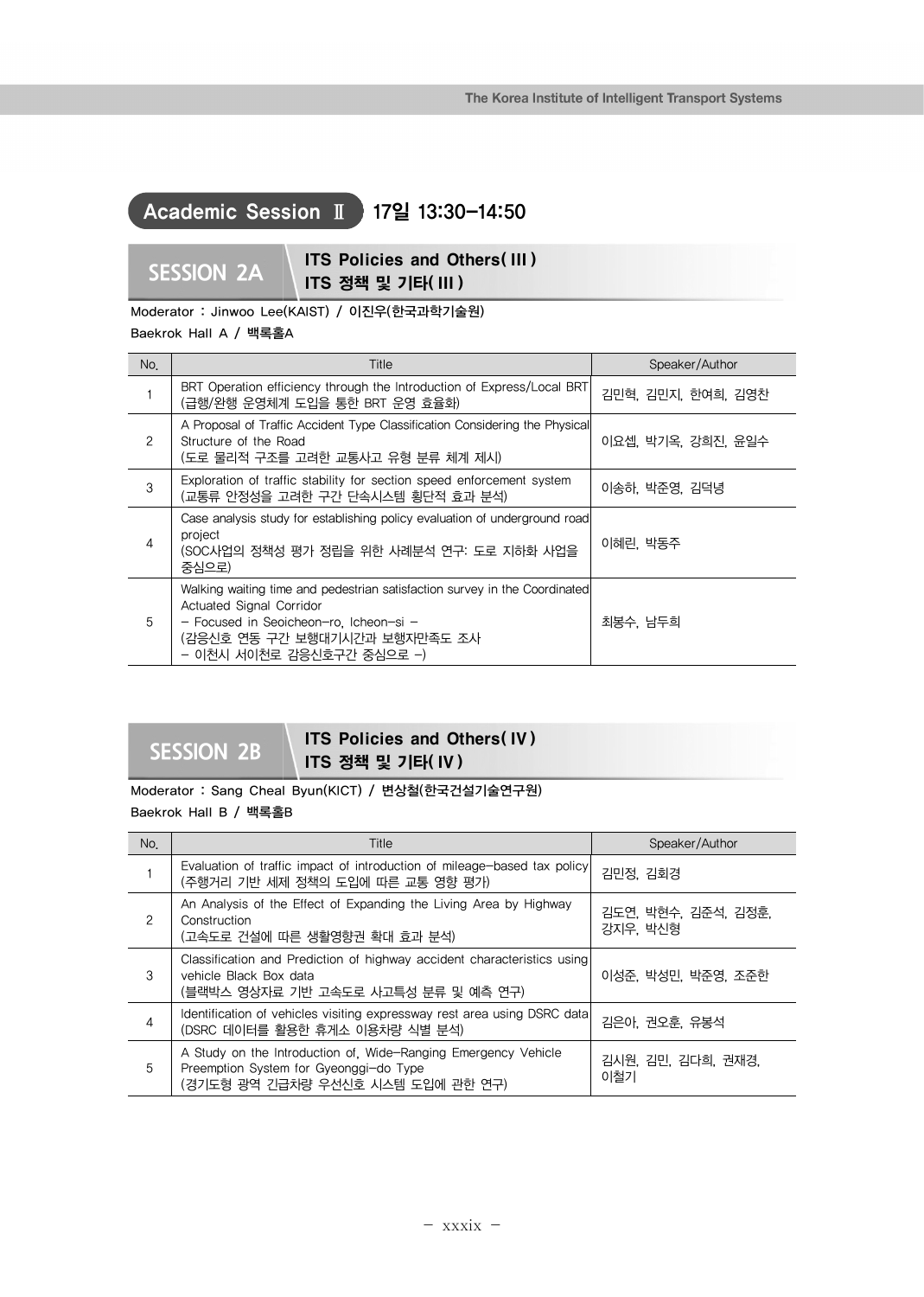## SESSION 2C Autonomous Driving(III) 자율주행( III )

Moderator : Kang Hee Chan(KOTSA) / 강희찬(한국교통안전공단)

Small meeting rooms 201A / 소회의실201A

| No.            | Title                                                                                                                                                                                             | Speaker/Author             |
|----------------|---------------------------------------------------------------------------------------------------------------------------------------------------------------------------------------------------|----------------------------|
|                | Evaluation of Autonomous Vehicle Environment on Urban area using<br>Multiple-criteria Decision Making Process<br>(다기준 의사결정 기법 기반 도심부 자율주행환경 복합 효과평가)                                              | 김호재, 박누리, 강가원, 박준영,<br>원민수 |
| 2              | A Study on the Development of Urban Accident Scenarios for Automated<br>Vehicles using Association Rules Based on DMV Collision Report<br>(DMV 사고 보고서 기반의 연관분석을 활용한 자율주행자동차 도심부 사고<br>시나리오 도출 연구) | 이호준, 강민희, 송재인, 황기연         |
| $\mathcal{S}$  | A Preliminary Study on the Road-Traffic Legal Acceptance Indicators of<br>Automated Vehicles<br>(자율주행자동차의 도로교통 법규제 수용성 지표 개발을 위한 기초 연구)                                                           | 박지혁, 박하늘, 조민제, 김남선,<br>소재현 |
| $\overline{4}$ | Analysis of Autonomous Trends and Cause of Disengagement: Based on<br>U.S. California Disengagement Report<br>(자율주행 현황 및 해제원인 분석 연구 : 미국 캘리포니아 제출보고서 기반)                                          | 한은서, 박호철                   |
| 5              | A Study on the Evaluation of Autonomous Vehicle Acceptance by Rating<br>Driving Ability and Deriving Judgment Indicators<br>(운전능력 등급화 및 판단지표 도출을 통한 자율주행차 수용성 평가 연구)                              | 장원석, 오민종, 진은주, 박제진         |

## **SESSION 2D** Traffic Big Data and Artificial Intelligence( II ) 교통 빅데이터 및 AI( II )

Moderator : Kim, Hoe Kyoung(Dong-A University) / 김회경(동아대학교) Small meeting rooms 201B / 소회의실201B

| No.           | Title                                                                                                                                                      | Speaker/Author             |
|---------------|------------------------------------------------------------------------------------------------------------------------------------------------------------|----------------------------|
|               | Development of Random Forest Algorithm for Long-Term Traffic Forecasting<br>(랜덤 포레스트 기반의 교통 혼잡 장기 예측 알고리즘 개발)                                              | 김호연, 주영빈, 이상수              |
| $\mathcal{P}$ | Investigating Riding Characteristics of Delivery Scooters using IMU Sensor<br>Data<br>(IMU센서자료를 이용한 배달 이륜차 주행안전특성분석)                                       | 구예서, 조은솔, 오철               |
| 3             | Study on the Characteristics of Traffic Accidents in the Rainy Season Using<br><b>Text Mining</b><br>(텍스트 마이닝을 활용한 장마철 고속도로 교통사고 특성 분석)                    | 황재연, 이병현, 박용우, 박신형         |
| 4             | Forecasting Number of Disabled Passengers in Public Transportation<br>Considering COVID-19 effects<br>(코로나 19 영향을 고려한 장애인 대중교통 이용량 예측에 관한 연구)              | 신송현, 추상호                   |
| 5             | Predicting carbon dioxide emission of incoming traffic flow at signalized<br>intersections by using image detector data<br>(영상검지자료를 활용한 교차로 접근차량 탄소배출량 추정) | 한태경, 고준호, 박종한, 이혁준,<br>이소민 |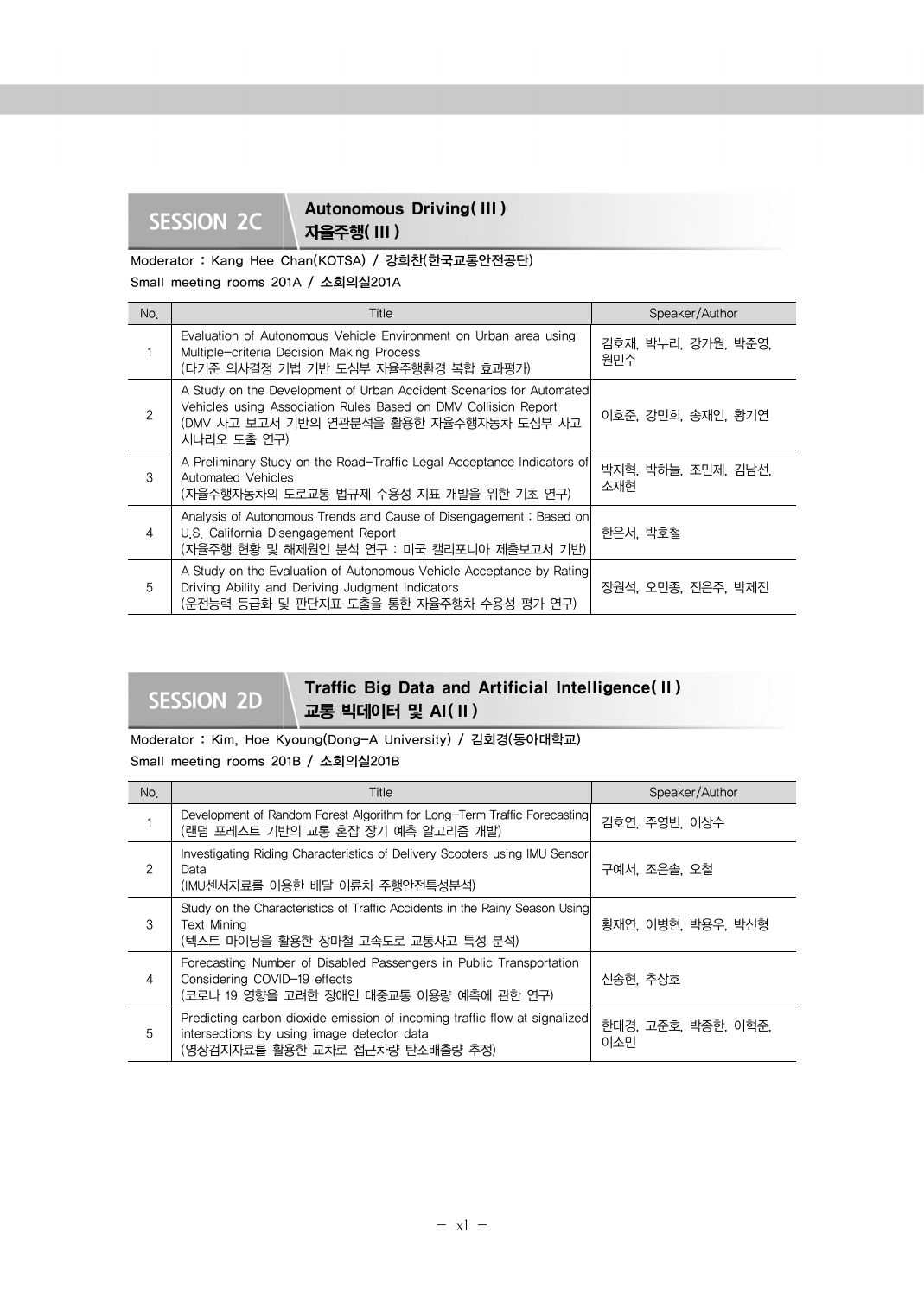## **SESSION 2E** Traffic Big Data and Artificial Intelligence(III) 교통 빅데이터 및 AI( III )

## Moderator : Jiho Yeo(Hannam University) / 여지호(한남대학교)

Small meeting rooms 202A / 소회의실202A

| No.           | Title                                                                                                                                                                           | Speaker/Author     |
|---------------|---------------------------------------------------------------------------------------------------------------------------------------------------------------------------------|--------------------|
|               | A Meta-Analysis of the Influence Factor on the Take-over Performance in<br>Autonomous Driving<br>(메타분석 기반 제어권 전환 성능에 미치는 영향요인 분석)                                               | 이경진, 김예진, 박성호, 윤일수 |
| $\mathcal{P}$ | A Comparative Analysis of Urban Area Speed Reduction Policy Using Public<br>Big Data<br>(공공 빅데이터를 활용한 도시부 속도하향 정책 전후 비교 분석)                                                     | 박성민, 박준영, 최새로나     |
| 3             | Data Preprocessing and Set Construction Study for Complex Correlation<br>Analysis of Transportation Accident<br>(교통사고 복합 상관성 분석을 위한 데이터 전처리 및 셋 구축 연구)                          | 윤진수, 김민석           |
| 4             | A Study on the Analysis of Wide Area Travel Behavior using Mobile<br>Application-based GPS Movement Trajectory Collection<br>(모바일 App 기반의 GPS 이동궤적 수집을 활용한 광역통행행태 분석에 관한<br>연구) | 전용현, 조종석, 김은미, 박준호 |
| 5             | An Analysis of the Influence of COVID-19 on the Elderly's Subway Use in<br>Seoul<br>(고령자의 서울시 지하철 이용에 코로나-19가 미치는 영향 분석)                                                        | 이진비. 추상호           |

## SESSION 2F Smart City(1) 스마트 시티( I )

Moderator : Park Manbok(Korea National University of Transportation) / 박만복(한국교통대학교) Small meeting rooms 202B / 소회의실202B

| No.           | Title                                                                                                                                                                                 | Speaker/Author             |
|---------------|---------------------------------------------------------------------------------------------------------------------------------------------------------------------------------------|----------------------------|
|               | A Study on the Reference Model and Use Case for Energy-guided-Mobility<br>as a Service in Smart City for Decarbonization<br>(탈탄소화를 위한 스마트시티에서의 교통-에너지 연계서비스 레퍼런스 모델과<br>유즈케이스에 관한 연구) | 황보준, 하재건, 주정은, 김수지         |
| $\mathcal{P}$ | Allocation Modelling for Flex Zone on Curb Space Use in an Era of<br>Autonomous Driving<br>(자율주행시대의 Flex Zone 도입과 입지 최적화 방안 연구 : 수정된 MCLP<br>기반으로)                                    | 박진우, 최우철, 김정화              |
| 3             | Effects of pre-control signal using transportation historical data<br>(교통 이력 자료를 활용한 신호 사전제어 효과 분석)                                                                                   | 김연수, 한여희, 김영찬              |
| 4             | Study on the Analysis of K-City ODD for the Verification of Lv.4 Automated<br>Vehicle Technology<br>(Lv.4 자율주행차량 기술 안전성 검증을 위한 K-City ODD 환경 분석에 관한<br>연구)                            | 김인영, 고한검, 윤재웅, 정하림,<br>윤일수 |
| 5             | Factors influencing the choice of bicycle mode by car riders<br>(승용차 통행자의 자전거 수단선택에 미치는 영향 요인 분석)                                                                                     | 이소민 고주호                    |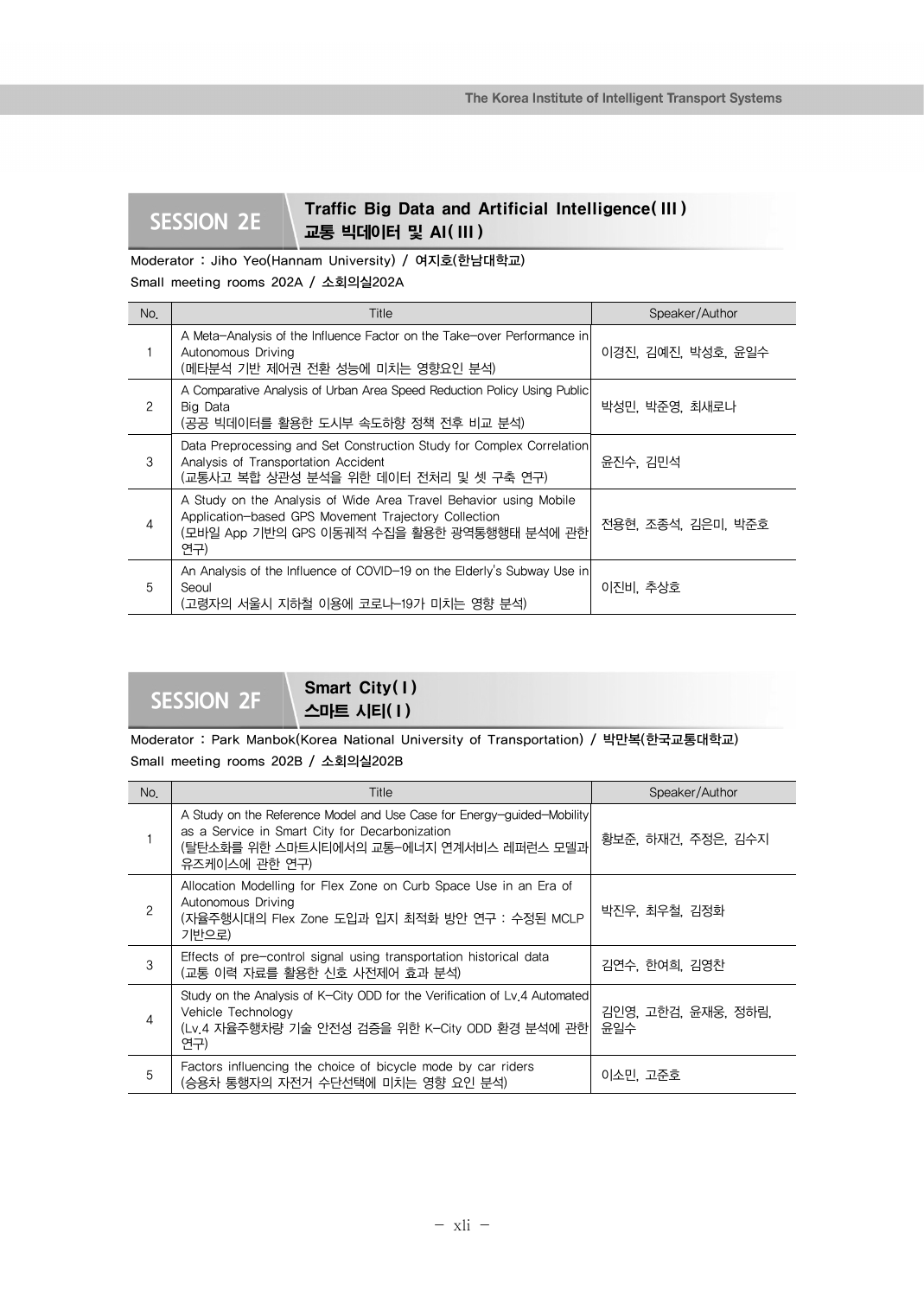## **Smart City(II)**<br>SESSION 2G 스마트 시티( II )

Moderator : Sun Young Kim(Kunsan National University) / 김선영(군산대학교) Small meeting rooms 203 / 소회의실203

| No. | Title                                                                                                                                                                                               | Speaker/Author        |
|-----|-----------------------------------------------------------------------------------------------------------------------------------------------------------------------------------------------------|-----------------------|
|     | A Study on the Driver Response Analysis of Pedestrian Scale Warning<br>System<br>(보행자 규모 경고 시스템에 따른 운전자 반응분석 연구)                                                                                    | 박현철, 오태호, 심현섭, 김인희    |
| 2   | A study on standardization of information integration between MaaS energy<br>platforms<br>(MaaS 에너지 플랫폼 간 정보연계 표준화 연구)                                                                              | 한성혜, 이경재, 추상호         |
| 3   | Signal Optimization Based on Reinforcement Learning<br>(강화학습 기반 신호최적화)                                                                                                                              | 엄태범, 연혁주, 박민주, 여지호    |
| 4   | A Study on the Operation of Smart Green Traffic Signal Controlbased on<br><b>Emission Reduction</b><br>(온실가스 감축을 고려한 스마트 그린 제어운영 방안)                                                                | 정재은 Chunliang Wu, 김인희 |
| 5   | Reasonable Route Choice Model in Smart Card Based Seoul Metropolitan<br>Urban Railway Network: Development of Path Based STOCH Algorithm<br>(스마트카드기반 수도권 도시철도망의 합리적 경로선택모형 : 경로기반 STOCH<br>알고리즘 개발) | 신수정. 신성일              |

## Academic Session Ⅲ 17일 15:00-16:20

SESSION 3A **International Conference Presentation(1)** 국제학술발표( I )

Moderator : Chang, iljoon(Gachon University) / 장일준(가천대학교) Yeongju Hall A / 영주홀A

| No.            | Title                                                                                                    | Speaker/Author                                                                        |
|----------------|----------------------------------------------------------------------------------------------------------|---------------------------------------------------------------------------------------|
|                | S2TA : Super-Resolution to Tracked Area                                                                  | Hoe-Jun Jeong, Mun-Hyung<br>Lee. Ho-Jun Yang. Seok-Chae<br>Lee, Jang-Woo Kwon         |
| $\overline{c}$ | TAL-CoLR:Temporal Action Localization using Contrastive Learning<br>Representation                       | Jong-Gu Kim. Seon-Woo Lee.<br>Jung-Mu Choi. So-Hee Yong.<br>Na-Hyun Ko, Jang-Woo Kwon |
| 3              | Lossless Electrocardiogram Signal Compression Using Prediction Error-based<br>Adaptive Linear Prediction | Krittapat Bannajak.<br>Nipon Theera-Umpon, Sansanee<br>Auephanwiriyakul               |
| 4              | Label-Free Cell Isolation System Using Specific Gravities                                                | Pakpoom Rujipan.<br>Nipon Theera-Umpon, Sansanee<br>Auephanwiriyakul                  |
| 5              | Fallback Situations on Highway Developing the Test Case for Autonomous<br>Vehicle                        | Chae o sung, Kim Jung Hwa.<br>Jang Jeong Ah. Yun Hyun<br>Jeong. Lee shin Kyung        |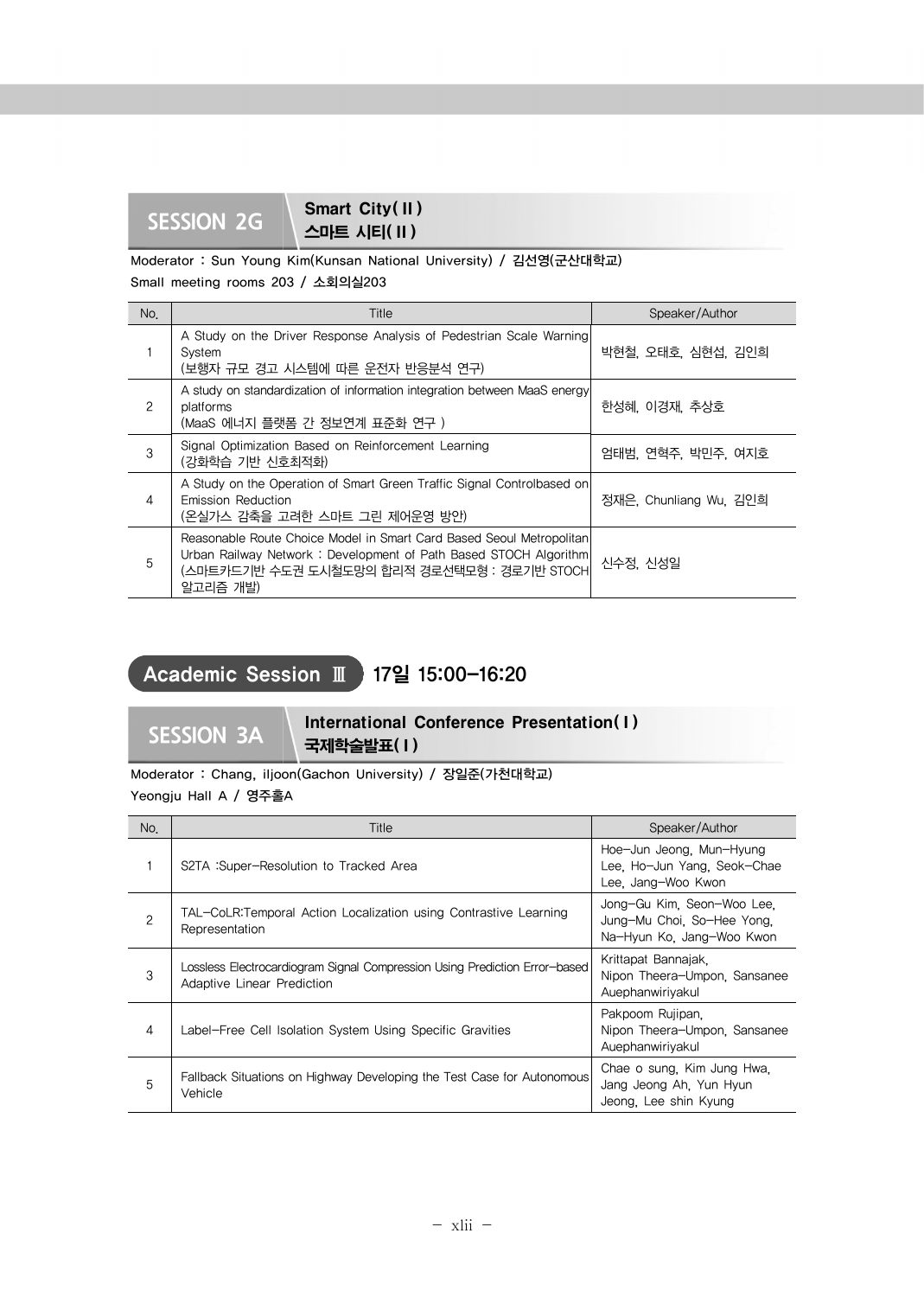## **SESSION 3B** International Conference Presentation(II) 국제학술발표( II )

## Moderator : Inhi Kim(KongJu National University) / 김인희(공주대학교) Yeongju Hall B / 영주홀B

| No. | Title                                                                                                                               | Speaker/Author                                     |
|-----|-------------------------------------------------------------------------------------------------------------------------------------|----------------------------------------------------|
|     | An Interim Result of the Study on Co-Simulation Method for Testing<br>Autonomous Driving Algorithms                                 | Dong-Hyuk Park, Jong-Hoon Won                      |
| 2   | Miniaturization of Microstrip Antenna for GPS                                                                                       | Wan-Ki Kim. Jong-Myung Woo                         |
| 3   | Socio-economic Factors Affecting Social Acceptance on Autonomous<br>Vehicles in Korea: focused on effects of prior knowledge on AVs | Sun A Cho. Kyuok Kim                               |
| 4   | Estimation of Annual Average Hourly Traffic Using Ensemble Machine<br>Learning Algorithm: Focusing on Random Forest model           | Seong-Min Kim. Seung-hoon<br>Cheon. Chae-Young Lee |
| 5   | A Study on the Characteristics and Capacity of Mixed Traffic Composed of<br>Manual and Autonomous Vehicles on Expressways           | Seungjun Lee. Seungkirl Baek                       |

## **SESSION 3C ITS Policies and Others(V)** ITS 정책 및 기타( V )

## Moderator : DoHyeun Kim(Jeju National University) / 김도현(제주대학교)

Baekrok Hall A / 백록홀A

| No. | Title                                                                                                                                           | Speaker/Author     |
|-----|-------------------------------------------------------------------------------------------------------------------------------------------------|--------------------|
|     | Improvements of Signs for Black Ice based on Driving Simulator Experiments<br>(주행 시뮬레이터 실험을 이용한 결빙주의표지 개선 연구)                                   | 황순천, 이동민, 이강신, 이주현 |
| 2   | An analytical study on rail freight research trends in Korea<br>(국내 철도물류 연구동향 분석)                                                               | 장진원, 양훈, 박동주       |
| 3   | Real-Time Level of Service (LOS) Calculation Method for Smart Intersection<br>based on Deep Learning<br>(딥러닝 기반 스마트 교차로의 실시간 서비스 수준(LOS) 산출 방안) | 김재석, 김형규, 윤여환, 변상철 |
| 4   | Study of Driving Safety Evaluation Process for Autonomous Vehicle<br>(국내 자율주행자동차 주행 안전성 평가 프로세스 연구)                                             | 김진영, 이영택, 박성호, 윤일수 |
| 5   | A Study on the Installation of Pedestrian-oriented Roundabout<br>(보행자 중심의 회전교차로 설치방안에 관한 연구)                                                    | 이석순. 남두희           |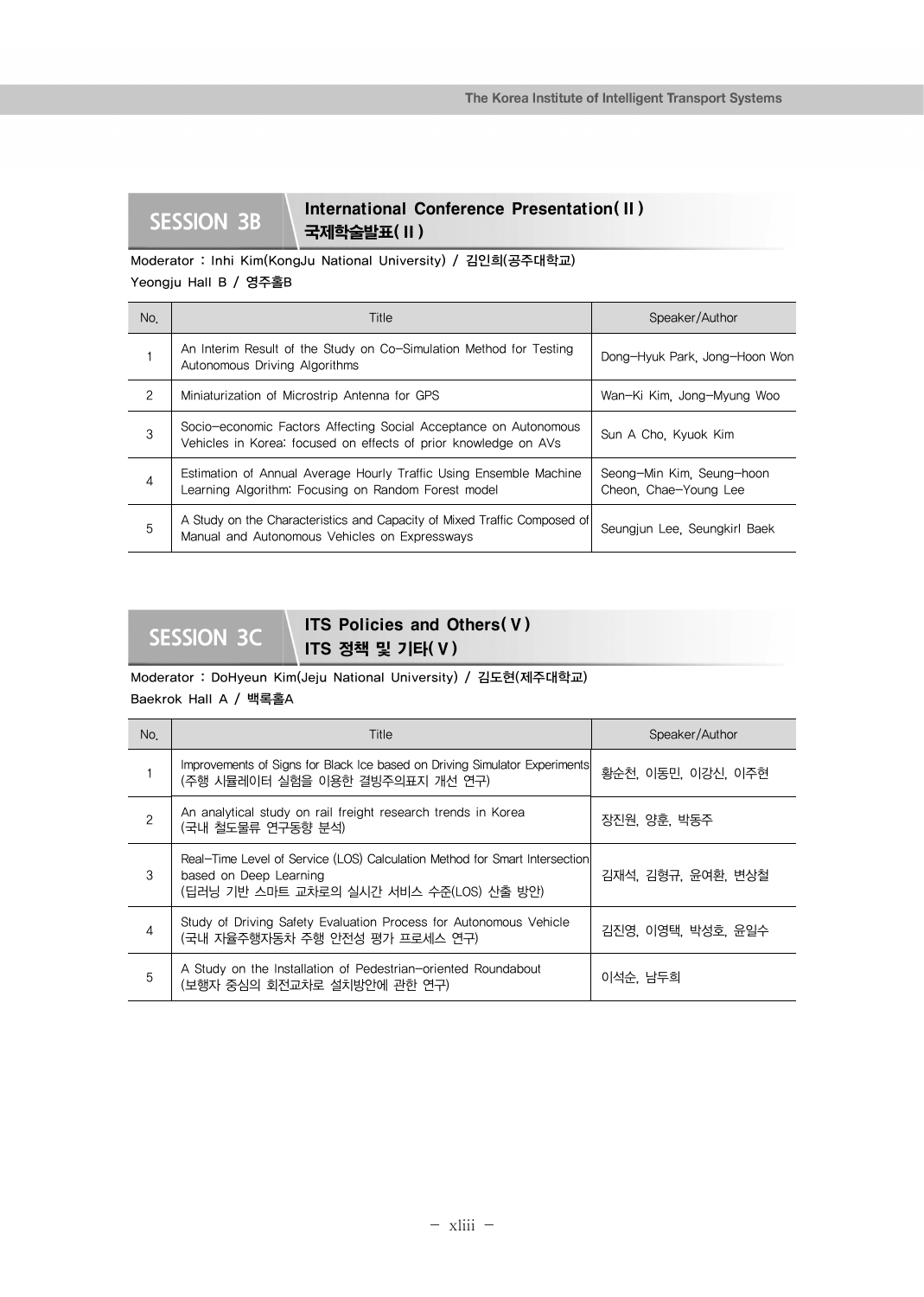## **SESSION 3D ITS Policies and Others(VI)** ITS 정책 및 기타(VI )

## Moderator : Seong Ju Hyeon(Korea Maritime and Ocean University) / 성주현(한국해양대학교) Baekrok Hall B / 백록홀B

| No.            | Title                                                                                                                                                                    | Speaker/Author             |
|----------------|--------------------------------------------------------------------------------------------------------------------------------------------------------------------------|----------------------------|
|                | Correlation Analysis between Continuous Driving Time Deviations and<br><b>Highway Drowsiness Accidents</b><br>(연속주행시간 편차와 고속도로 졸음사고간 상관관계 분석)                            | 강지혜, 김도경                   |
| $\mathcal{P}$  | Effect analysis of transit signal priority by S-BRT operation section<br>(S-BRT 운행구간별 대중교통 우선신호 효과분석)                                                                    | 김민지, 한여희, 김영찬              |
| 3              | Horizontal and Vertical Equity Approach to Understanding Public Transit Equity<br>(수평 및 수직적 형평성을 고려한 대중교통 형평성 평가 방법론)                                                    | 김나연, 송태진                   |
| $\overline{4}$ | A Study on the Microscopic Spatio-Temporal Prediction of the Regional<br>Economic Composite Index Using Transportation Big data<br>(교통빅데이터를 활용한 미시적 시공간범위의 경기종합지수 예측 연구) | 강유정, 홍정열, 나지은, 김동호,<br>천승훈 |
| 5              | Study on Analysis of Traffic Accidents on Private Expressway for<br>Improving Measure and Management of Incident<br>(돌발상황 대응·관리 개선을 위한 민자고속도로 교통사고 분석 연구)                | 이재형, 김진태                   |

## SESSION 3E **Autonomous Driving(IV)** 자율주행( IV )

### Moderator : Kwon Oh Hoon(Keimyung University) / 권오훈(계명대학교)

Small meeting rooms 201A / 소회의실201A

| No.            | Title                                                                                                                                                                    | Speaker/Author     |
|----------------|--------------------------------------------------------------------------------------------------------------------------------------------------------------------------|--------------------|
|                | Development of Analysis Model for Cognitive Performance Degradation of<br>Self-driving Vehicles<br>(자율주행차량 인지성능 저하분석 모델 개발)                                              | 김나연, 이동민, 황순천, 금은지 |
| $\overline{c}$ | Data influence analysis for Detecting Driver's Hands On/Off<br>(운전자의 Hands On/Off 판단을 위한 데이터 영향도 분석)                                                                     | 김락철, 김한울, 편현구, 임세준 |
| 3              | Evaluation of Managed-Lane Operation Plan for Autonomous Vehicles Using<br>Dynamic AHP<br>(Dynamic AHP 기법을 이용한 고속도로 자율주행 전용차로 도입에 따른 평가)                                 | 양삼규, 박누리, 박준영      |
| $\overline{4}$ | Evaluation of Strategy for Mixed Traffic Flow Operation in Autonomous Vehicle<br>Pilot Zone: Focusing on Pangyo Zero City<br>(자율주행차 시범운행지구 혼재 교통류 운영 전략 수립:판교제로시티를 중심으로) | 임동현, 김종호, 김형주      |
| 5              | Optimization of Driving Parameters by Road Characteristics of EIDM-Based<br>Automated Driving Vehicle<br>(EIDM기반 자율주행자동차의 도로 특성별 주행변수 최적화 연구)                            | 오경택 소재현            |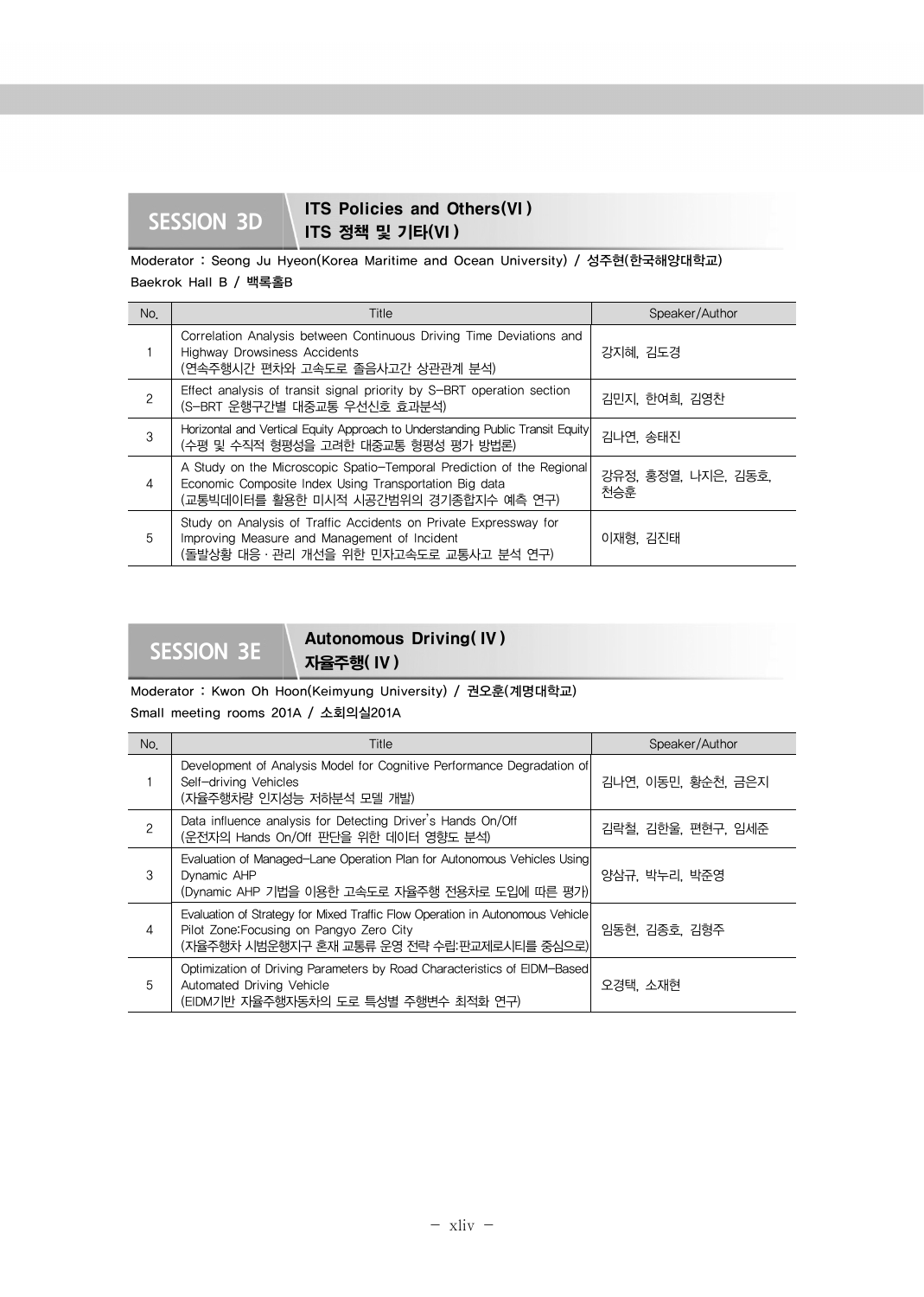## **SESSION 3F Traffic Big Data and Artificial Intelligence(IV)** 교통 빅데이터 및 AI( IV )

Moderator : Ho-Chul Park(Myongji University) / 박호철(명지대학교) Small meeting rooms 201B / 소회의실201B

| No. | Title                                                                                                                                                                   | Speaker/Author                          |
|-----|-------------------------------------------------------------------------------------------------------------------------------------------------------------------------|-----------------------------------------|
|     | Analysis of changes in travel patterns and first travel purpose of smartcard<br>users before and after COVID-19<br>(COVID-19 전후 스마트카드 이용자의 통행 패턴 및 첫 통행목적 변화 분석)        | 김은정, 민진홍, 김동규                           |
| 2   | Model for Measuring Contribution of Seoul Metropolitan Subway Agencies for<br>seniority preference free ride<br>(수도권 지하철 운송기관 경로우대 무임승차 기여도 산정모형)                       | 신성일, 이하식                                |
| 3   | Development of macro-level crash prediction model accounting for time<br>trends<br>(시간변화를 고려한 Macro-level 사고예측모형 개발)                                                    | 손승오, 박준영                                |
| 4   | Case Study of Clustering Road Accident Prediction in Daejeon City Based<br>on Machine Learning and Deep Learning Algorithms<br>(머신러닝과 딥러닝 알고리즘 기반 대전시 교통사고 클러스터링 예측 연구) | Fatemeh Nourmohammadi. 권동현.<br>유예지, 김인희 |

## Shared Transportation(1) 공유교통( I )

Moderator : Son Sanghoon(Jeju Research Institute) / 손상훈(제주연구원)

Small meeting rooms 202A / 소회의실202A

| No.                  | Title                                                                                                                                                                                 | Speaker/Author                       |
|----------------------|---------------------------------------------------------------------------------------------------------------------------------------------------------------------------------------|--------------------------------------|
|                      | A Preliminary Study on the Mode Choice Modeling for Urban Mobility<br>Integration Hubs<br>(SP조사 기반의 도심 항공 통합형 모빌리티 허브간 수단선택 모형 개발 기초 <br>연구)                                          | 홍지호, 채문현, 김병윤, 이윤서,<br>김상현, 김진희, 소재현 |
| $\mathbf{2}^{\circ}$ | Survey of Public Service Preferences in Rural Areas Through SP Survey<br>Design<br>(SP조사 설계를 통한 농어촌지역 교통 연계 공공서비스 선호도 조사)                                                             | 이상재, 오동희, 박준영, 노창균,<br>박재홍           |
| 3                    | A study on the intention to use a shared e-scooter considering individual<br>attitudes: Using the latent class model<br>(개인성향을 고려한 공유 전동킥보드 이용의향에 관한 연구: Latent Class<br>Model을 활용하여) | 김수재, 추상호                             |
| 4                    | Analysis of Factors Influencing Personal Propensity on Transportation Mode<br>Selection<br>(개인성향이 교통수단 선택에 미치는 영향 분석)                                                                 | 이윤희, 추상호                             |
| 5                    | Clustering Analysis of Seoul city bike stations by temporal patter of trips<br>(시간대별 이용 패턴에 따른 서울시 공공자전거 대여소 군집 분석)                                                                   | 곽민정, 추상호                             |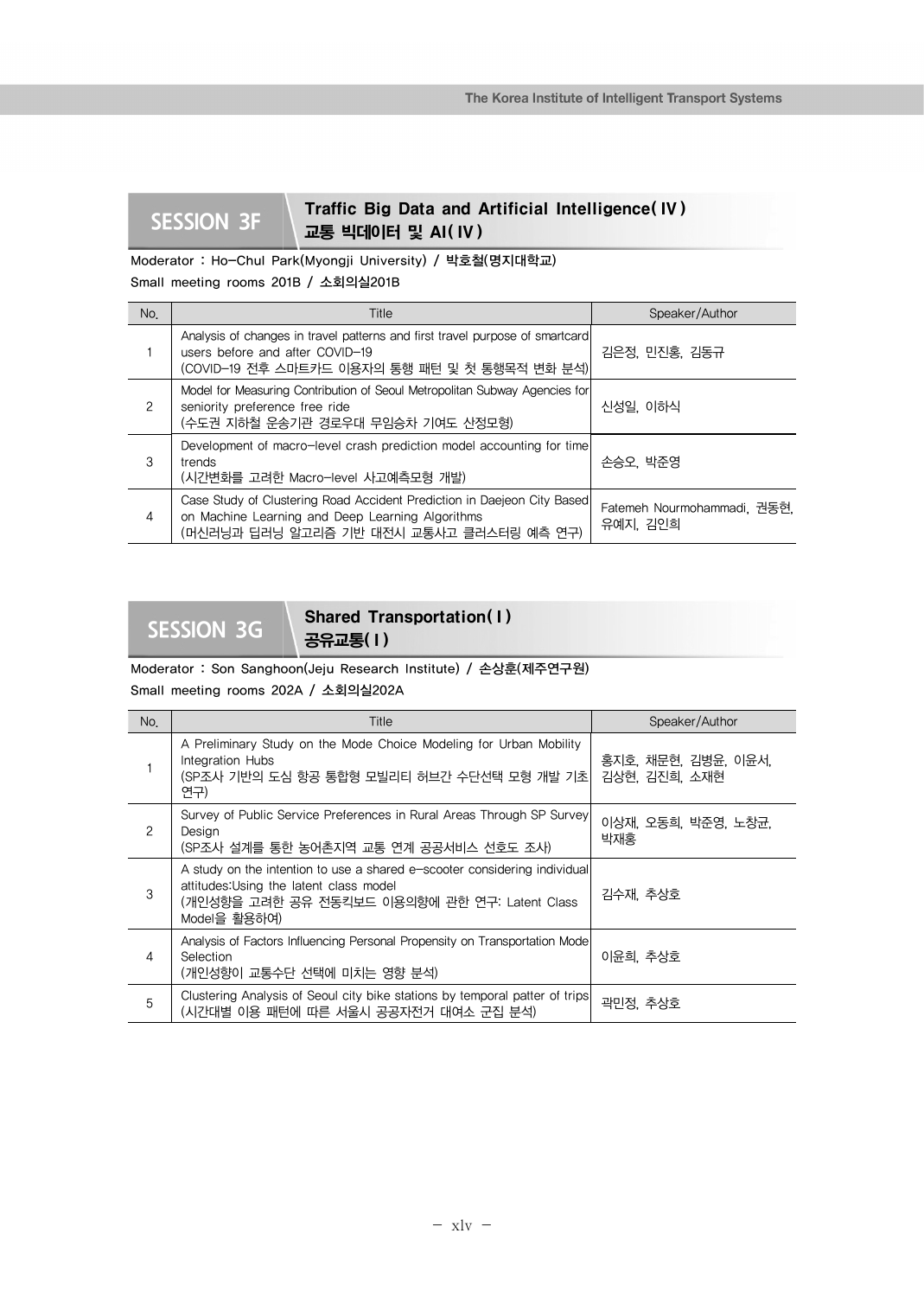## **SESSION 3H** Smart City( III) 스마트 시티( III )

Moderator : Junghwa Kim(Kyonggi University) / 김정화(경기대학교)

Small meeting rooms 202B / 소회의실202B

| No.            | Title                                                                                                                                                                                                            | Speaker/Author             |
|----------------|------------------------------------------------------------------------------------------------------------------------------------------------------------------------------------------------------------------|----------------------------|
|                | A Study on the Optimal Design Factors of Underground Transportation<br>Infrastructure Connection (Underground to Underground) Using Driving<br>Simulator<br>(주행 시뮬레이터를 활용한 도심 지하 교통 인프라 연결부(지하-지하)최적<br>설계요소 고찰) | 김수환, 이동민, 정승원, 신승철         |
| $\overline{c}$ | Operation–Effectiveness Analysis of Adaptive Signal ControlBased on Video<br>Information<br>(영상정보기반 실시간 신호제어 운영 효과분석)                                                                                            | 김동규, 김준원, 한여희, 김영찬         |
| 3              | Basic Study on the Development of the Data Set Standard for Electric<br>Vehicle Emergency Charging Service<br>(전기 자동차 긴급 충전서비스 데이터셋 표준 개발을 위한 기초 연구)                                                             | 나정연, 김진태                   |
| 4              | Identifying Vulnerable Areas for Public Transportation Service by GIS-Based<br>Data Mining Analysis<br>(GIS기반 데이터마이닝 분석을 통한 대중교통 취약지역 선정)                                                                        | 오동희, 이상재, 손승오, 박준영,<br>박재홍 |
| 5              | Factors affecting motorcycle crashes using last mile delivery service call<br>data<br>(배달 호출 데이터를 이용한 이륜차 교통사고 발생 요인 분석)                                                                                         | 최민규, 한상진                   |

## **SESSION 3I Traffic Big Data and Artificial Intelligence(V)** 교통 빅데이터 및 AI( V )

Moderator : Tai-jin Song(Chungbuk National University) / 송태진(충북대학교) Small meeting rooms 203 / 소회의실203

| No.            | Title                                                                                                                                                                   | Speaker/Author                                     |
|----------------|-------------------------------------------------------------------------------------------------------------------------------------------------------------------------|----------------------------------------------------|
|                | Improvement of Deep learning enabled Image Data Annotation System<br>(딥러닝 모델 학습이 가능한 이미지 어노테이션 도구 개발)                                                                   | 류병선, 정태윤                                           |
| 2              | Speed Prediction and Road Network Analysis using Graph Attention Network<br>(그래프 어텐션 네트워크를 이용한 속도 예측 및 도로 네트워크 분석)                                                      | 함승우, 김동규                                           |
| 3              | A Deep learning Sequential Model for Predicting Trip Chain Mode Choices<br>in Multimodal Urban Transport Network<br>(다수단 교통네트워크에서의 통행사슬 수단선택 예측을 위한 딥러닝 순차모형<br>개발)     | Kapuku Christian, Seung-Young<br>Kho. Dong-Kyu Kim |
| $\overline{4}$ | Development of TTI(Travel Time Index) Prediction Model Using Machine<br>Learning<br>(머신러닝을 이용한 TTI(Travel Time Index) 예측 모델 개발)                                         | 정수환, 한재석, 한경희, 이철기                                 |
| 5              | Implementation of Kubernetes-based Connected Vehicle Data Collection<br>Platform and Autoscaling Performance Test<br>(쿠버네티스 기반 컨넥티드 카 데이터 수집 플랫폼 구현 및 오토스케일링 성능<br>테스트) | 김주현, 이기은, 문창주                                      |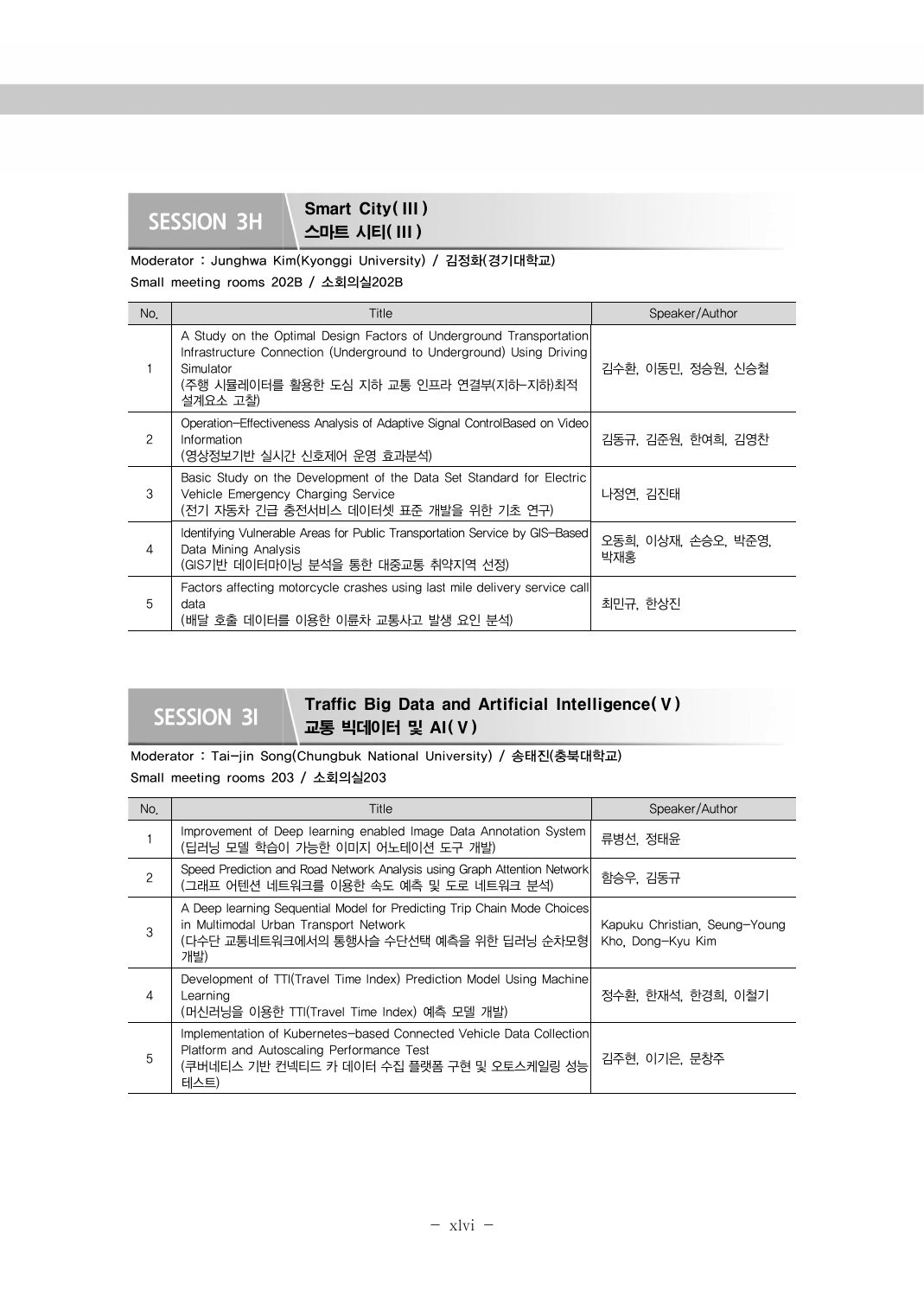## Academic Session Ⅳ 17일 16:30-17:30

## **SESSION 4A** International Conference Presentation( III ) 국제학술발표( III )

Moderator : Jaehyun So(Ajou University) / 소재현(아주대학교)

### Yeongju Hall A / 영주홀A

| No. | Title                                                                                     | Speaker/Author                           |
|-----|-------------------------------------------------------------------------------------------|------------------------------------------|
|     | Evaluating fatigue condition intensity of hazardous materials transport<br>vehicles       | Dongmin Kim, Jooyoung Lee.<br>Kitae Jang |
| 2   | System Identification of Vehicle Dynamics Using Recurrent Neural Networks                 | Jin-Gyu An. Jong-Hoon Won                |
| 3   | Optimal Location-Allocation for the shared e-mobility Station with User data              | Nakhyeon Choi, Junghwa Kim               |
| 4   | Before and After Study for Traffic Accident Rate on the Widening Section of<br>Expressway | Junghoon Kim. Shin Hyoung Park           |

## **SESSION 4B** International Conference Presentation( IV ) 국제학술발표( IV )

Moderator : Kim, Daejin(Gangneung-Wonju National University) / 김대진(강릉원주대학교) Yeongju Hall B / 영주홀B

| No. | Title                                                                                                           | Speaker/Author                                                     |
|-----|-----------------------------------------------------------------------------------------------------------------|--------------------------------------------------------------------|
|     | A Study on Virtual LiDAR Sensor Simulation Method for Autonomous Driving<br>Simulator                           | Dong-Ju Lee, Ji-Ung Im.<br>Jong-Hoon Won                           |
| ◠   | Pure-inTention: A Purpose-driven Trip Demand Estimation Model<br>Development with Big Data and Machine Learning | Yohan Chang, Youngmin Lee, Seo<br>hyeon Park                       |
| 3   | An Enhanced Video Anomaly Detection System for Smart City Management                                            | Yuxuan Zhao, Shufei Zhu,<br>Yuechun Wang. Jie Zhang.<br>Ka Lok Man |

## **SESSION 4C ITS Policies and Others( VII )** ITS 정책 및 기타( VII )

Moderator : Choo Sangho(Hongik University) / 추상호(홍익대학교) Baekrok Hall A / 백록홀A

| No. | Title                                                                                                                                                                                                                           | Speaker/Author     |
|-----|---------------------------------------------------------------------------------------------------------------------------------------------------------------------------------------------------------------------------------|--------------------|
|     | A Study on the Driver's Driving Characteristics by Sleep Deprivation<br>(운전자의 수면박탈에 따른 주행 특성 분석 연구)                                                                                                                             | 이채림, 한여희, 김도경      |
| 2   | Freight Safety Effectiveness Based on the Amendment of Trucking Transport<br><b>Business Policy</b><br>(화물자동차 운수사업법 개정에 따른 고속도로 화물차 안전성 효과평가)                                                                                   | 박성민, 양삼규, 박준영      |
| 3   | Study of Development on Driving Safety Assessment Indicators for<br>Automated Vehicles on Highways<br>(고속도로 기반 자율주행차 주행안전성 평가지표 개발 연구)                                                                                          | 이영택, 박성호, 김진영, 윤일수 |
| 4   | A Study on the Establishment of a Non-Stop Connection Business Model<br>Between Railways and Ports for the Revitalization of International Railway<br>Logistics<br>(국제 철도물류 활성화를 위한 철도-항만 논스톱(Non-Stop) 연계 비즈니스 모델<br>구축 방안 연구) | 양훈, 장진원, 박동주       |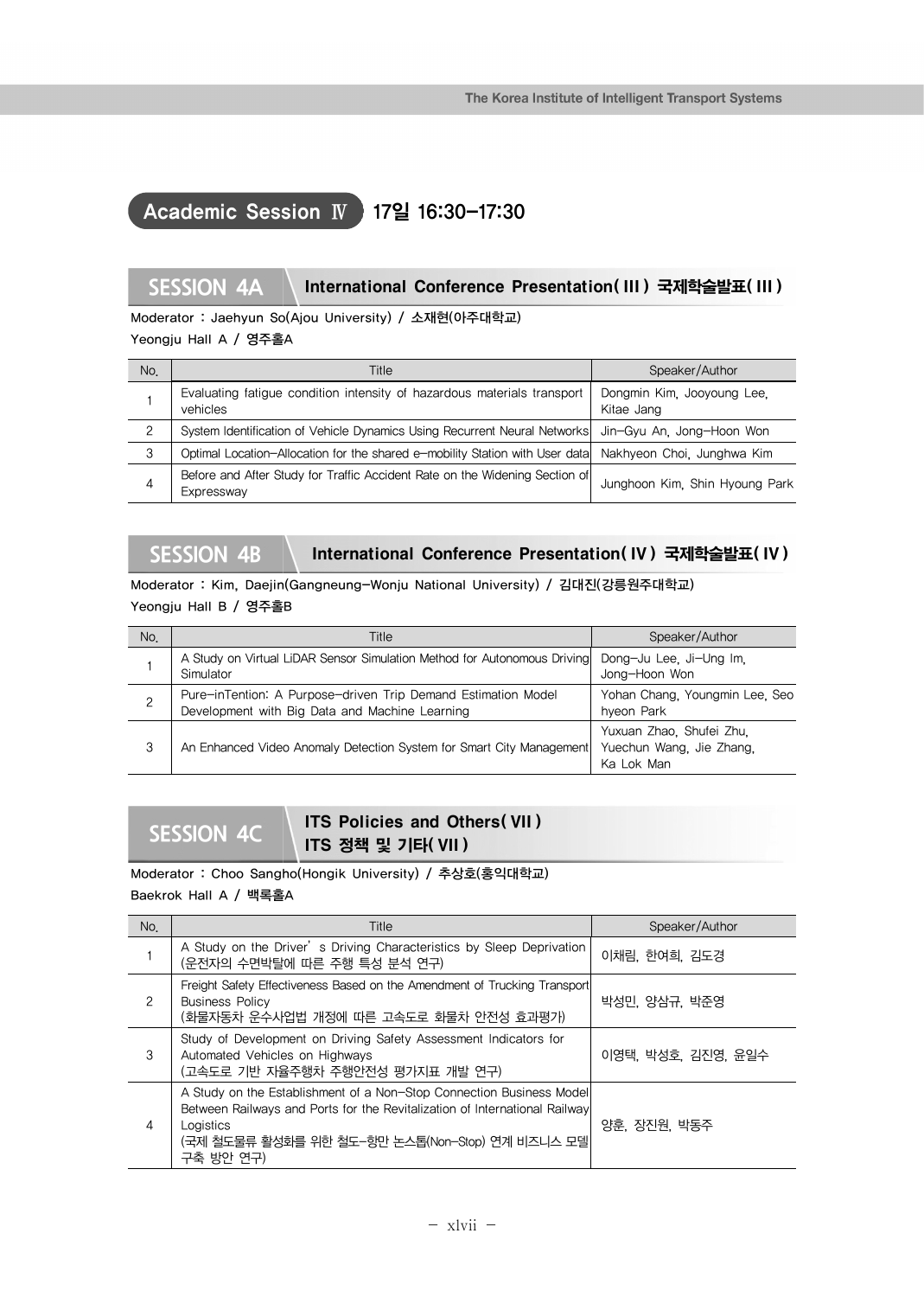SESSION 4D **Autonomous Driving(V)** 자율주행( V )

Moderator : Shin-Hyung Cho(University of Seoul) / 조신형(서울시립대학교)

Baekrok Hall B / 백록홀B

| No.           | Title                                                                                                                                                   | Speaker/Author     |
|---------------|---------------------------------------------------------------------------------------------------------------------------------------------------------|--------------------|
|               | Development of Detour path Algorithm for Cooperative Autonomous Driving<br>(자율협력주행 환경에서의 경로 우회 알고리즘 개발)                                                 | 김호연, 주영빈, 이상수      |
| $\mathcal{P}$ | Optimal Operation Strategy for Autonomous Vehicle Managed Lane on the<br>Merging and Diverging Area of Highways<br>(고속도로 진출입 영향권에서의 자율주행 전용차로 운영 전략 도출) | 박누리, 양삼규, 박준영      |
| 3             | Establish Autonomous vechicle accident Investiagtion process<br>(자율주행 교통사고 발생 시 조사 프로세스 정립)                                                             | 유용식, 송태진           |
| 4             | A Risk-Field Based Risk Assessment Using Reliability Analysis and Bayesian<br>Neural Networks<br>(신뢰성 분석과 베이지안 신경망을 이용한 리스크 필드 기반의 주행안전성<br>평가기법 개발)    | 주양준, 김의진, 고승영, 김동규 |

## SESSION 4E **Autonomous Driving( VI)** 자율주행( VI )

Moderator : Kwon yongseok(Jeonju University) / 권용석(전주대학교) Small meeting rooms 201A / 소회의실201A

| No.           | Title                                                                                                                                                                                                                     | Speaker/Author     |
|---------------|---------------------------------------------------------------------------------------------------------------------------------------------------------------------------------------------------------------------------|--------------------|
|               | Traffic Accident Type Analysis for Development of Functional Scenarios for<br>Automated Vehicle Assessment - Focused on Expressway Toll Gates and Ramps<br>(자율주행자동차 평가용 상황 시나리오 개발을 위한 교통사고 유형 분석 -<br>톨게이트, 램프 구간을 중심으로) | 노종민, 고우리, 정하림, 윤일수 |
| $\mathcal{P}$ | Developing Lane Changing Strategy of Autonomous Vehicles Based on<br>Reinforcement Learning Using Information of Short-Range V2V Driving<br>Information<br>(단거리 V2V 주행정보를 활용한 강화학습 기반 자율주행 차로변경 전략 개발)                    | 민동규, 윤현수, 김동규      |
| 3             | A Safety Analysis of Mixed Traffic Flow with Autonomous Vehicles in Urban<br>Road Work Zones<br>(도시부 도로 작업구간에서의 자율주행차량 혼합교통류 안전성 분석 )                                                                                     | 이한빈, 강민지, 박신형      |
| 4             | Development of Autonomous Vehicle Assessment Scenario<br>(자율주행차 평가 시나리오 개발 과정)                                                                                                                                            | 고우리, 박상민, 윤재웅, 윤일수 |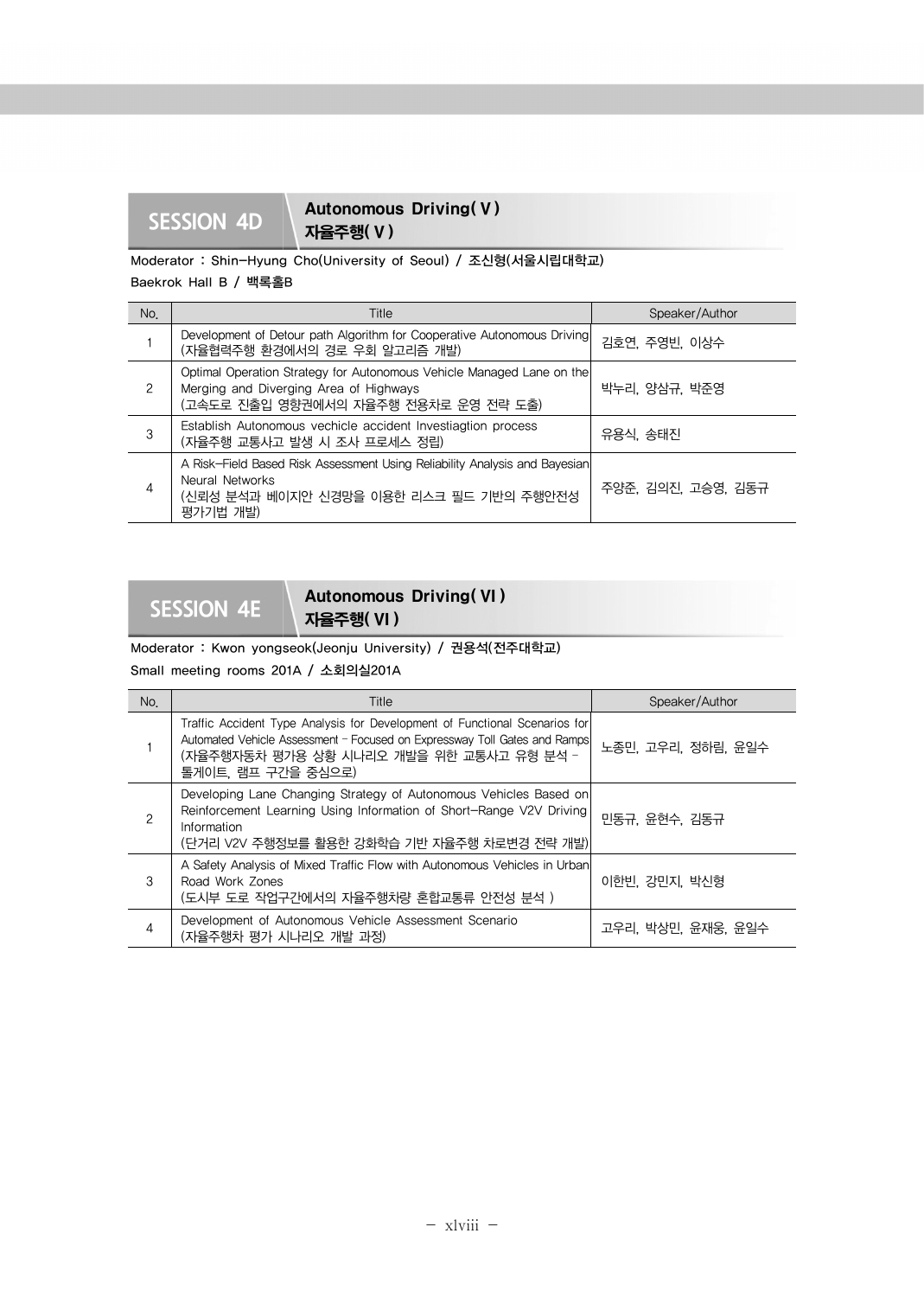## **SESSION 4F** Traffic Big Data and Artificial Intelligence( VI) 교통 빅데이터 및 AI( VI )

Moderator : Seongil Shin(Seoul Institute) / 신성일(서울연구원) Small meeting rooms 201B / 소회의실201B

| No.           | Title                                                                                                                                                               | Speaker/Author                                                            |
|---------------|---------------------------------------------------------------------------------------------------------------------------------------------------------------------|---------------------------------------------------------------------------|
|               | Traffic Safety Trends over Time using Computer based Learning Approaches<br>(컴퓨터 기반 학습을 통한 교통안전동향 시계열 분석)                                                           | Urim Chang. Donghyeok Park.<br>Yeji Sung, Sue Han Kang,<br>Juneyoung Park |
| $\mathcal{P}$ | Ride-Hailing Simulation Environment Based on Reinforcement Learning<br>Considering the Factors of Matching Failure<br>(매칭 실패 요인을 고려한 강화학습 기반의 라이드 헤일링 시뮬레이션 환경)     | 신용근, 김동규                                                                  |
| 3             | Generalized K-Path Searching in Transport Card Based Integrated Public<br>Transit Network Considering Entry-Exit Toll<br>(교통카드기반 통합대중교통망의 진입-진출 요금을 반영한 일반화 K-경로선택) | 이미영, 신성일                                                                  |
| 4             | Estimating Revenues of Integrated Fare System for Seoul Metropolitan Public<br>Transportation using Smartcard Data<br>(수도권 통합대중교통체계 교통카드 자료 기반 수입금 산정 방안)           | 신호석, 고승영, 김동규                                                             |

## Shared Transportation( II )<br>SESSION 4G 공유교통( II )

Moderator : Ilsoo Yun(Ajou University) / 윤일수(아주대학교) Small meeting rooms 202A / 소회의실202A

| No. | Title                                                                                                                                                    | Speaker/Author |
|-----|----------------------------------------------------------------------------------------------------------------------------------------------------------|----------------|
|     | The Effects of Air Environment and Weather on Public Transportation<br>(대기환경 및 기상이 대중교통 이용에 미치는 영향)                                                      | 구자헌, 김형규, 추상호  |
| 2   | Spatial-Temporal Pricing Strategy for Bike Sharing Service with Deep<br>Reinforcement Learning<br>(공유 자전거 서비스의 수요와 공급 특성을 고려한 강화학습 기반의 시공간적<br>가격 전략 개발) | 윤현수, 김정민, 김동규  |
| 3   | E-scooter Route Choice Model Using Recursive Logit Model<br>(재귀로짓모형을 이용한 전동 킥보드 이용자의 경로 선택 모형 추정)                                                        | 박성연, 김동규       |
| 4   | A Study on the Appropriate Regression Model Using Data and Physical<br>Influencing Factors of E-scooter<br>(공유형 전동킥보드 이용데이터와 물리적 영향요인을 활용한적정 회귀모형 도출)    | 김대원. 이동민       |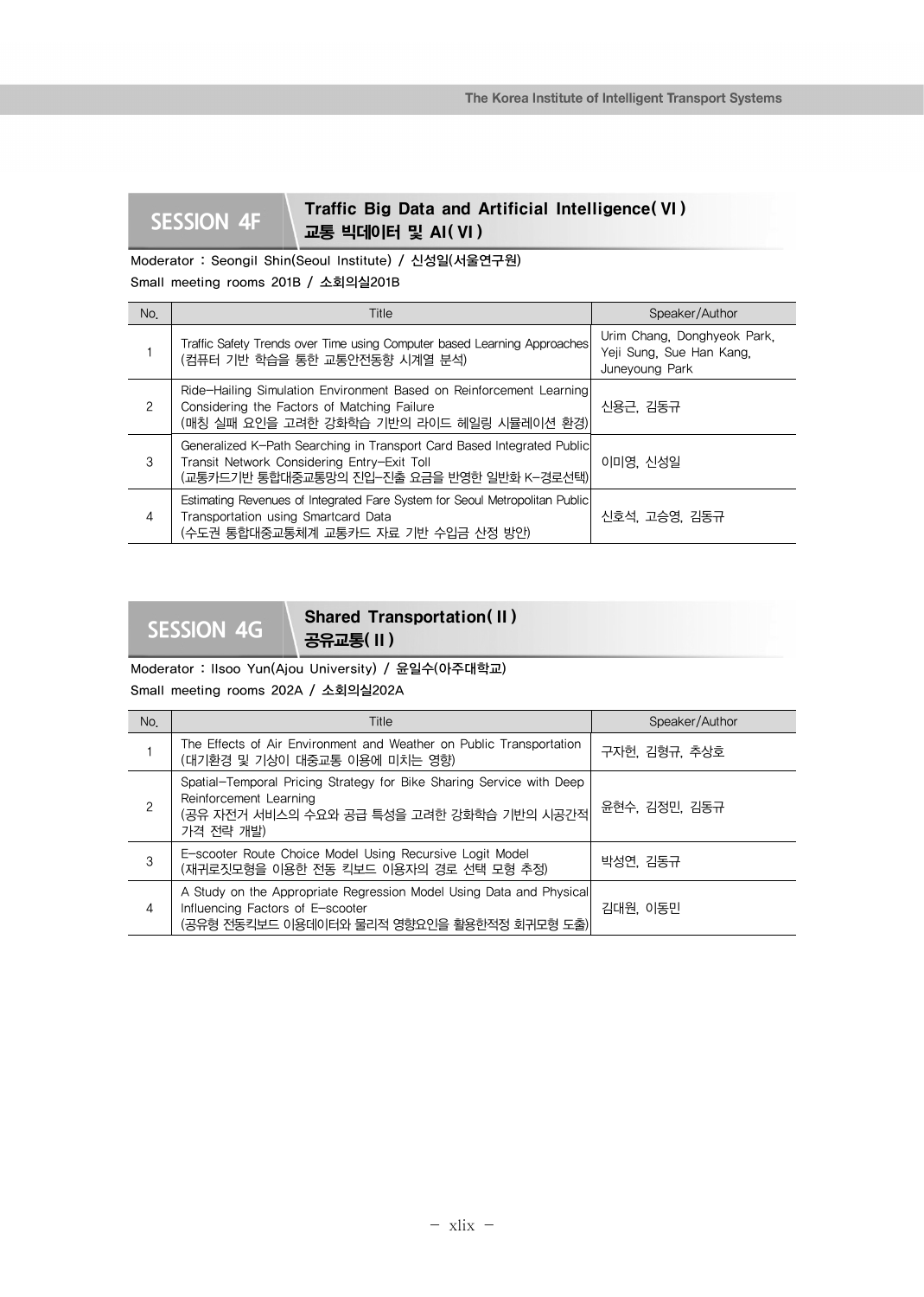Moderator : Shin Hyoung Park(University of Seoul) / 박신형(서울시립대학교) Small meeting rooms 202B / 소회의실202B

| No. | Title                                                                                                                                                                                 | Speaker/Author     |
|-----|---------------------------------------------------------------------------------------------------------------------------------------------------------------------------------------|--------------------|
|     | Target Vehicle Selection Algorithm for Real-Time Provision of Information in<br>C-ITS Environment<br>(C-ITS 환경에서 실시간 정보제공 대상 차량 선별 알고리즘)                                              | 이기은, 김주현, 홍동원, 문창주 |
| 2   | Analysis of Actual Accident Data Association Considering Accident Risk Data<br>(사고위험 데이터를 고려한 실제 사고데이터 연관성 분석)                                                                        | 한지훈, 이선하, 천춘근      |
| 3   | A driving simulator analysis to assess C-ITS information service<br>(주행 시뮬레이터 기반 C-ITS 정보제공 서비스 평가)                                                                                   | 박동혁, 강가원, 박준영, 허희범 |
| 4   | Evaluation of Improvement Effects of Driving Behavior by Providing C-ITS<br>Warning Information Based on Probe Vehicle Data<br>(실제 수집 데이터 기반 C-ITS 경고 정보 제공에 따른 운전자 주행행태 개선<br>효과 평가) | 김호선, 고지은, 김승범, 오철  |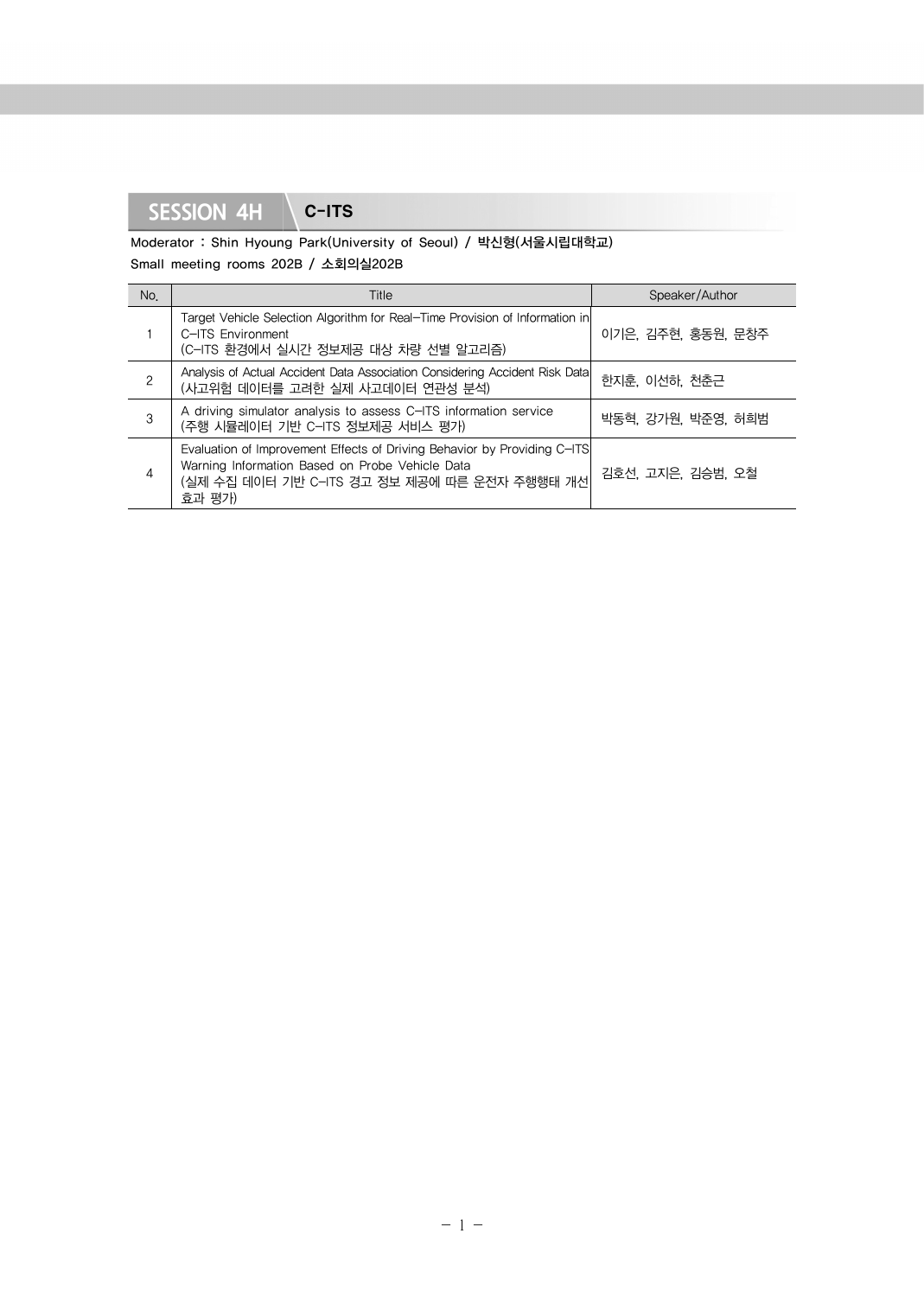## Poster Session 16일 ~ 17일

Sehyun Tak(The Korea Transport Institute), Kangwon Shin(Kyungsung University)<br>
EHIMB(SH) ALTRICAMERIA) 탁세현(한국교통연구원), 신강원(경성대학교)

| No.     | Title                                                                                                                                                                                                   | Speaker/Author                 |
|---------|---------------------------------------------------------------------------------------------------------------------------------------------------------------------------------------------------------|--------------------------------|
| 자율주행 1  | A Study on the Technology Development of Road Traffic<br>Infrastructure Monitoring Support Services<br>(Focusing on AI-based video sensors)<br>(도로교통 인프라 모니터링 지원서비스 기술개발 연구<br>(AI기반의 영상센서를 중심으로))      | 길한종, 박주영, 권일룡,<br>손민호          |
| 자율주행 2  | Definition of Level of Data Security in C-ITS Services by Situation<br>(자율협력주행 서비스 상황별 보안등급 정의)                                                                                                         | 홍은기, 오명선, 박민영                  |
| 자율주행 3  | Configuration and operation of equipment for data collection and<br>analysis on traffic safety facilities in an autonomous driving<br>environment<br>(자율주행 환경에서의 교통안전시설물 데이터 수집 및 분석을 위한 장비<br>제작 및 운용) | 김지수, 박범진                       |
| 자율주행 4  | Development of Test Scenario for Yard Tractor Automatic<br>Steering-based Accident-avoidance System<br>(야드트랙터 자동조향기반 사고회피시스템 평가 시나리오 개발)                                                                | 전종화, 박현배, 오종화,<br>전재석          |
| 자율주행 5  | Empirical research on developing an improved traffic cone<br>considering LiDAR sensor's characteristics<br>(LiDAR 센서 특성을 고려한 개선 교통콘 개발 실증 연구)                                                           | 김지윤, 김지수, 박범진                  |
| 자율주행 6  | Concept of Traffic Operation & Management plan for Autonomous<br>Vehicle Operation Section in Expressway<br>(자율주행차 운행구간 교통 운영 및 관리 방안 구상)                                                               | 김수희, 한동희                       |
| 자율주행 7  | Plan for Extending Smart Mobility Service Based on a Survey<br>(수용성 조사를 통한 스마트 모빌리티 서비스 확대 방안)                                                                                                          | 방수혁, 서지훈, 김탁영,<br>강경표          |
| 자율주행 8  | Analysis of Factors of Autonomous Vehicle's Safe Driving Ability Test<br>in Interrupted Traffic Flow Section - Based on the Road Traffic Law-<br>(단속류에서의 자율주행차 안전운전능력평가 요인분석<br>-도로교통법을 기반으로-)          | 전진숙, 정현숙                       |
| 자율주행 9  | A study on trajectory dataset for autonomous driving assist in traffic<br>incidents<br>(돌발상황 자율주행 인공지능을 위한 학습 데이터에 관한 연구)                                                                               | 이승민, 강병주, 성광모,<br>곽수진, 황윤형     |
| 자율주행 10 | Development of Mobile Unmanned Obstacle Car for Automatic<br>Steering-based Accident-avoidance System<br>(자동조향기반 사고회피시스템 이동형 무인 장애물 차량 개발)                                                              | 전재석, 문상호, 이주석,<br>채하영, 김영군     |
| 자율주행 11 | Position recognition system using color temperature characteristics<br>of LED<br>(LED 색온도 특성을 이용한 위치 인식에 관한 연구)                                                                                         | 조소현, 우주, 김선영, 정재훈,<br>변기식      |
| 자율주행 12 | V2X information fusion traffic light recognition performance<br>improvement and verification<br>(V2X 정보 융합 신호등 인식 성능 개선)                                                                                | 김재이, 서주영, 박만복                  |
| 자율주행 13 | Sensor Fusion of Camera and Radar for Self-Driving Object<br>Detection<br>(자율주행 객체 검출을 위한 카메라 및 레이다 센서 융합)                                                                                              | 서주영, 박만복                       |
| 공유교통 1  | Developing Model for Predicting Carsharing Preference: A Case<br>Study of Daegu<br>(공유 자동차 이용 선호도 추정 모형 개발: 대구 시민을 대상으로)                                                                                | 손채연, 오관용, 이한, 박성희,<br>서용주, 김대진 |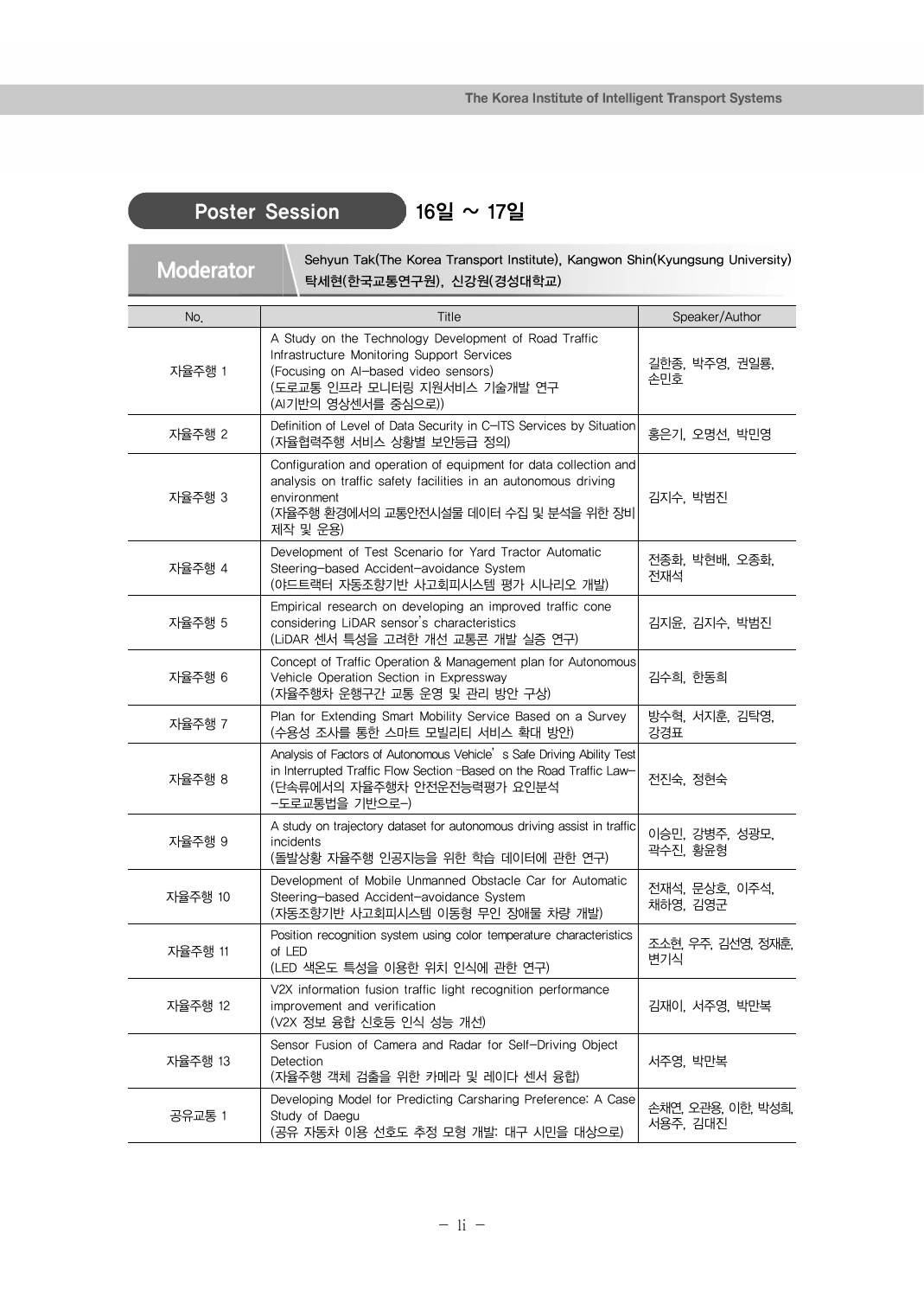| No.      | Title                                                                                                                                                                                                                         | Speaker/Author        |
|----------|-------------------------------------------------------------------------------------------------------------------------------------------------------------------------------------------------------------------------------|-----------------------|
| 공유교통 2   | Analysis of Traffic Characteristics of Public E-scooter using GPS data<br>(GPS 데이터를 이용한 공공 전동킥보드 통행특성 분석)                                                                                                                     | 손영태, 정현수              |
| 공유교통 3   | A Study of Development and Demonstration of Core Technology for<br>Personal Mobility Platform<br>(퍼스널 모빌리티 플랫폼 핵심 기술개발 및 실증 연구)                                                                                               | 김용대, 오영택              |
| 공유교통 4   | A Study on the Improvement of Parking Environment by Provision of<br>Parking Sharing Service<br>(주차공유서비스 제공에 따른 주차 이용환경 개선에 관한 연구)                                                                                            | 김성회, 김경석, 안우영,<br>이현정 |
| 공유교통 5   | Implementation of TPEG service through next generation<br>broadcasting network<br>(차세대 방송망을 통한 교통정보 서비스의 구현)                                                                                                                  | 서영우, 이상주              |
| 재난 및 방재  | A Study on Emergency Evacuation Simulation in Various Spaces in<br>Fire Situation<br>(화재 상황에서 다양한 공간 내 탈출시간 검증에 관한 연구)                                                                                                        | 장영채, 이선하              |
| 스마트 시티 1 | Vision Establishment and Technology Prediction based on Future<br><b>Highway Prospect</b><br>(미래 고속도로 전망에 따른 비전 수립 및 기술 예측)                                                                                                   | 박민석                   |
| 스마트 시티 2 | MaaS Initiative Centered on Public Transportation<br>(대중교통 중심의 MaaS 구상)                                                                                                                                                       | 박원일, 유연승, 윤일수         |
| 스마트 시티 3 | A Study on the Viswalk Linkage Using IFC<br>(IFC를 활용한 Viswalk 연계방안 연구)                                                                                                                                                        | 김해원, 이선하              |
| 스마트 시티 4 | Analysis of Trip Characteristics and Spatial Characteristics of<br>Residents in Vulnerable Public Area Transportation in Seoul<br>(서울시 대중교통 취약지역 거주자의 통행 특성 및 공간적 특성 분석)                                                      | 양태양, 이종우, 김건후,<br>이숭봉 |
| 스마트 시티 5 | A Study on Planning of Scenario for the $AI \cdot data$ -based Wanted<br>Vehicle Tracking Algorithm<br>(A · 데이터 기반 수배치량 추적 알고리즘 개발을 위한 시나리오 구축 연구)                                                                            | 진민수, 김영록, 윤천주,<br>한대석 |
| 스마트 시티 6 | 5G service trends in MEC statistics<br>(MEC 기반의 5G 융합서비스 동향연구)                                                                                                                                                                | 이동훈, 김기천              |
| 스마트 시티 7 | A Study on Drone Imagery Data Reduction Process for Microscopic<br>Traffic Flow Characteristic Analysis<br>(미시 교통류 행태 분석을 위한 드론 영상자료 추출 과정에 관한 연구)                                                                            | 김민석, 박휘빈, 이은선,<br>신치현 |
| 스마트 시티 8 | A study on surveillance techniques for dangerous environments of<br>smart cities based on UGV-loT<br>(UGV-IoT 기반 스마트시티 위험환경 감시기술 연구)                                                                                          | 정인택, 장봉주              |
| 스마트 시티 9 | Deep learning-based multi-camera vehicle tracking<br>(심층학습 기반 다중 카메라 차량 위치 추적)                                                                                                                                                | 조해찬, 여화수              |
| $C-1TS1$ | A Study on the Creation and Provision of Lane Level Micro Traffic<br>Information in High-precision Map of Shadow Section Applicable to<br>Autonomous Driving<br>(자율주행에 적용 가능한 음영구간 고정밀 지도의 차로 수준<br>미시교통정보 생성 및 제공 방안에 관한 연구) | 김덕호, 김성진, 김재은,<br>이정욱 |
| C-ITS 2  | Real-time Warning System based on Vehicle-Pedestrian Risk<br>Prediction in Edge Computing Environment<br>(Edge computing 기반 실시간 차량-보행자 충돌 예측 및 경고 시스템)                                                                        | 이혜진, 조해찬, 여화수         |
| C-ITS 3  | Performance evaluation of autonomous vehicle LiDAR sensor by<br>road weather conditions<br>(도로 악천후 상황별 자율주행차량 LiDAR 센서 성능평가)                                                                                                  | 박기수, 박원일, 김용석,<br>이석기 |
| C-ITS 4  | Study of a Introduction Direction for Safety Driving Monitoring<br>System based on C-ITS On-Board Unit<br>(C-ITS 단말기 기반의 안전운전 모니터링 시스템 도입방향에 관한 연구)                                                                           | 이환필                   |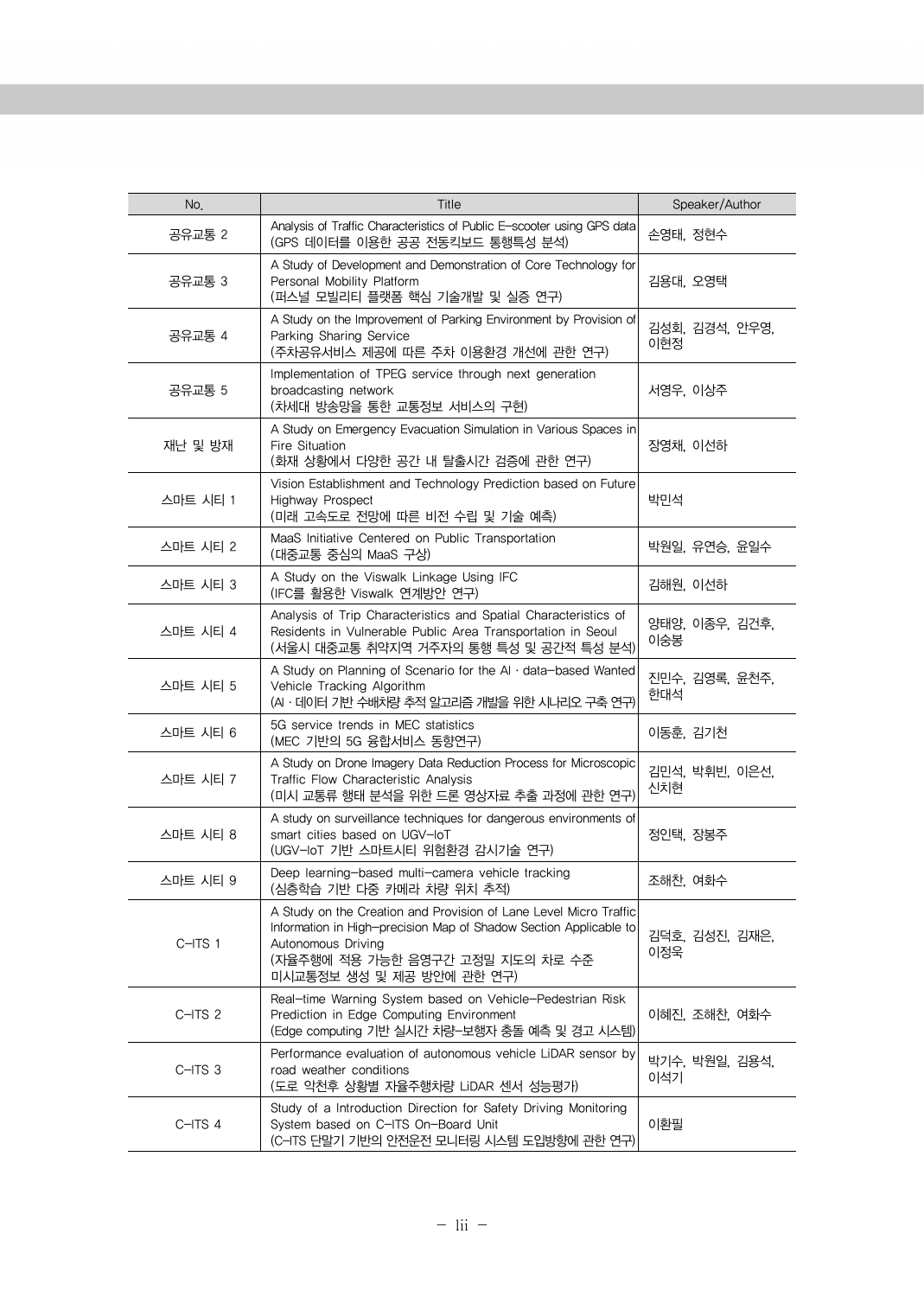| No.                          | Title                                                                                                                                                                                  | Speaker/Author                                                   |
|------------------------------|----------------------------------------------------------------------------------------------------------------------------------------------------------------------------------------|------------------------------------------------------------------|
| e-Mobility 1                 | A Study on the Stability Test Method for a Vehicle CAN<br>Communication<br>(차량 CAN 통신 안정성 시험 방법 연구)                                                                                    | 서동현, 김선우, 조재익,<br>김영군, 채하영                                       |
| e-Mobility 2                 | Development of Technology to Support Safe Driving of<br>Personal Mobility Devices<br>(개인형 이동장치 안전운행지원 기술 개발)                                                                           | 권남주, 안세영, 이재덕,<br>장일준                                            |
| e-Mobility 3                 | A Study on Navigation Technology for Driver Assistance for<br>Wireless Charging While Driving a Large Electric Bus<br>(대형 전기버스의 주행중 무선충전 최적 위치 유도를 위한 운전자<br>지원용 항법 기술에 관한 연구)         | 최경수, 사의환, 김재은,<br>김성진                                            |
| e-Mobility 4                 | Research on the Location Selection of New Charging Stations<br>and Optimization of Charging Infrastructure for Micro-Electric<br>Vehicles<br>(초소형전기차 신규 충전소 위치선정 및 충전인프라 최적화 방안<br>연구) | 신가은, 최세은, 박제진                                                    |
| 교통 빅데이터 및<br>AI <sub>1</sub> | Real-Time Traffic Prediction Approach Based on Simulation and<br>Machine Learning Techniques<br>(교통 시뮬레이션과 기계 학습 기법 융합을 통한 실시간 교통 상태 예측 연구)                                            | 김예은, 탁혜영, 김성훈,<br>여화수                                            |
| 교통 빅데이터 및<br>AI $2$          | A Study on the Estimation of Mixed Data Model for the Combination<br>of Traffic Information Collection Information<br>(이종 교통수집정보의 결합에 적합한 이종데이터 모형 산출)                                 | 홍영석, 박건규, 황정운                                                    |
| 교통 빅데이터 및<br>AI <sub>3</sub> | A study on how to amend laws for the application of axle control<br>overloaded vehicle control technology<br>(차축조작 과적차량 단속기술 적용을 위한 법령 개정 방안 연구)                                       | 박현석, 조용성, 신성필                                                    |
| 교통 빅데이터 및<br>AI 4            | Evaluation of Vulnerable Pedestrian Potential Risk at Intersection<br>Based on Arrival Time Prediction using Deep Learning<br>(딥러닝 기반 도착 시간 예측 기술을 활용한 교차로 취약 보행자의<br>잠재적 위험성 평가)      | Tengfeng Lin, Zhixiong Jin,<br>여화수                               |
| 교통 빅데이터 및<br>AI $5$          | Valuation of Highway Travel Time Savings and Reliability Using<br>Navigation Trajectory Data<br>(내비게이션 궤적 데이터를 활용한 고속도로 통행시간 절감 및 신뢰성<br>향상 효과 분석)                                     | 김준석, 김도연, 박현수,<br>박신형                                            |
| 교통 빅데이터 및<br>AI $6$          | Analysis on the Airport Parking Characteristics and Users'<br>Behavior<br>(공항 주차 특성과 이용행태 분석)                                                                                          | 장혁준, 이수진, 권영민,<br>장기태, 김수지                                       |
| 교통 빅데이터 및<br>AI 7            | A Study on correlation analysis between probe vehicle GPS<br>data-based emissions estimates and observed air pollution<br>concentrations<br>(개별차량 궤적 기반 배출량과 대기오염측정량 간 상관성 검토에 관한 연구)  | 이종우, 김건후, 양태양,<br>전승훈                                            |
| 교통 빅데이터 및<br>AI 8            | A Study on the Damage Compensation Regulations through the<br>Analysis of Road Falling Accident Data<br>(노면 낙하물 사고 데이터 분석을 통한 피해보상 규정 검토 연구)                                           | 최세은, 신가은, 박제진                                                    |
| 교통 빅데이터 및<br>AI 9            | Optimali Path Searching Algorithm in AFC Based Public Transit<br>Network Considering Non Additive Path Toll<br>(AFC기반 대중교통망의 비가산성 경로요금을 고려한 최적경로선택<br>알고리즘)                            | 이미영, 신성일                                                         |
| 교통 빅데이터 및<br>AI 10           | A Study on the Establishment of Traffic Influence Zone by Event<br>(이벤트에 의한 교통영향권역 설정에 관한 연구)                                                                                          | 강우진                                                              |
| 교통 빅데이터 및<br>AI 11           | Spatio-Temporal Short-Term Traffic Flow Forecasting Using KNN and<br>SVR in Urban Network<br>(KNN과 SVR을 활용한 시공간적 도시부 Short-term 링크 진입 교통량 예측)                                          | SUNGYONG CHUNG,<br>JAEHYEON LEE,<br>DAESANG MOH.<br>CHUNGWON LEE |